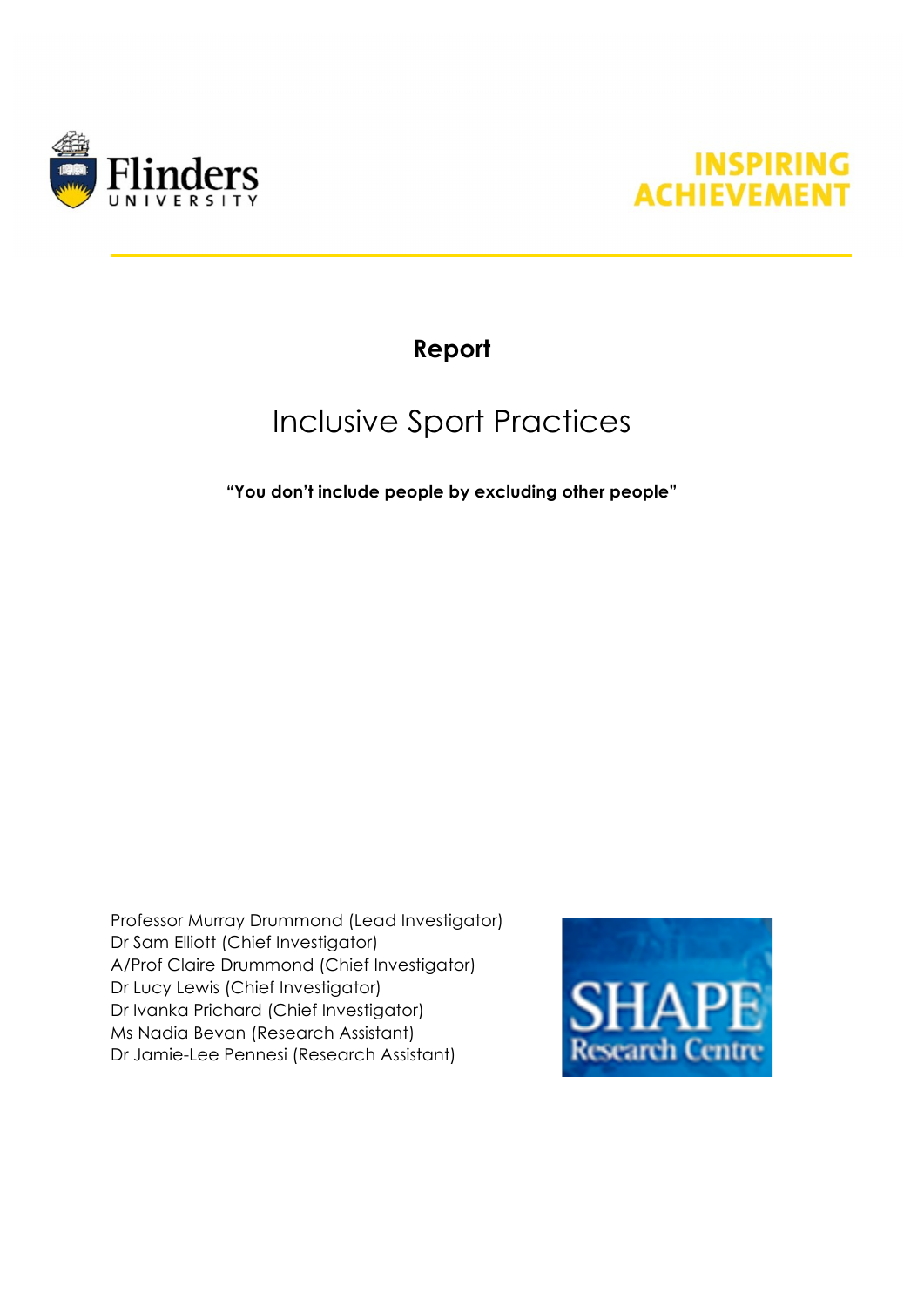# **Table of Contents**

| <b>Themes</b> |  |
|---------------|--|
|               |  |
|               |  |

# **List of Tables**

| Table 1: Summary of involvement in organised sport17      |  |
|-----------------------------------------------------------|--|
|                                                           |  |
| Table 3: Summary of acceptance of LGBTIQ+ people in sport |  |
|                                                           |  |
|                                                           |  |

 $\overline{2}$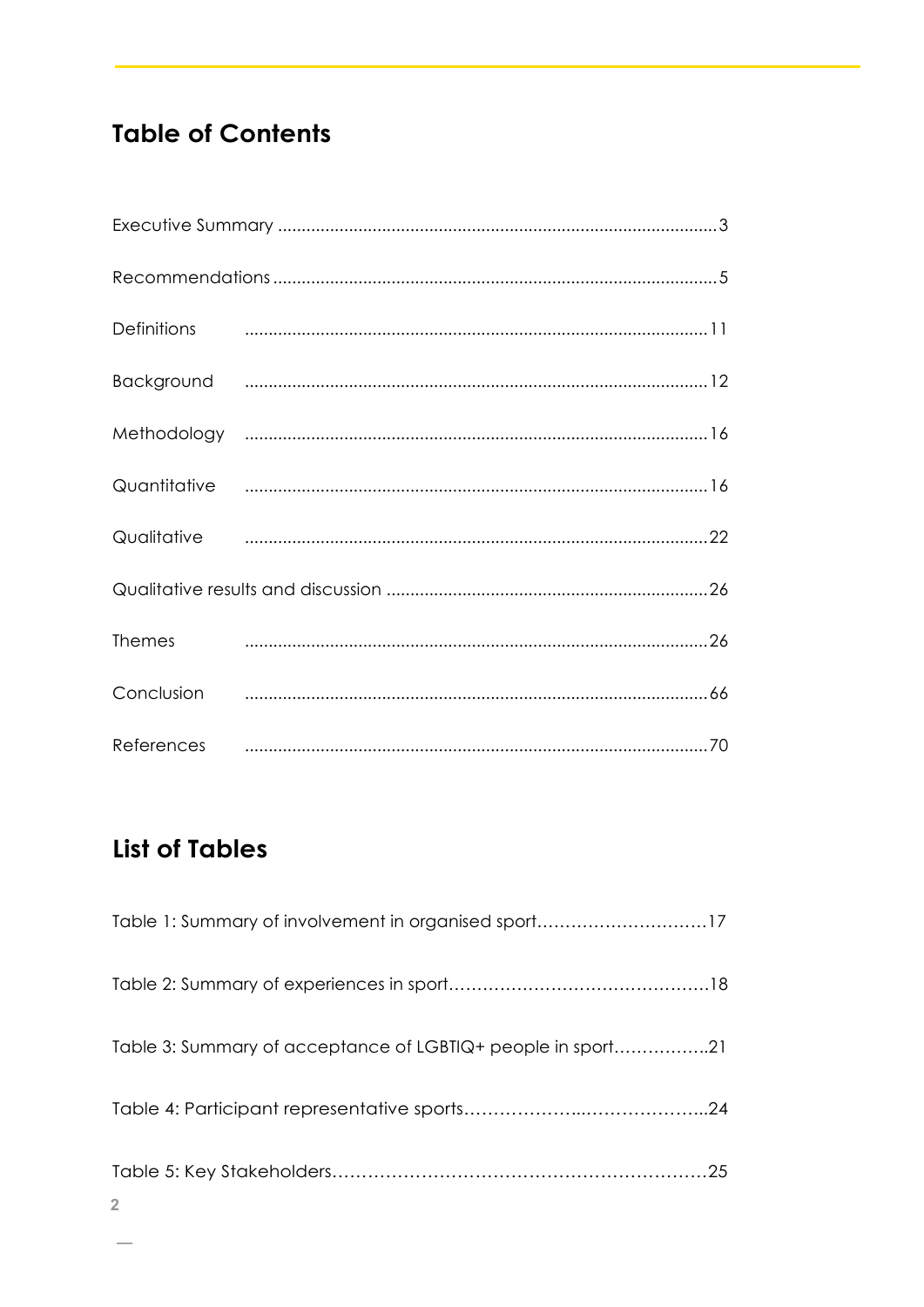## **Executive Summary**

#### **General information**

Flinders University's Sport, Health, Activity, Performance and Exercise (SHAPE) Research Centre are pleased to submit the following report related to sport and the LGBTIQ+ community to Inclusive Sport South Australia (SA) and the Office for Recreation, Sport and Racing.

This is the first South Australia to identify barriers and enablers in sport for the LGBTIQ+ community. The findings and recommendations will help to advance a holistic approach for reducing homophobia and 'homohysteria' within sporting environments. Furthermore, the report provides contextually-informed evidence for creating, maintaining and enhancing inclusive sport environments for LGBTIQ+ participants and allies based on extensive research examining:

- Current barriers to sport participation for the LGBTIQ+ community;
- Enabling influences that can be enhanced and expanded to other clubs and organisations to promote inclusion;
- Means, methods and practices to arrest barriers to sport;

SHAPE would like to thank Inclusive Sport SA for the opportunity to investigate this important area of research. The findings in this report will positively impact the sporting sector and support efforts to create and sustain welcoming and inclusive environments for the spectrum of sexualities and genders in South Australia and beyond.

#### **Summary of major findings**

Through the qualitative and quantitative data, this report highlights a number of findings related to the LGBTIQ+ community related to sport:

• There is a paramount importance to develop policy and practice around inclusivity for the engagement of the LGBTIQ+ community in sport.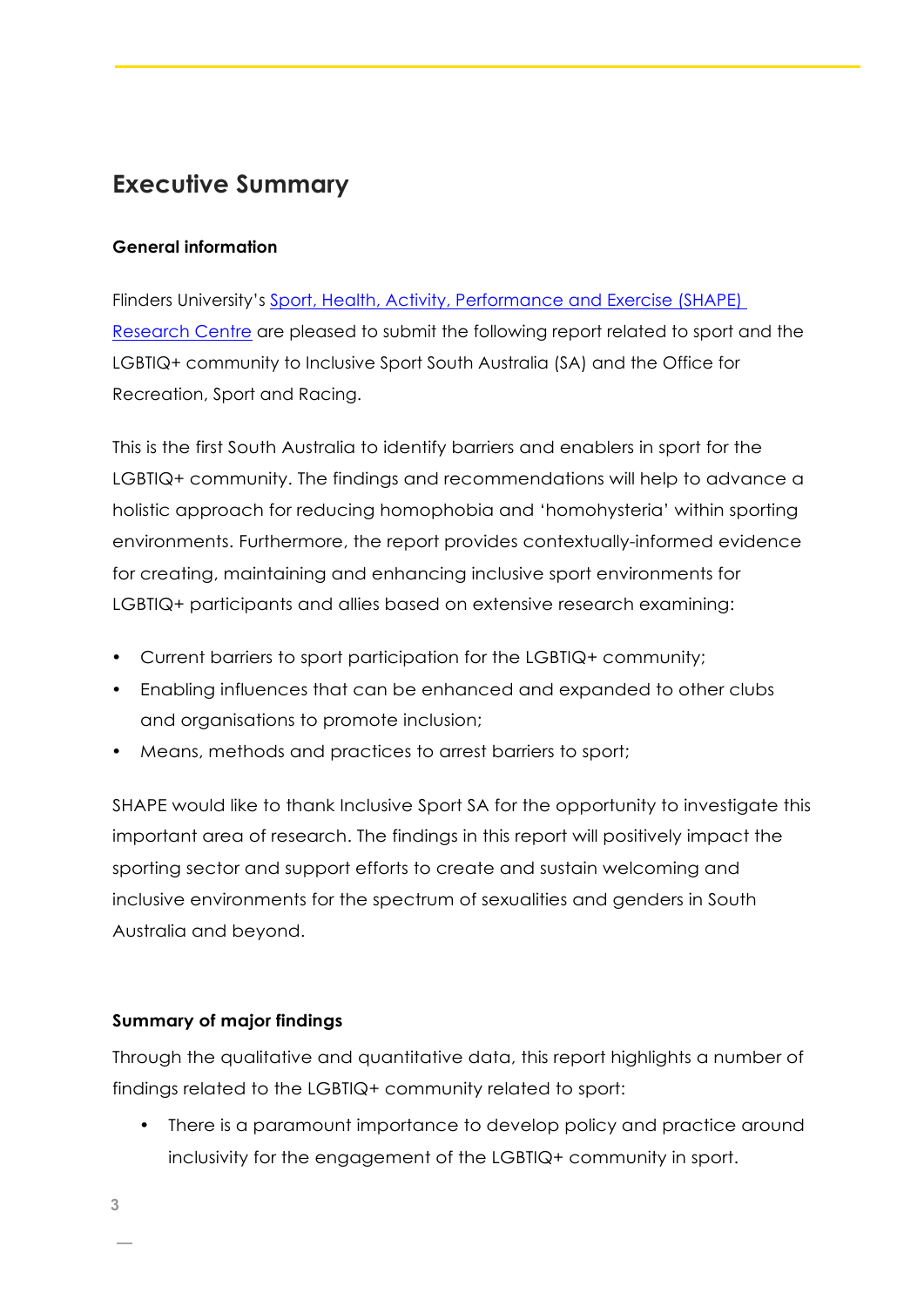- The LGBTIQ+ participants reported experiencing a higher degree of challenges in sport in relation to their gender identification and sexual identity. More participants in the LGBTIQ+ community (39.7%) compared with heterosexual participants (15.7%) reported that they have felt unsafe or vulnerable in a sporting environment as a result of their gender identification or sexuality.
- Clubs appear to struggle to create strategies to develop these policies and/or then implement their practice. One main reason for this is that clubs are essentially run by volunteers often with little or no formal education, knowledge and understanding around issues associated with inclusivity.
- There are often competing agendas existing within a club, which then impedes or impacts the development and implementation of policy and practice. For example, short-term winning and immediate success can take precedence at the expense of developing policy and practice in the area.
- A key component to inclusive policy and practice within sporting clubs and organisations is education. Education from the "top down" was regarded as the most resourceful approach. Further, having a "champion of change" embedded within the club meant there is a greater chance of systemic cultural change.
- Endorsement and action through policy making is imperative at the President / board / committee level. They must provide a clear message with respect to what the club stands for.
- There are a range of coaches that exist within sporting clubs and organisations and are at the "coal face" of the sport. They are in contact with the players and athletes and are most likely to be the person responsible for delivering the inclusive message to players and being the "face" of the club to supporters and stakeholders, including the board and sponsors. If inclusivity is to be adopted, maintained and perpetuated as part of a larger initiative, it is the coach that needs to be aware and selling the message to his or her athletes.
- Supporters of the team play a significant role in the culture of the club but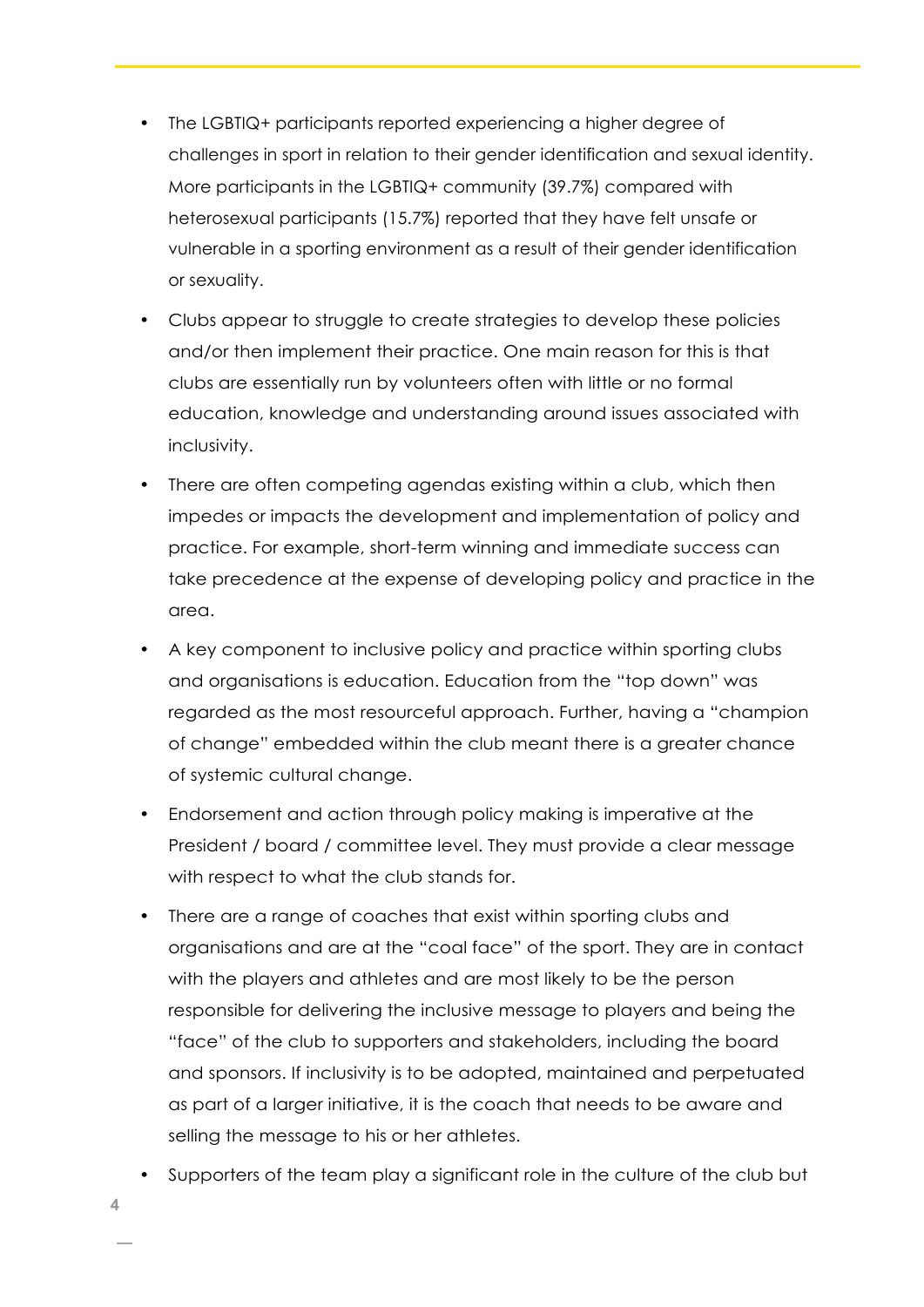supporter-based education can really only emerge from the way in which the entire organisation presents a consistent message around inclusivity at the expense of everything else. Changing a culture of a club takes time and the supporters need to be aware of the path in which the club is heading.

### **Recommendations**

Coaches provide the interface between the players and the club, or sporting organisation. They are also pivotal in the determination of whether an athlete continues to play the sport in which they are involved. It is imperative that all coaches are educated and aware of the needs of LGBTIQ+ individuals who may enter the club and seek to participate.

#### **Recommendation 1:**

Provide funding for education for coaches at the community level around knowledge, communication / language and management of LGBTIQ+ participants.

Many sporting clubs and organisations are not financially prepared for diversity and equity in sport where LGBTIQ+ community is concerned. This has the potential to impact attraction and retention of LGBTIQ+ athletes within the sporting club or organisation.

#### **Recommendation 2:**

Provide funding for LGBTIQ+ community to assist clubs in specific areas of need (ie change room facilities, development of alternative uniforms etc.)

In order to develop long-term systemic change around sport and the LGBTIQ+ community, awareness and education needs to occur with the potential leaders, and advocates, in the sporting field.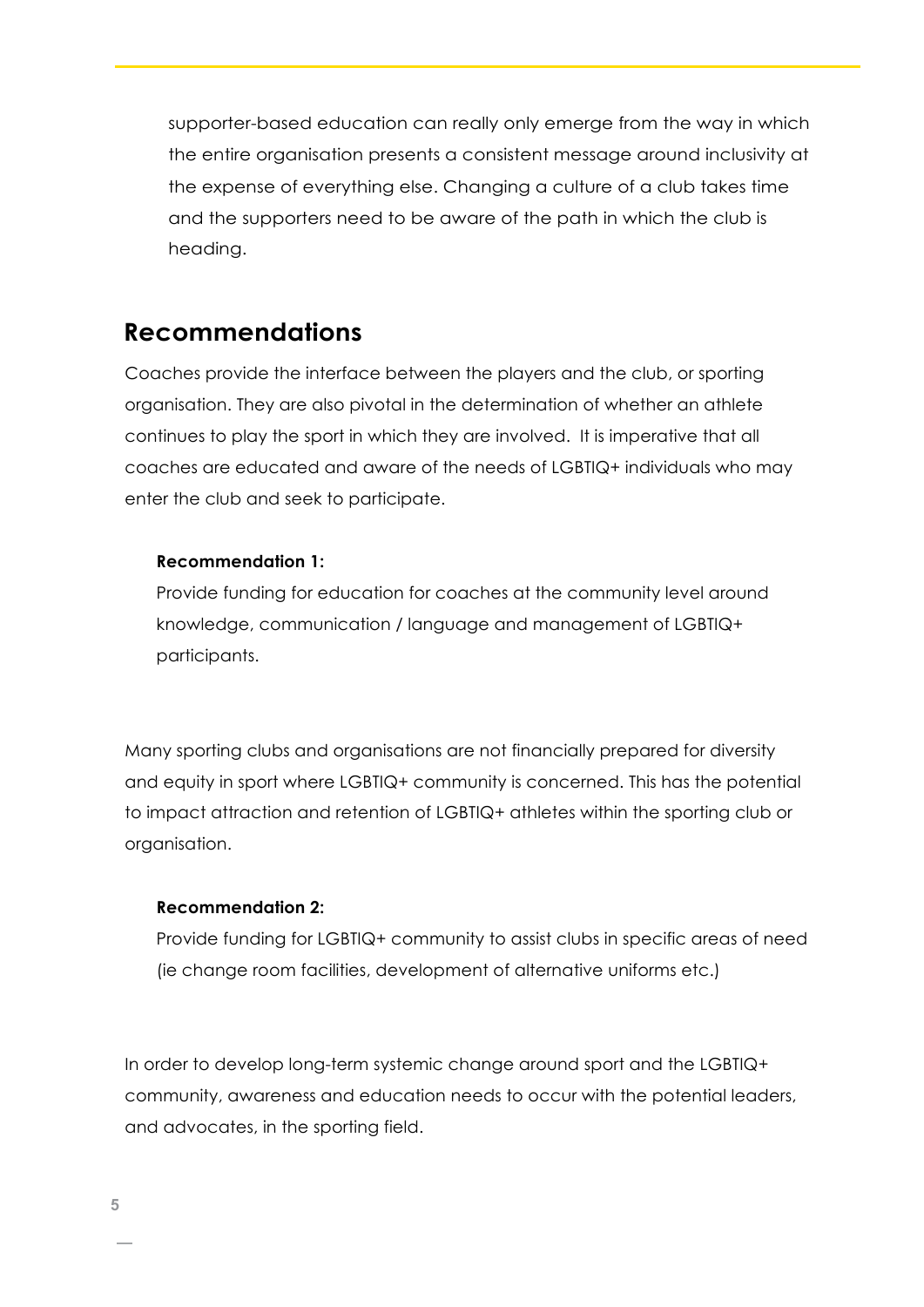#### **Recommendation 3:**

Invest in strategic projects and partnerships with the tertiary sector to educate emerging sport and physical education leaders around the needs of the LGBTIQ+ community in sport.

The changing nature of LGBTIQ+ sport and the community is dynamic. Therefore ongoing understanding and research is imperative in terms of staying abreast of the developments in this field.

#### **Recommendation 4:**

Develop research partnerships with key research organisations around exploring new approaches to pathways for the LGBTIQ+ community in sport and evaluating existing models and practices.

Broad scale community awareness of issues facing LGBTIQ+ and sport in the community is essential to developing long-term change. The need to provide financial support to achieve this must occur at a variety of levels.

#### **Recommendation 5:**

Invest in an awareness campaign across multiple media platforms including television, print and social media to minimize stigmatization around LGBTIQ+ community in sport and enhance participation for this group in sporting organisations.

The need to develop, for example, an easily adopted "10 point plan" that a club or organisation can implement over time will be crucial for policy creation and adoption by many clubs stretched for both human and financial resources. Being aware of policies and procedures that are easily attained will assist many clubs in the interim as they develop their own nuanced policies and practices over time: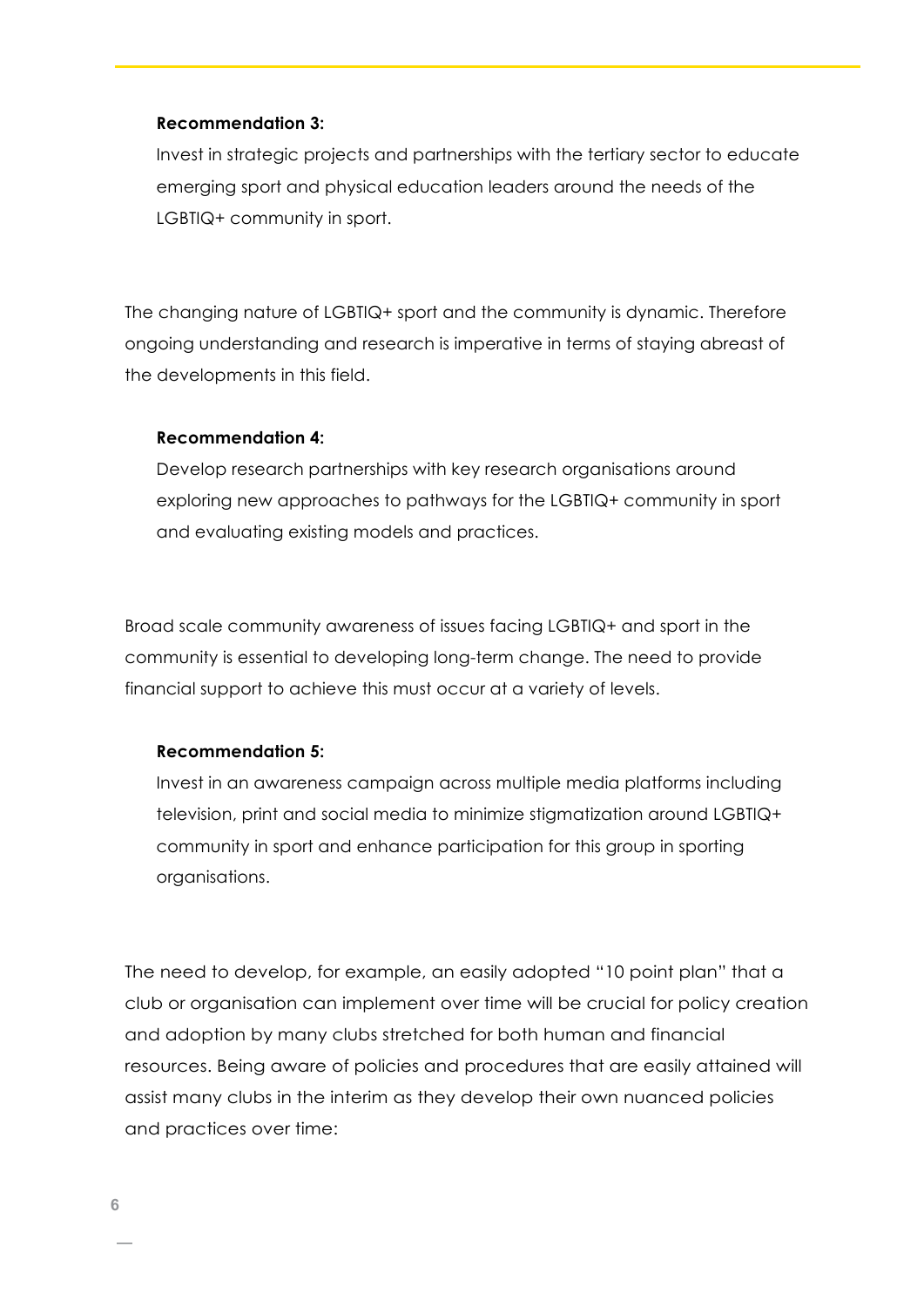#### **Recommendation 6:**

Invest in the development of easy to understand inclusive guidelines for "grassroots" sporting clubs to adopt in order to simplify the policy and practice process.

Online tools provide enormous scope for education across large populations. The potential to impact at least one member of a sporting committee within each of the sporting clubs and organisations in South Australia is a very real prospect if it can somehow be mandated within the overarching policies for all recognised clubs in South Australia:

#### **Recommendation 7:**

Invest in the development of an online tool where volunteers can complete a brief web-based education "course" to encourage better education among the community.

The greatest capacity for long-term change across a range of issues is to provide education from an early age. Inclusive practice education around sports needs to be integrated into primary and secondary schools. Sport is wonderful vehicle for teaching many issues within society given its ubiquitous nature and ease at which children can relate. While all children might not be overly sport oriented there is ample opportunity for children to observe sporting practices through the significant media exposure it receives:

#### **Recommendation 8:**

Begin working with the Department for Education to implement education strategies in primary and secondary schools regarding inclusive practices in sport (and society).

The issue of transgender people in sport has the potential to be a major political and litigious issue in the foreseeable future. As people increasingly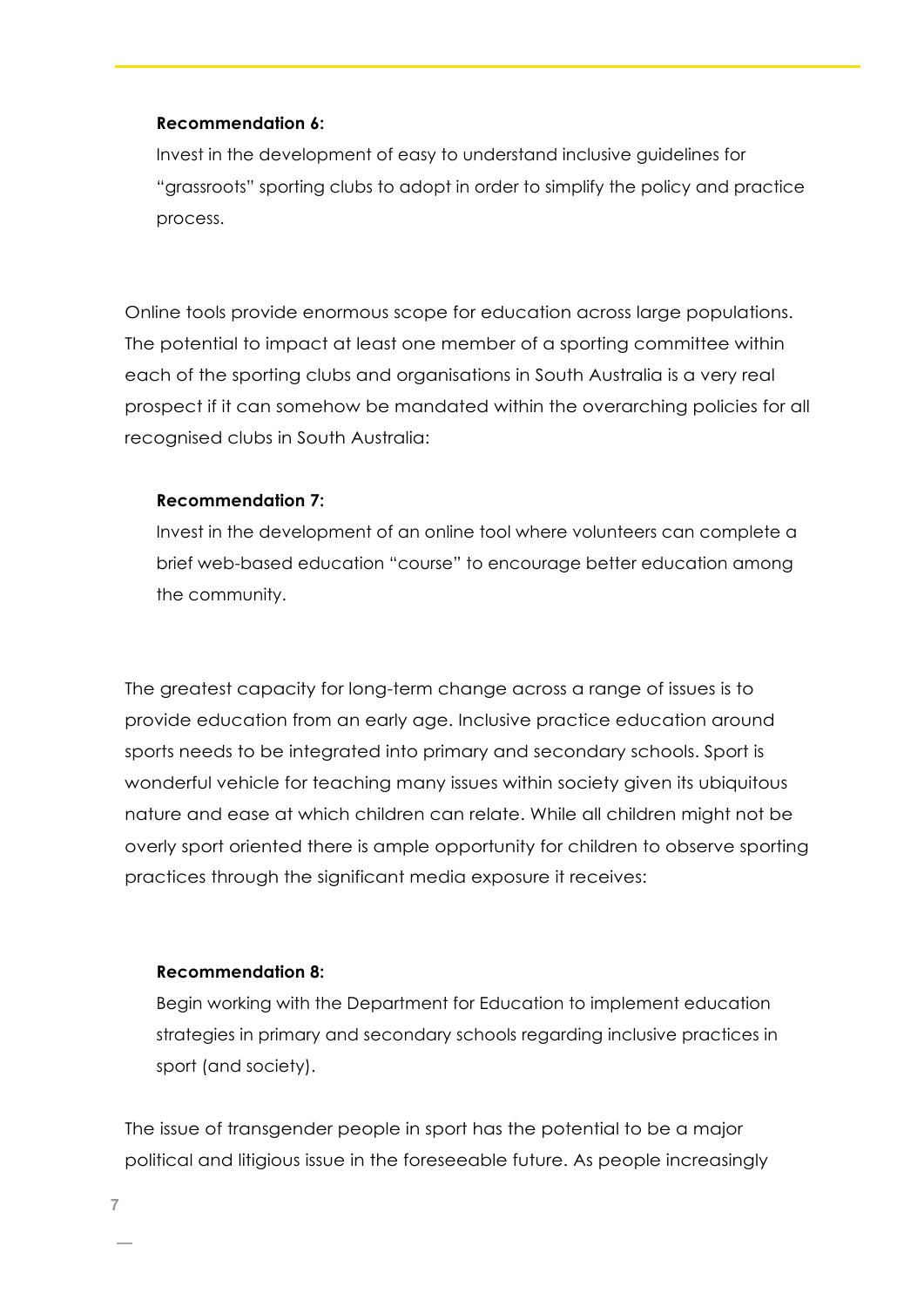identify their gender and / or sexuality as other than male or female and gay, lesbian or heterosexual the need to have well developed policies and robust inclusive practices will be crucial for ongoing anti discrimination attitudes and behaviours. These will need to be nuanced in comparison to LGB policies given the challenging nature of the issues at hand with respect individuals who may be in the process of gender transition:

#### **Recommendation 9:**

In consultation with clubs and key stakeholders, develop policies and procedures to ensure inclusive practices for transgender athletes in sport.

Educating individuals, clubs and organisations will occur at some financial cost. The need for the South Australian State Government to be involved as a partner, both financially and pragmatically, is a major recommendation. The endorsement that occurs through bipartisan Government partnership is a key to ongoing sustainable initiatives around inclusive policy and practice:

#### **Recommendation 10:**

State Government should be lobbied for funding assistance on education and awareness of diversity in sports and inclusive practices within sporting clubs and organisations.

While the notion of developing inclusive policy and practice is desired within community sporting organisations the relative infancy of inclusive sport means that community sporting clubs and organisations are not well established to undertake such change or policy and practice development. Policy should include a variety of position/guidelines ranging from athletes and their feelings of 'safety', to their inclusiveness in the environment. The need for an overarching committee to assist this process will be paramount: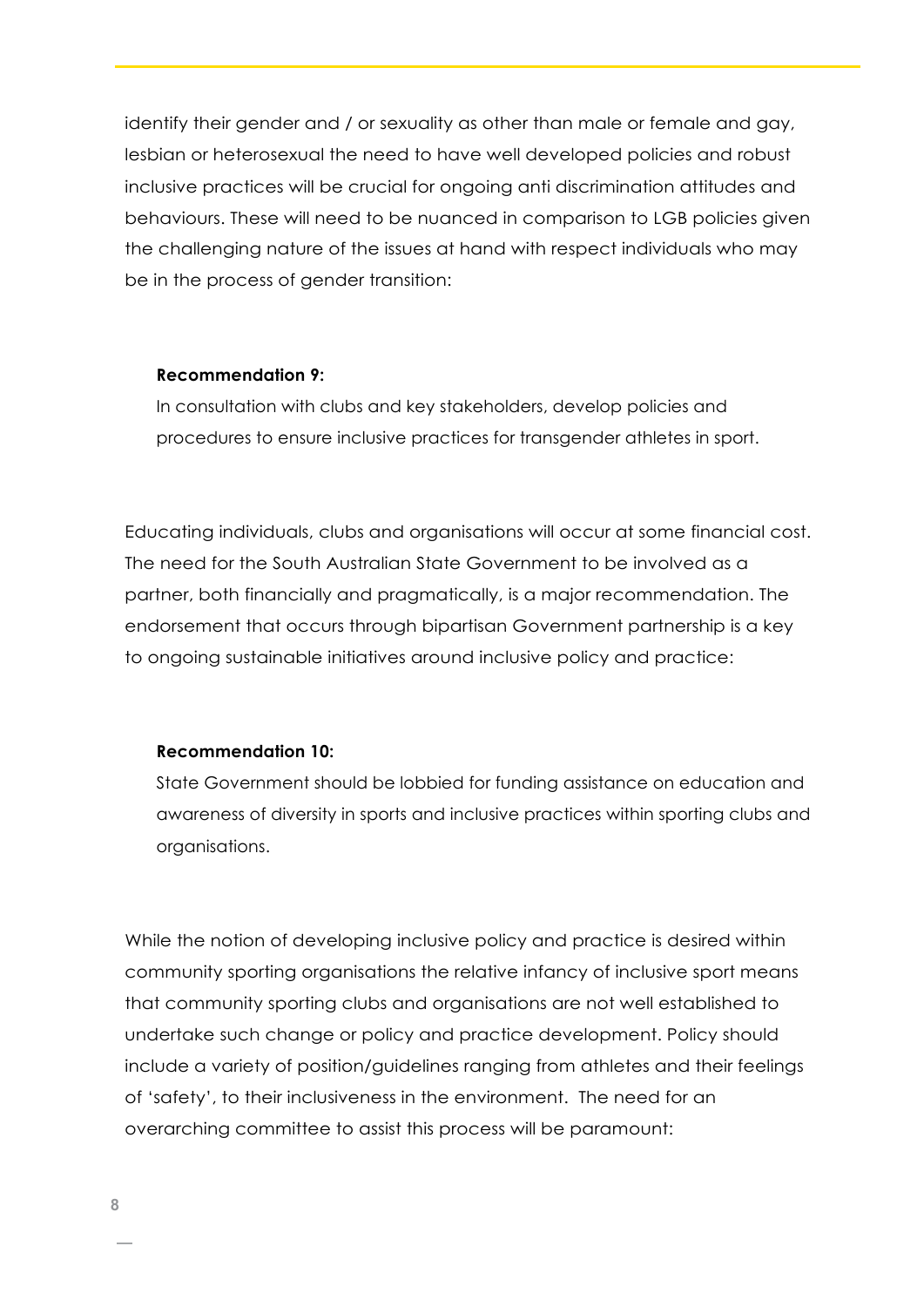#### **Recommendation 11:**

Establishment of a committee to oversee the development of inclusive practice and policy among community sporting organisations in South Australia.

It is essential to provide junior sporting clubs and committees with the education and tools to be able to create inclusive policy and practice. By doing so it is establishing positive ideologies early in a child's life and has greater potential to create long term systemic change both within sport and throughout society. Additionally, there is a very good chance that those involved with the sporting club and its committee are likely to the parents of the children involved. There is also a strong possibility that these parents will continue to be involved as volunteers throughout the child's involvement through to adulthood and beyond. This should be seen as a long-term sociocultural investment:

#### **Recommendation 12:**

Establish a committee to oversee the development of inclusive practice and policy among (specifically) junior sporting organisations in South Australia.

The establishment of an overarching body will provide significant leadership and guidance for the inclusive policy and practice. Ideally this body would be aligned to a government organisation in order to provide it with ongoing resources and political capital:

#### **Recommendation 13:**

Establish an overarching body to oversee the development of inclusive practice and policy among elite level sporting organisations in South Australia.

In the process of appointing leaders (CEOs, Presidents, Chairs) sporting clubs and organisations should promote inclusive practices by writing into position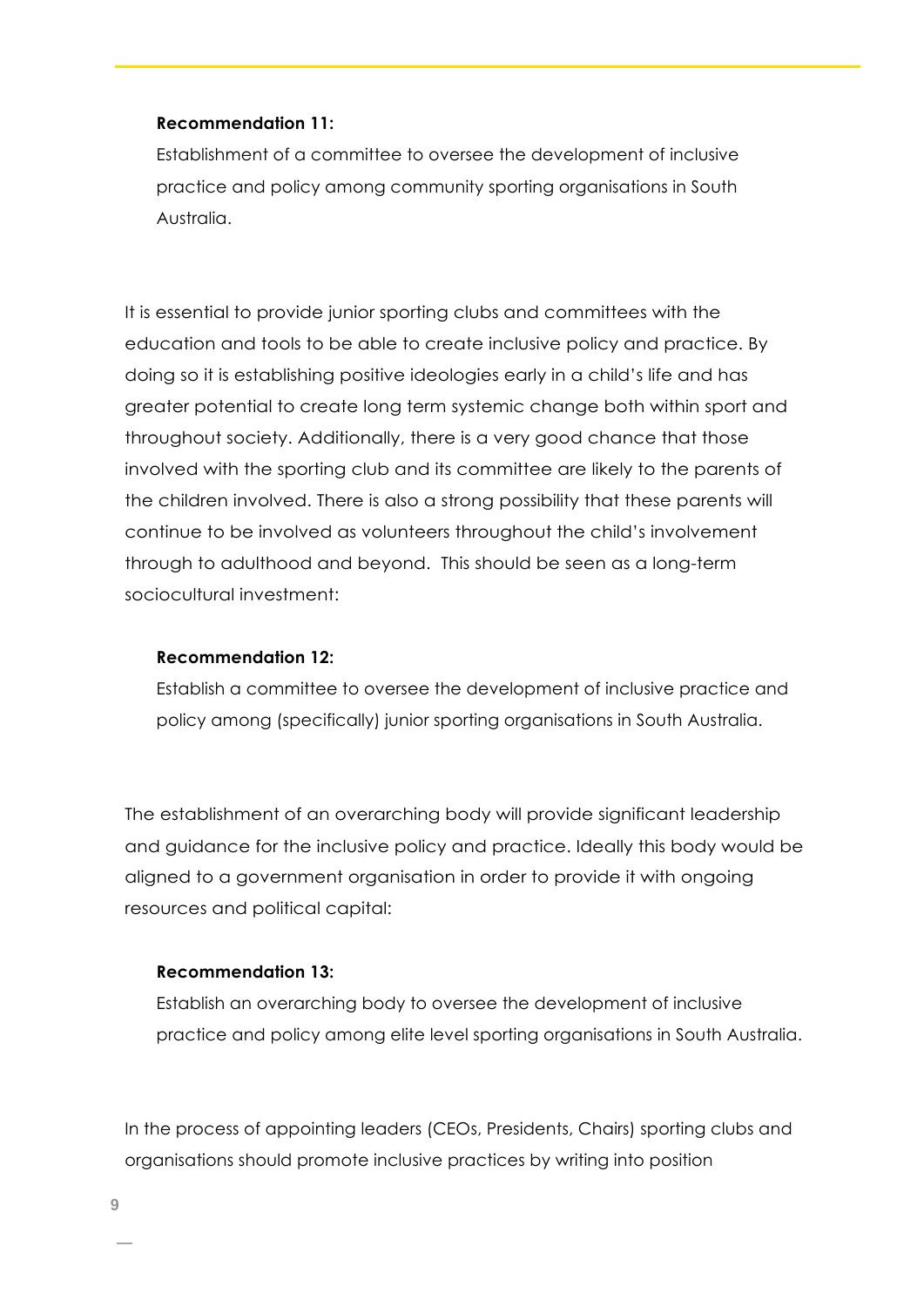descriptions and criteria items relating to inclusion. This will assist in the development of a top down inclusive approach and build in a set of key performance indicators that must be met by the leaders and leadership team:

#### **Recommendation 14:**

Build a "top down" inclusive leadership culture through inclusive leadership appointment selection criteria.

The financial assistance of the South Australian Government to fund at least one full time position to help clubs create new policies and inclusive practices must occur. There needs to be at least one individual to oversee the process to assist community based clubs and report back to the overarching body responsible for the ideological change. The issues associated with change in community clubs and organisations cannot be underestimated as many will struggle to implement and create long term, systemic change without support from strong leadership and management:

#### **Recommendation 15:**

Seek State Government funding to support at least one full time position to assist clubs and organisations across South Australia to develop inclusive practice and policies within their organisation.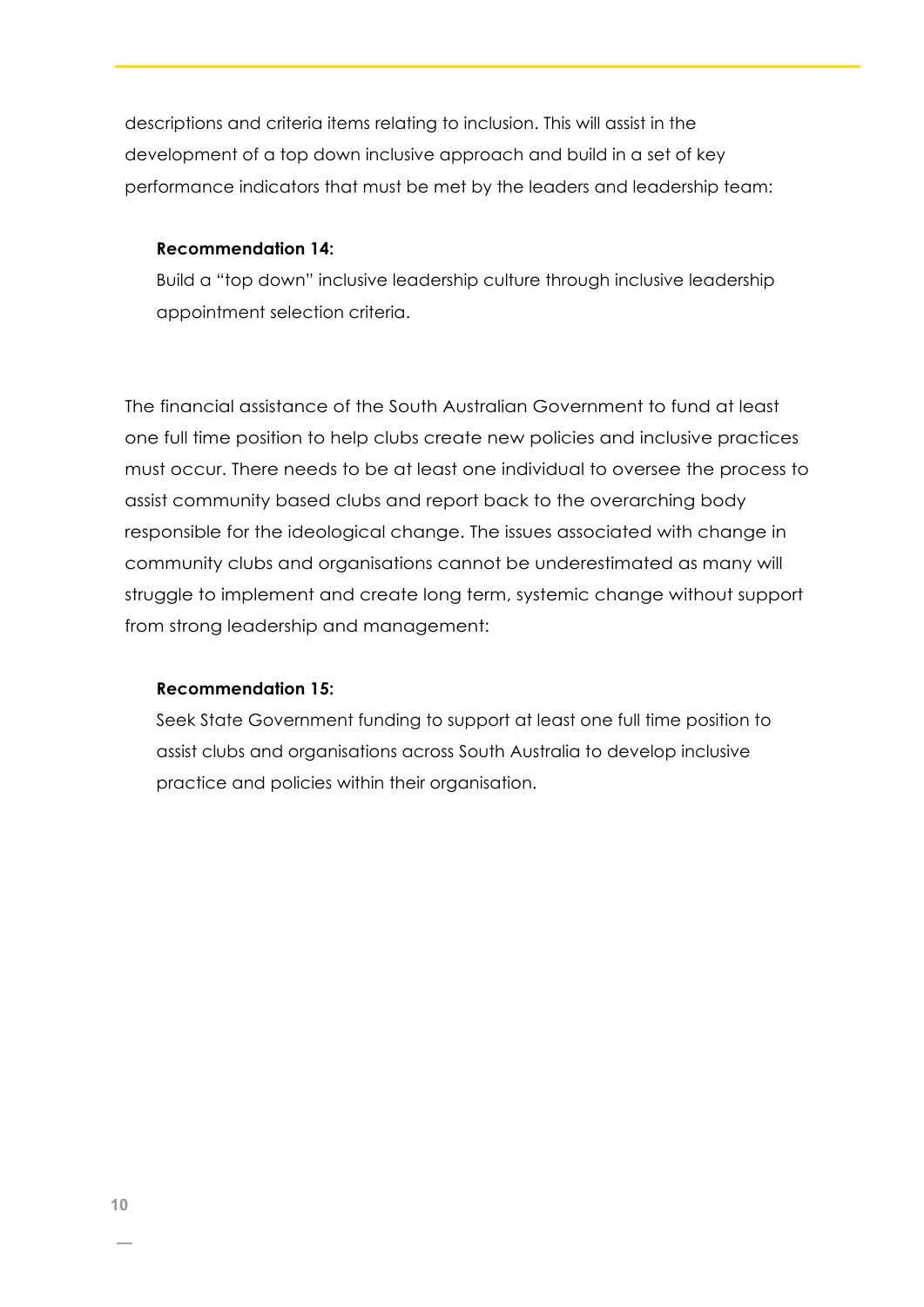## **Definitions**

The authors of this report would like to acknowledge the range of genders and sexualities in contemporary society. Although LGBTIQ+ is commonly used throughout this report, we recognise this is an umbrella term and acknowledge all sexualities in the spectrum that are encompassed under the + symbol. Additionally, we acknowledge that there was an under-representation of Transgender (n=3) and no representation from Intersex (n=0), Non-binary (n=0) and other genders in this study. Due to the voluntary nature of this research the narratives that emerged were predominantly heard from the voices of male and female participants. The authors acknowledge this could be a result of the under-representation of 'other' genders in sport, which in turn could be a consequence of current exclusionary practices. This is an area that requires further research.

**Sex –** Biological sex i.e. the anatomical composition, such as reproductive organs.

**Gender** – Socially constructed behaviours, roles, and expressions as female, male and gender diverse.

**Lesbian -** Same-sex attracted women.

**Gay –** People attracted to the same-sex as their gender.

**Bisexual –** An individual attracted to both males and females.

**Queer –** Often used as either; a) an umbrella term for people attracted to all genders and sexes; b) someone who does not fit dominant gender norms/expressions.

**Questioning –** An exploration of gender identity and/or sexual orientation.

**+** - Encompasses all other sexualities that are not represented in the LGBTIQ acronym.

**Transgender –** An umbrella term**,** related to an individual whose psychology contrasts their sex at birth.

**Intersex –** Umbrella term for someone who is born with variations of sex characteristics.

**Non-binary –** A person who does not label himself or herself as a specific gender and may encompass various gender expressions.

**Pansexual –** Someone attracted to all genders and sexes.

**Heterosexuality –** An individual attracted to someone that is a different gender to them.

**11**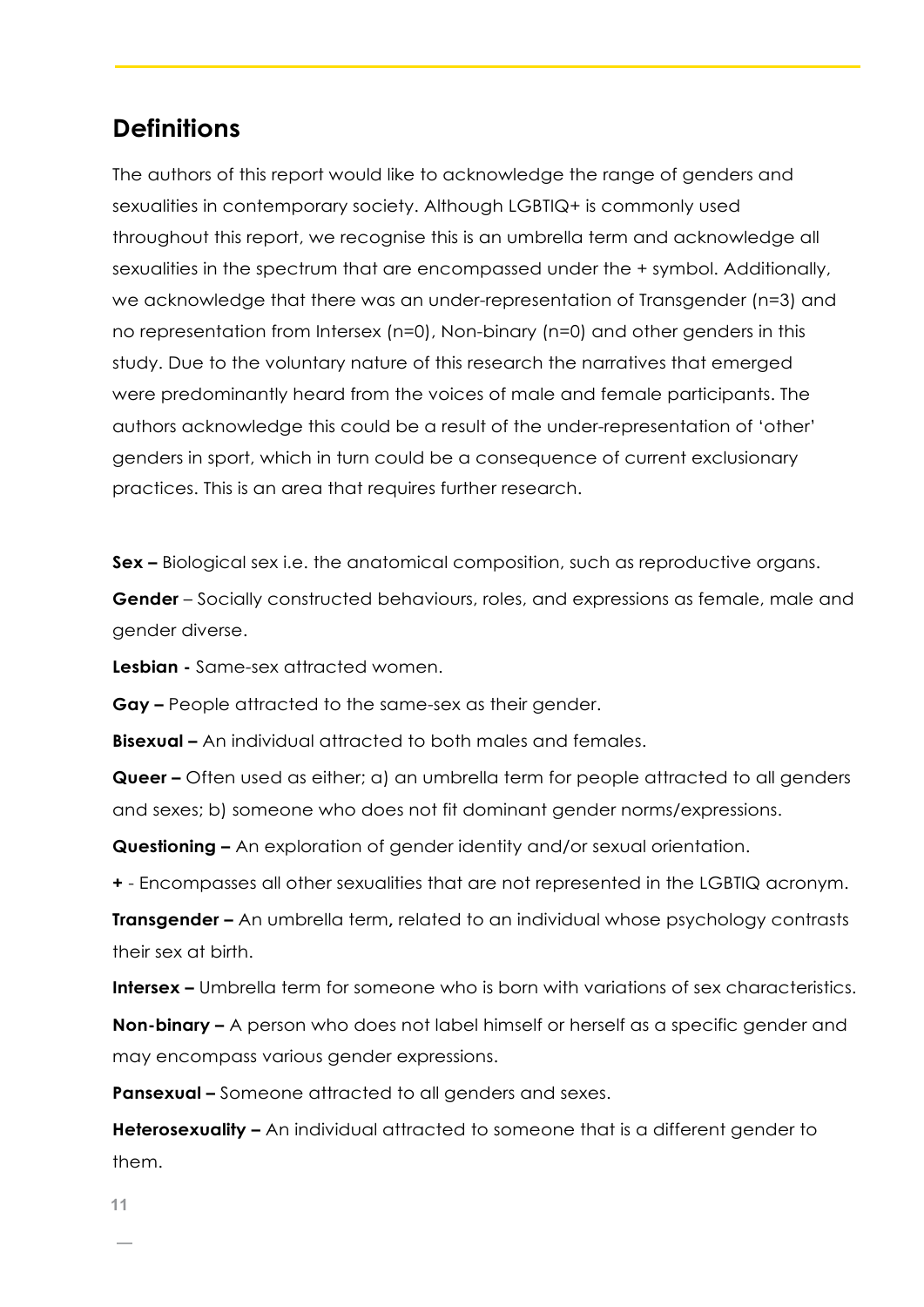### **Background**

The literature displays that historically sport has been a male-oriented domain, with hegemonic masculinity being a dominant ideology that is institutionalized within sport (Connell 1995; Messner, 1992; Anderson, 2011; Piedra et al., 2017; Fink, 2008:2016). While sports remain closely aligned to hegemonic masculinity - that is, what it means to be a man (Anderson, 2011) - there is a shifting culture emerging towards acceptance of lesbian, gay and bisexual (LGB) people within society; sport being a dominant area of participation for the Lesbian, Gay, Bisexual, Transgender, Intersex and Queer (LGBTQI+) community (Piedra et al., 2017; Kauer & Krane, 2006; Anderson et al., 2012; Ensign et al., 2011; Oswalt &Vargas, 2013; Channon & Matthews, 2015; Cleland, 2013).

Research on LGB sport experiences largely emerges from elite level, college (Eng 2008, Magrath et al. 2015) and professional settings (Billings 2015). This research has identified that homophobia and sexism are significant stressors for LGB people within community sport in contemporary Australia (Symons et al., 2017). Furthermore, studies have also examined cultural response to LGB athletes in fan groups, media (Cashmore & Cleland 2012; Cleland 2014, Billings 2015) and the coming-out process and sexual stigma that shapes subsequent sport involvement (Petty & Trussell, 2018). In Australia, recent research on gender, sexism and homophobia in sport indicates *that homophobia and sexism are significant stressors for LGB people within community sport in contemporary Australia* (Symons et al., 2017). Suggestions for advancing the field include engaging stakeholders who have previously been overlooked in discussions surrounding LGBTIQ+ involvement in community sport (Trussel et al., 2018).

Internationally renowned scholar in the area of masculinities, sexualities and sport, Eric Anderson, has undertaken extensive research in gay and bisexual men in sport (many articles current and dating back to 2002). He has also recently published research related to lesbians in sport (see Anderson & Bullingham, 2015). Anderson's research is extensive. However much of his recent work is specifically related to his theory based on the declining rate of homophobia, and his concept of homohysteria, in sport. According to Anderson and McCormack (2016, p.2) homohysteria is defined as *the fear of being socially perceived as gay*. Additionally, Piedra et al., (2017) defines the concept of

**12**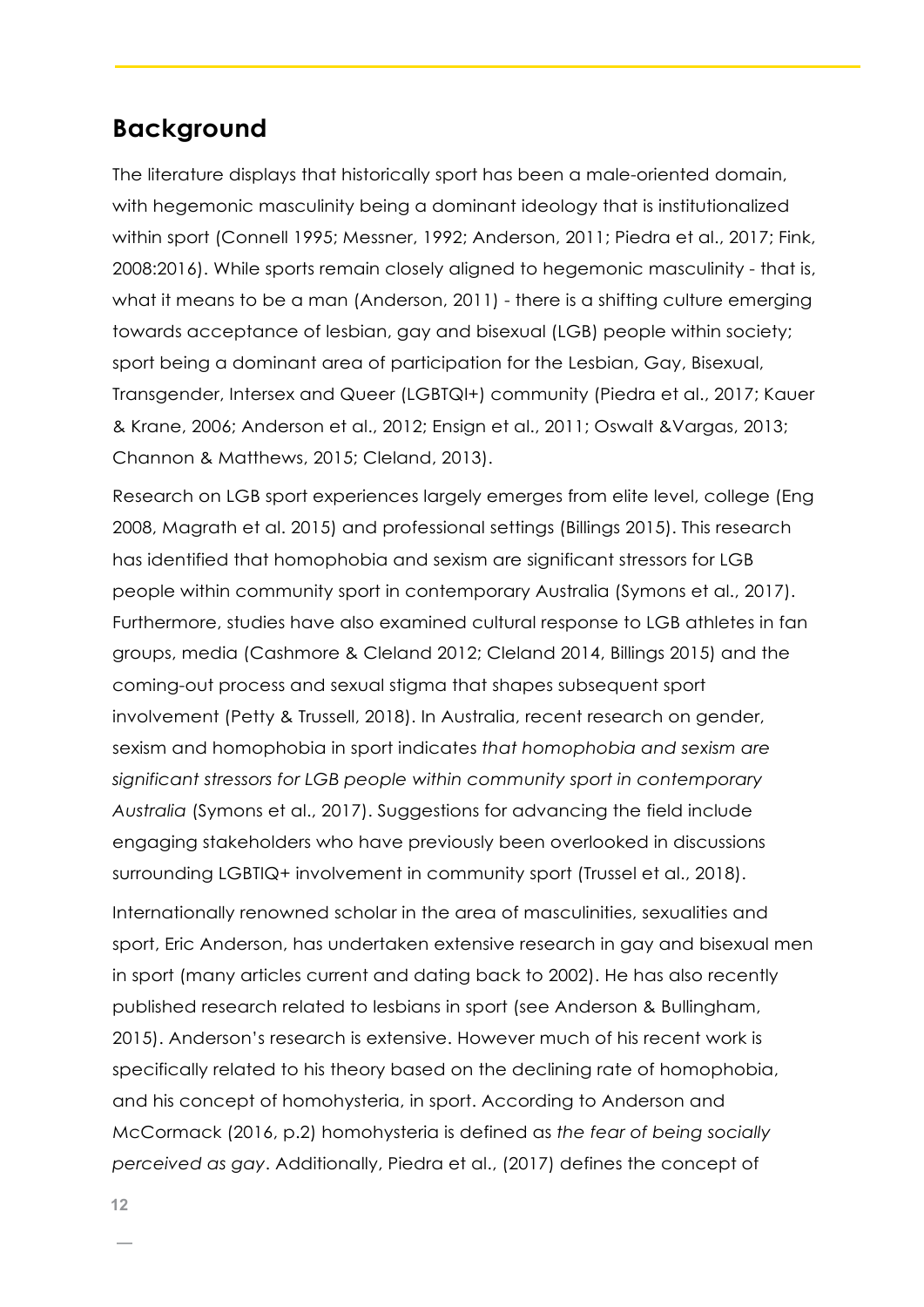homohysteria as:

*Engaging in actions intended to distance oneself from the suspicion of being gay, Anderson notes that among men, homohysteria is typically manifested by fleeing from*  feminized behaviour, including physical contact with other men or showing signs of *affection and emotion, while also maintaining homophobic discourse. Homohysteria helps to explain how gendered patterns of behaviour—both within and outside of sport settings—play out in relation to shifting levels of societal homophobia, particularly highlighting how homophobia can affect the behaviour of individuals who may not necessarily be homophobic themselves (P. 1019).*

Anderson et al. (2016) state that the incidence of homohysteria and homophobia can decrease over time in society. However, this needs to be led by social, cultural and legislative processes (Piedra et al., 2017), especially as homohysteria can be part of organizational or institutional culture, such as sport (Anderson & Bullingham, 2015).

Findings from various International studies in lesbian, gay and bisexual people in sport show that there are still prevalent issues of homophobia, homohysteria, discrimination, abuse, bullying, othering, stigmatising and silencing against LGB players, parents, coaches and the wider LGB community in sporting environments (Denison & Kitchen, 2015; Petty & Trussell, 2018; Trussell et al., 2018; Symons et al., 2017; Piedra et al., 2017; Lee & Cunningham, 2016; Waldron, 2016; Mattey et al., 2014). In relation to sporting organisations, Waldron (2016) states,

*The lack of diversity training on issues of gender and sexuality reiterates that gender and sexuality are not valued and important within a sport organization and team.*

**13** Denison and Kitchen (2015) and Symons et al. (2017) are two of the prominent Australian studies released related to the LGBTIQ sporting community. Denison and Kitchen's landmark study entitled 'Out on the Fields' was the first international study on homophobia in sport and included research participants from six Westernised countries; Australia, USA, UK, Canada, Ireland, New Zealand, in addition to an 'other' category capturing multiple other countries (2015). According to participants 80% witnessed or experienced homophobia in sport in Australia, with 85% of gay men and 84% of lesbians personally targeted heard verbal slurs such a 'dyke' or 'faggot' (Denison & Kitchen, 2015). Youth sport is an area of vulnerability, with 70% of gay people stating that team sport is not safe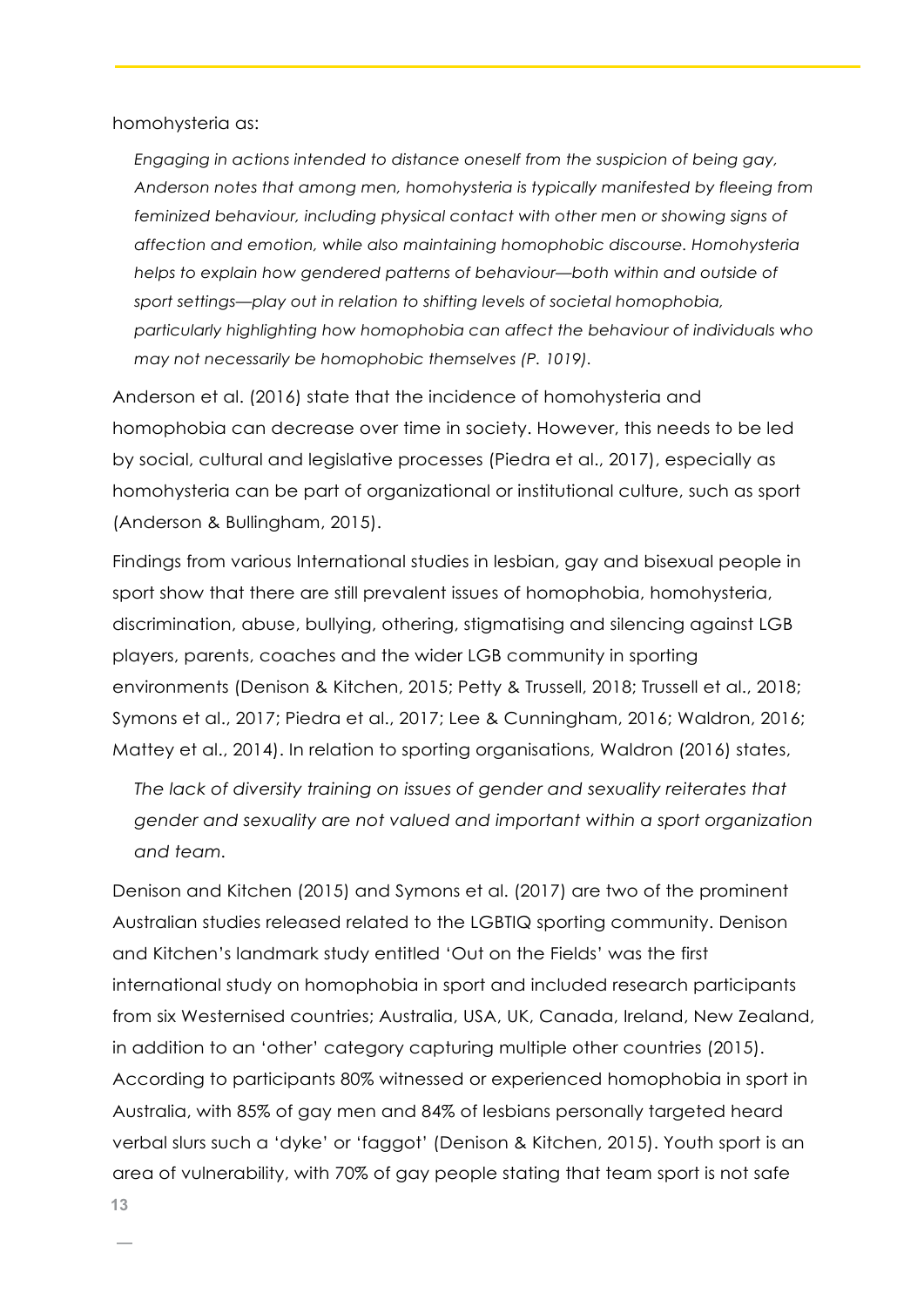for gay people, including considerable fear of discrimination from players and officials (Denison & Kitchen, 2015). One per cent of participants in the study stated that LGB people were 'completely accepted' in sporting culture, compared to almost 50% stating that LGB people are 'accepted a little' or 'not accepted at all' (Denison & Kitchen, 2015). Denison and Kitchen's study (2015) found that in Australia, Rugby Union was the most popular sport for adult gay males. However, as Rugby Union is not as prominent in South Australia as it is in the Eastern States of Australia, mainly NSW and QLD (ASC, 2017), there is less certainty as to the type of mainstream and niche sports that have a higher proportion of LGBTI participants, together with how their needs are being addressed in South Australian sporting organisations.

Symons et al. (2017) research examined LGB sexist and homophobic discrimination in sport in Australia, specifically in Victoria. It was found that in young people, homophobia still is a significant stressor, particularly in educational and sporting settings (Symons et al., 2017). Symons et al. (2017) found that men experience approximately double the level of explicit and implicit homophobia in comparison to women. The study noted that in response to homophobia 'identity impact' occurred, that is, the way in which LGB people perceived themselves or, the manner in which they acknowledged or expressed their own sexual identity (Symons et al., 2017). This could lead to feelings of negativity based on their gender or sexuality or perpetuate the notion that diverse sexualities should remain hidden. Homophobia can create feelings that LGB individuals are not *'OK'* or are *'less than'* and underpins that LGB people are not welcome in sport, and if wanting to participate, sexualities should remain hidden (Symons et al., 2017; Meyer, 2003). Importantly, Symons et al. (2017) state that:

*When discrimination and abuse is embedded at the organizational level and 'taken*  for granted' the culture of the sport is more difficult to challenge individually. This is *especially so for a minority who are rendered largely invisible and lack solidarity due to the effects of heterosexism, stigma and shame. Safety through the 'closet' is often a necessity but can also work against direct action for positive change (P. 484).*

This current study is the first South-Australian specific study to identify the sporting sectors influence for LGBTIQ+ participants. It was important to attain sporting participants' and key stakeholders' narratives to garner a holistic approach to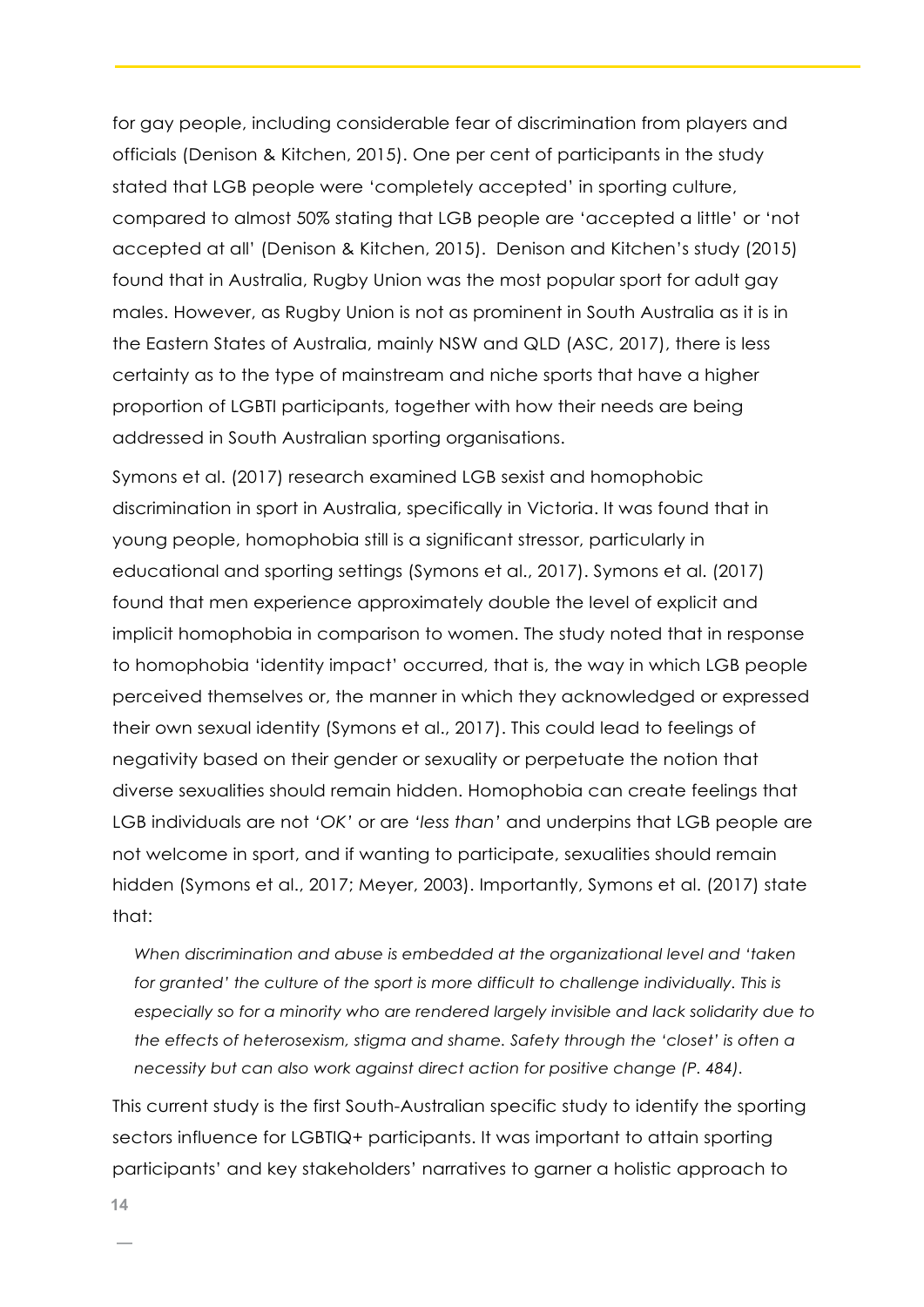understanding the sporting landscape for LGBTIQ+ individuals. The study was also designed to begin the process of stemming elements of potential homophobia and homohysteria in South Australian sport and creating inclusive environments for LGBTIQ+ participants and allies. This study will provide a comprehensive understanding of the barriers and the enablers assisted in determining A) what barriers exist; B) how these barriers can be minimised and; C) what enablers for LGBTIQ+ people are currently in place that can be enhanced or promoted to other clubs/sports/organisations. It is important to recognise, and instil, that inclusive environments and positive social support within, and external from the sporting club is integral for LGB athletes to 'come-out' (Petty & Trussell, 2018; Barber & Krane 2007; Melton & Cunningham, 2012; Fink, 2012). LGBTIQ+ individuals must feel like they have a voice within their sporting club or organisation.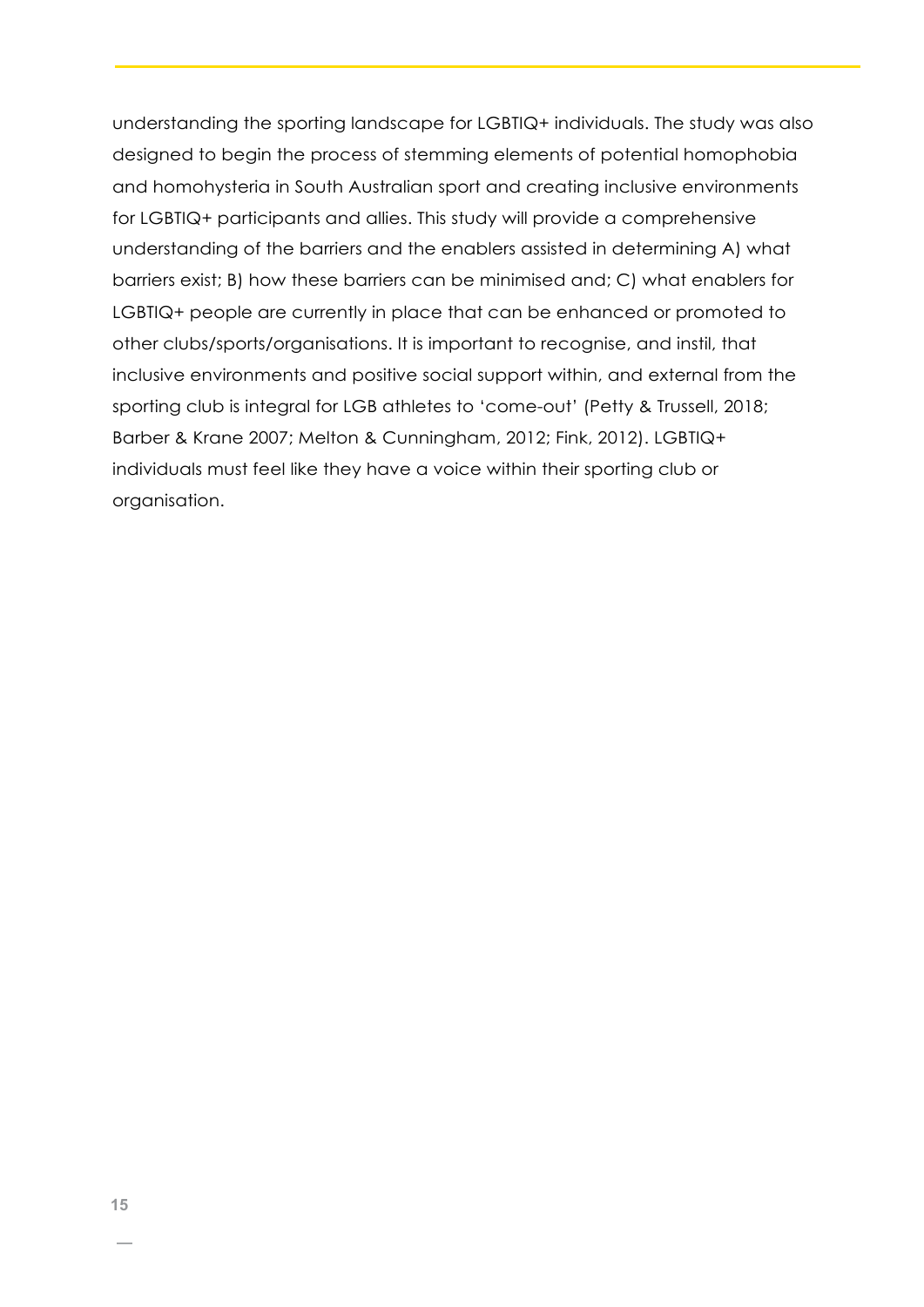## **Methodology**

This project utilised a mixed-method methodology to ensure that a comprehensive overview of the sporting climate for the LGBTIQ+ South Australian community was undertaken.

### **Quantitative**

Phase One of the study was a short yet comprehensive, online questionnaire (approximately 15 minutes), designed to access a diverse range of genders and sexualities, including, albeit not limited to, those who identify as heterosexual, lesbian, gay, bisexual, intersex, transgender, queer, asexual or other, who are current sport participants or ex-sport participants aged 18 years and over. The purpose of this first phase was to attain an all-inclusive perspective on the current landscape of the LGBTIQ+ sporting community in South Australia. The questionnaire included key demographics, and questions related to discrimination, the structure of sporting club's inclusivity, myths surrounding sexuality in sport, homophobia in sport, and other barriers and enablers of sporting participation for the LGBTIQ+ community. The authors found a gap in validated, reliable measures related to studies in this area. The majority of studies related to LGBTIQ+ experiences in sport that the authors could find were qualitatively based. The questions were therefore underpinned by previous research projects used where quantitative measures comprised the primary methodology (e.g. Symons et al 2017; Piedra et al 2017), as well as the expertise of the authors with significant quantitative research experience across a range of large-scale sporting and health-oriented research projects.

#### **Participant characteristics**

One hundred and eighty-three people commenced the survey; however, 35 participant responses were excluded from analyses due to incomplete data. The results presented in this section refer to the 148 participants who provided valid data (defined as  $\geq$  50% survey completion).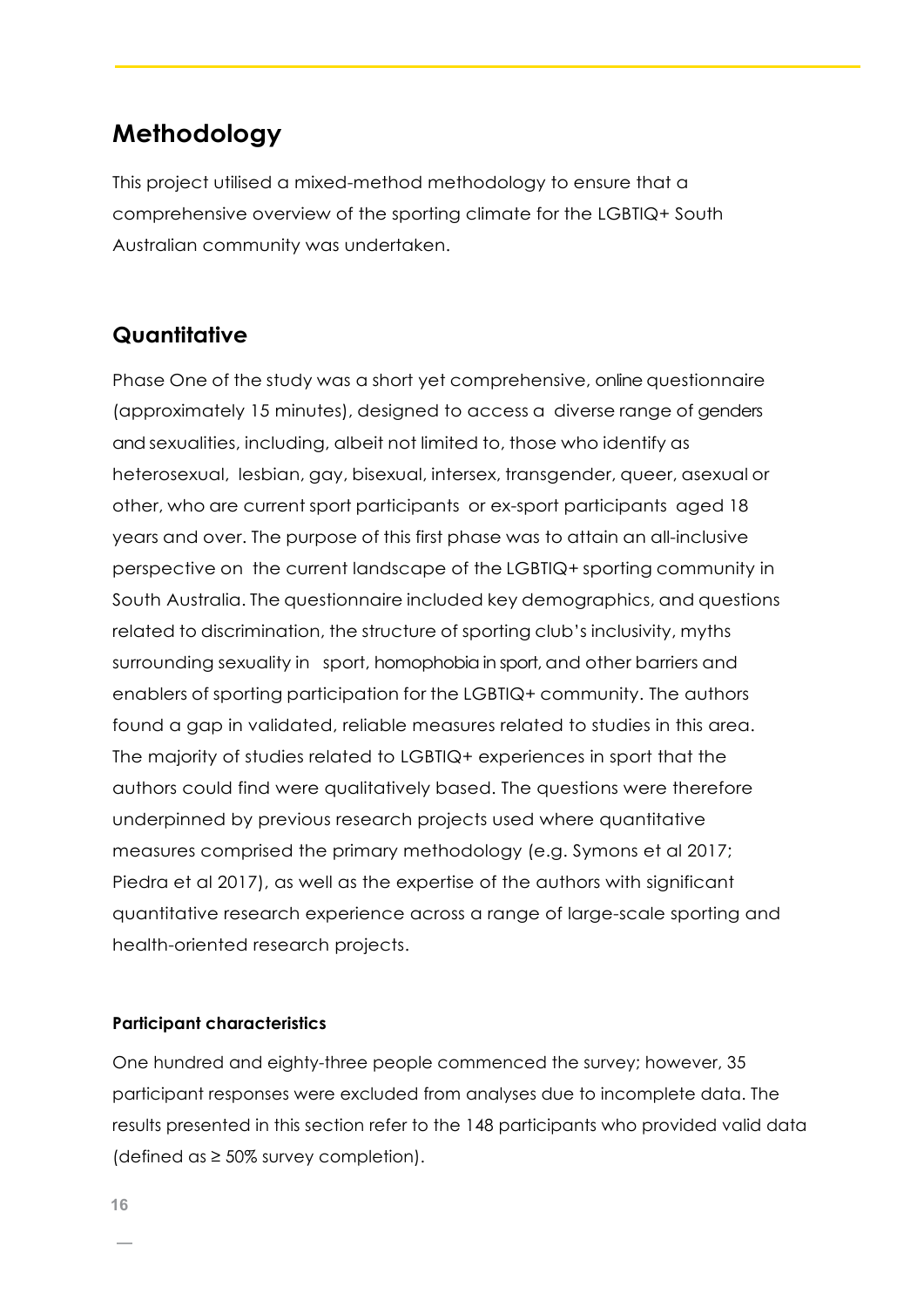Of the 148 included participants, 93 identified as part of the LGBTIQ+ community and 53 participants identified as heterosexual, and a further two people preferred not to say. Of those in the LGBTIQ+ community, participants identified as bisexual (20.9%, n = 31), lesbian (18.9%, n = 28), gay (12.8%, n = 19), pansexual (4.7%, n = 7), other (2.7%,  $n = 4$ ), queer (2.0%,  $n = 3$ ), and asexual (0.7%,  $n = 1$ ). Of the 93 participants from the LGBTIQ+ community 76.3% (n = 71) indicated that they have "come out", and of these, the majority have come out to friends (97.2%), family (88.7%), spouse/partner (73.2%), sporting club/organisation (59.2%) and their workplace (57.7%).

For the purposes of this report, where relevant, descriptive analyses are presented for the whole sample, as well as separately for heterosexual and LGBTIQ+ participant groups. The average age of the sample was 32.0 (*SD* = 11.3) years, with participants in the LGBTIQ+ community being slightly younger (*M* = 29.6 years, *SD* = 9.7) than heterosexual participants (*M* = 36.0 years, *SD* = 12.9). The majority of participants were female (overall: 68.7%, n = 101; LGBTIQ+: 71.7%, n = 66; heterosexual: 62.3%, n = 33). Nine participants reported being transgender (6.1%). Most of the sample were Caucasian (82.3%,  $n = 121$ ) and currently employed (70.9%,  $n = 105$ ).

#### **Involvement in organised sport**

Table 1 presents participant involvement in organised sport, whether participants had ever dropped out of sport, and whether there were any sports that participants did not participate in as a result of their gender identification or sexuality. Overall, participants were involved in a large range of different sports. The most commonly reported sports that participants were currently involved in were soccer, Australian football, basketball, netball, and hockey. The most commonly reported sports played in the last 12 months were netball, softball, soccer, volleyball, and basketball.

#### **Table 1:** *Summary of involvement in organised sport*

|                   | Whole      | $L$ GBTIQ+ | Heterosexual |
|-------------------|------------|------------|--------------|
|                   | sample     |            |              |
| Variable          | N(%)       | N(%)       | N(%)         |
| Sport involvement | $N = 145$  | $N = 91$   | $N = 52$     |
| Current           | 77 (53.1%) | 49 (53.8%) | 28 (53.8%)   |
|                   |            |            |              |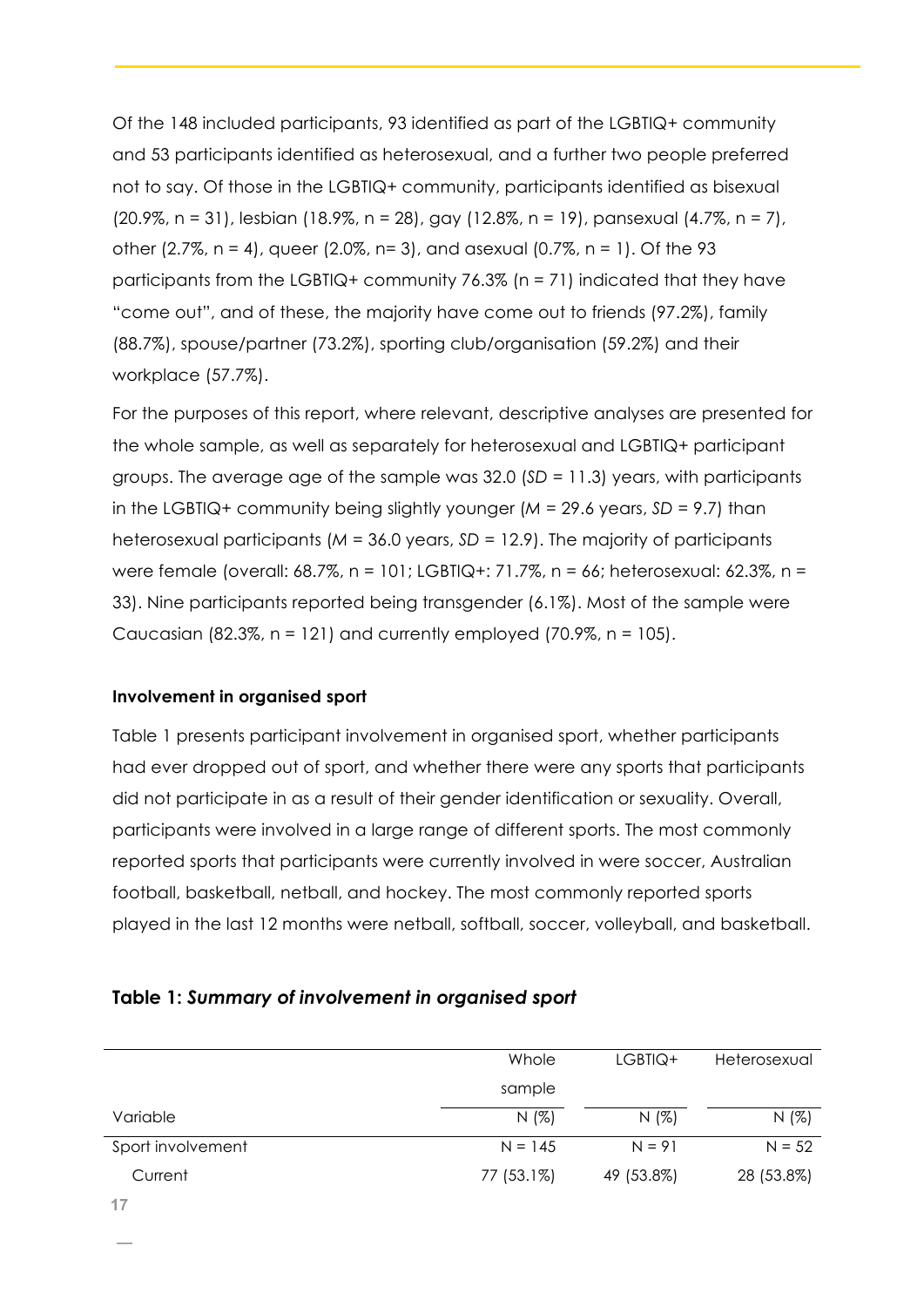| Past 12 months                            | 14 (9.7%)   | $9(9.9\%)$ | $5(9.6\%)$  |
|-------------------------------------------|-------------|------------|-------------|
| More than 12 months ago                   | 47 (32.4%)  | 28 (30.8%) | 17 (32.7%)  |
| <b>Never</b>                              | $7(4.8\%)$  | $5(5.5\%)$ | $2(3.8\%)$  |
| "Have you ever dropped out of an          | $N = 137$   | $N = 86$   | $N = 50$    |
| organised sport?"                         |             |            |             |
| Yes                                       | 93 (67.9%)  | 63 (73.3%) | 29 (58.0%)  |
| <b>No</b>                                 | 44 (32.1%)  | 23 (26.7%) | 21 (42.0%)  |
| "Are there any sport(s) that you have     | $N = 147$   | $N = 93$   | $N = 53$    |
| wanted to participate in but didn't, as a |             |            |             |
| result of your gender identification or   |             |            |             |
| sexuality?"                               |             |            |             |
| Yes                                       | 35 (23.8%)  | 26 (28.0%) | $9(17.0\%)$ |
| No                                        | 112 (76.2%) | 67 (72.0%) | 44 (83.0%)  |
|                                           |             |            |             |

*Note.* LGBTIQ+ = lesbian, gay, bisexual, transgender, intersex, queer, and other.

#### **Experiences in sport**

The survey asked participants to indicate a range of different experiences they had had in sport. Table 2 outlines the questions asked, and the level of agreement with each statement/question in LGBTIQ+ and heterosexual participants. The LGBTIQ+ participants reported experiencing a higher degree of challenges in sport in relation to their gender identification and sexual identity. More participants in the LGBTIQ+ community (39.7%) compared with heterosexual participants (15.7%) reported that they have felt unsafe or vulnerable in a sporting environment as a result of their gender identification or sexuality. However, just over half of both LGBTIQ+ and heterosexual participants reported that they currently felt safe in their sporting club or organisation.

| Table 2: Summary of experiences in sport |  |  |  |  |
|------------------------------------------|--|--|--|--|
|------------------------------------------|--|--|--|--|

|                                                                   | LGBTIQ+    | Heterosexual |
|-------------------------------------------------------------------|------------|--------------|
| Variable                                                          | N(%)       | N(%)         |
| "Have you faced any challenges, issues or negative                | $N = 81$   | $N = 51$     |
| experiences in sport as a result of your gender identification or |            |              |
| sexuality?"                                                       |            |              |
| Yes                                                               | 27 (33.3%) | $8(15.7\%)$  |
| No.                                                               | 54 (66.7%) | 43 (84.3%)   |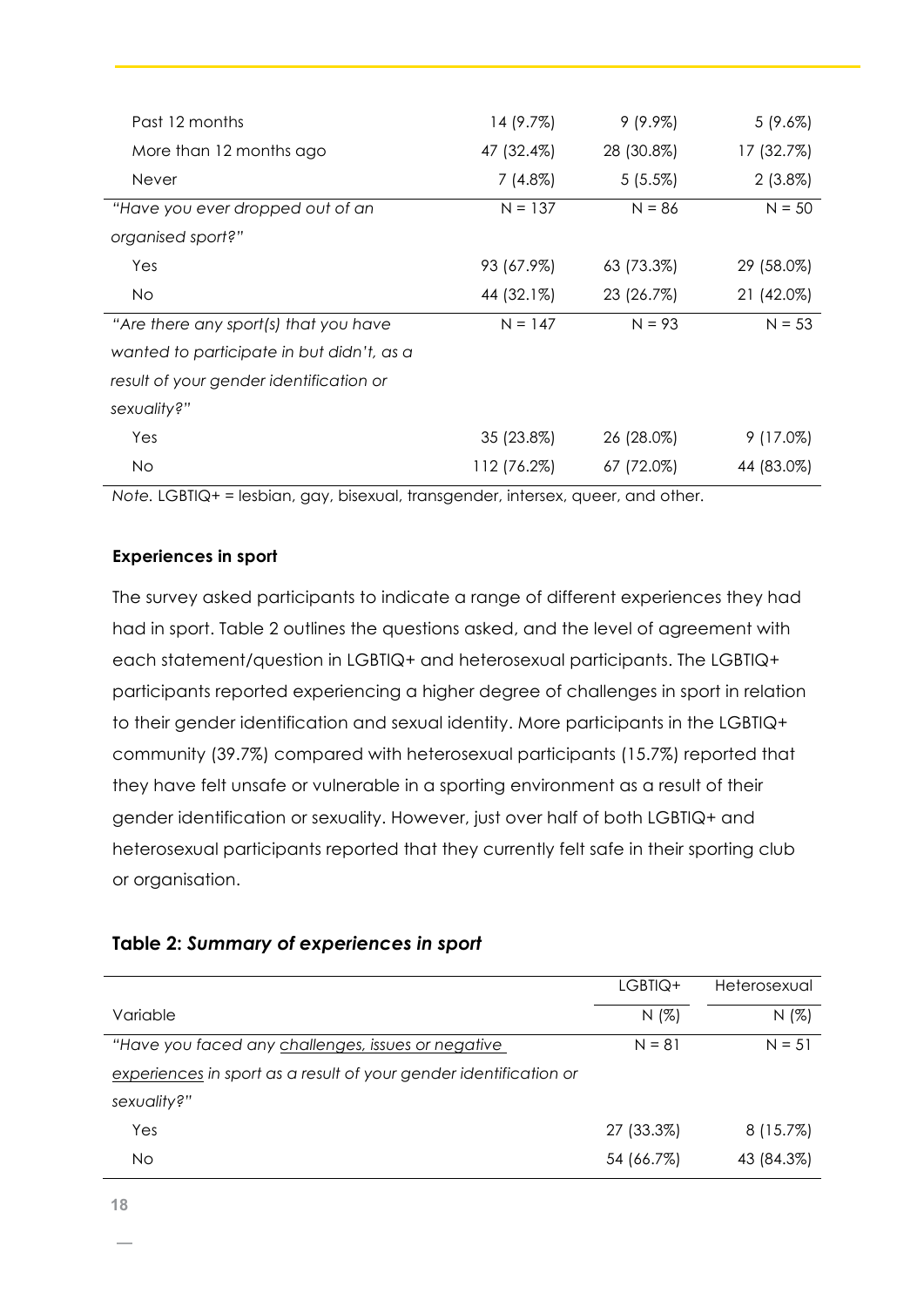| "Have you had any positive experiences in sport as a result of   | $N = 79$   | $N = 51$     |
|------------------------------------------------------------------|------------|--------------|
| your gender identification or sexuality?"                        |            |              |
| Yes                                                              | 41 (51.9%) | 15 (29.4%)   |
| <b>No</b>                                                        | 38 (48.1%) | 36 (70.6%)   |
| "Have you ever felt unsafe/vulnerable in a sporting              | $N = 78$   | $N = 51$     |
| environment as a result of your gender identification or         |            |              |
| sexuality?"                                                      |            |              |
| Yes                                                              | 31(39.7%)  | 8(15.7%)     |
| <b>No</b>                                                        | 47 (60.3%) | 43 (84.3%)   |
| Not relevant                                                     | 0          | 0            |
| "Do you feel safe in your sporting club/organisation as a result | $N = 78$   | $N = 51$     |
| of your gender identification or sexuality?"                     |            |              |
| Yes                                                              | 44 (56.4%) | 28 (54.9%)   |
| No                                                               | $3(3.8\%)$ | $5(9.8\%)$   |
| Not relevant                                                     | 31(39.7%)  | 18 (35.3%)   |
| "Do you feel included in your sporting club/organisation as a    | $N = 77$   | $N = 51$     |
| result of your gender identification or sexuality?"              |            |              |
| Yes                                                              | 40 (51.9%) | 32 (62.7%)   |
| No                                                               | $7(9.1\%)$ | $3(5.9\%)$   |
| Not relevant                                                     | 30 (39.0%) | 16(31.4%)    |
| "Are there any policies in your sporting club/organisation that  | $N = 77$   | $N = 50$     |
| you feel exclude members of the LGBTIQ+ community?"              |            |              |
| Yes                                                              | $3(3.9\%)$ | $3(6.0\%)$   |
| No                                                               | 19 (24.7%) | 23 (46.0%)   |
| I am not aware of my sporting club/organisation policies         | 28 (36.4%) | $11(22.0\%)$ |
| Not relevant                                                     | 27 (35.1%) | 13 (26.0%)   |
| "Are there any policies in your current sporting                 | $N = 76$   | $N = 49$     |
| club/organisation that you feel exclude heterosexual people?"    |            |              |
| Yes                                                              | $2(2.6\%)$ | 0            |
| No                                                               | 27 (35.5%) | 28 (57.1%)   |
| I am not aware of my sporting club/organisation policies         | 22 (28.9%) | 9(18.4%)     |
| Not relevant                                                     | 25 (32.9%) | 12 (24.5%)   |

*Note.* LGBTIQ+ = lesbian, gay, bisexual, transgender, intersex, queer, and other.

#### **Discrimination in sport**

**19** Discrimination in sport was also examined. Of those within the LGBTIQ+ community, 79.7% had experienced (or witnessed) sexism in sport compared with 65.3% of the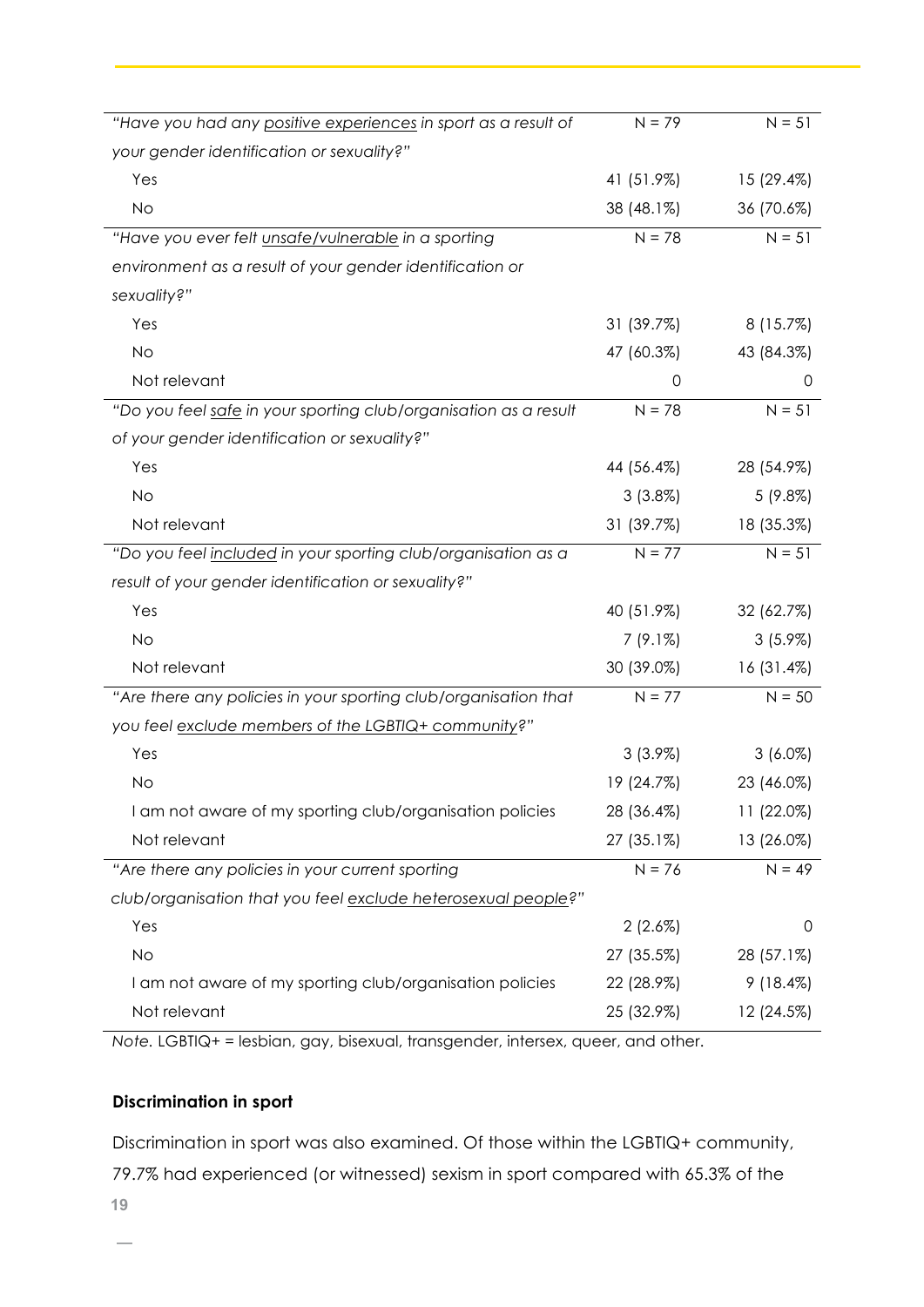heterosexual participants. The majority of both LGBTIQ+ and heterosexual participants had experienced (or witnessed) verbal homophobia in sport (63.7% and 59.2% respectively). Only 5% (n = 4) of LGBTIQ+ and 2% (n = 1) of heterosexual participants had experienced (or witnessed) physical homophobic assault in sport.

#### **Acceptance of LGBTIQ+ people in sport**

Lastly, participants rated their tolerance for a range of different statements related to the acceptance of different sexual orientations in sport. The items completed and responses are reported in Table 3. For the LGBTIQ+ community, over 88 percent of the participants were rated as being tolerant to all acceptance items in the questionnaire. For the heterosexual participants, the percentage of participants who were tolerant to each item ranged between 70 and 96 per cent. The items that rated the highest for 'intolerant' for the heterosexual participants were: *"I would not like to get changed in the same changing room with a transgender person"* (12.5%), *"Gay sportspeople should not kiss each other and show off their homosexuality within public sporting events"* (12.5%), and *"I would never be part of a sports club that included homosexual, bisexual or transgender people" (12.2%).*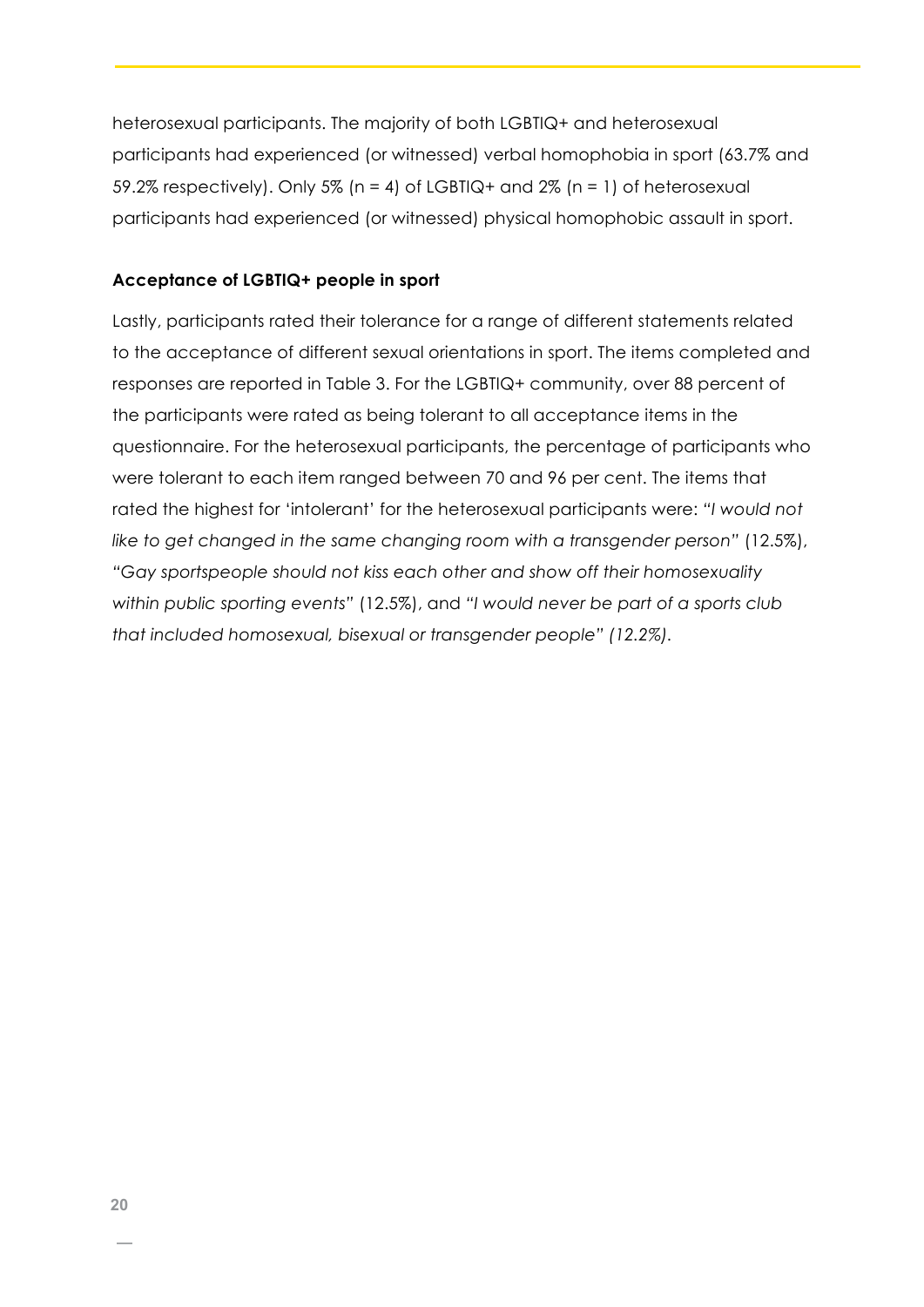| Table 3: Summary of acceptance of LGBTIQ+ people in sport |
|-----------------------------------------------------------|
|-----------------------------------------------------------|

|    |                                                     | LGBTIQ+ <sup>1</sup> |            | Heterosexual <sup>2</sup> |            |            |            |
|----|-----------------------------------------------------|----------------------|------------|---------------------------|------------|------------|------------|
|    |                                                     | Tolerant             | Neutral    | Intolerant                | Tolerant   | Neutral    | Intolerant |
|    | Item                                                | N(%)                 | N(%)       | N(%)                      | N(%)       | N(%)       | N(%)       |
| 1. | I would never be part of a sports club that         | 68                   | $3(3.9\%)$ | $6(7.8\%)$                | 38         | 5          | 6          |
|    | included homosexual, bisexual or                    | (88.3%)              |            |                           | (77.6%)    | (10.2%)    | (12.2%)    |
|    | transgender people                                  |                      |            |                           |            |            |            |
| 2. | If I were a coach, I would not feel                 | 73                   | $2(2.6\%)$ | $2(2.6\%)$                | 45         | $2(4.1\%)$ | $2(4.1\%)$ |
|    | comfortable knowing that there is a                 | $(94.8\%)$           |            |                           | $(91.8\%)$ |            |            |
|    | homosexual person on my team                        |                      |            |                           |            |            |            |
| 3. | If I had a child, I wouldn't like their coach to    | 73                   | $2(2.6\%)$ | $2(2.6\%)$                | 41         | 7          | $1(2.0\%)$ |
|    | be gay or lesbian                                   | $(94.8\%)$           |            |                           | (83.7%)    | (14.3%)    |            |
| 4. | I would not feel comfortable hugging a              | 70                   | $2(2.6\%)$ | 4(5.3%)                   | 44         | 4 $(%)$    | $1(2.0\%)$ |
|    | homosexual rival after a match                      | (92.1%)              |            |                           | $(89.8\%)$ |            |            |
| 5. | I would not feel at ease if it is known that my     | 74                   | $1(1.3\%)$ | $1(1.3\%)$                | 47         | $2(4.1\%)$ | 0          |
|    | teammate is not heterosexual                        | (97.4%)              |            |                           | $(95.9\%)$ |            |            |
| 6. | I would not like to get changed in the same         | 74                   | $2(2.6\%)$ | 0                         | 40         | 6          | $3(6.1\%)$ |
|    | changing room with a homosexual person              | (97.4%)              |            |                           | $(81.6\%)$ | $(12.2\%)$ |            |
| 7. | I think that boys are not genetically suited        | 72                   | $3(3.9\%)$ | $1(1.3\%)$                | 46         | $2(4.1\%)$ | $1(2.0\%)$ |
|    | for 'artistic' sports such as figure skating,       | (94.7%)              |            |                           | $(93.9\%)$ |            |            |
|    | rhythmic gymnastics or aerobics                     |                      |            |                           |            |            |            |
| 8. | If I had a son, I would not feel at ease if he      | 73                   | $2(2.6\%)$ | $1(1.3\%)$                | 42         | $3(6.1\%)$ | $4(8.2\%)$ |
|    | wanted to practice rhythmic gymnastics or           | $(96.1\%)$           |            |                           | (85.7%)    |            |            |
|    | any other mostly 'feminine' sports                  |                      |            |                           |            |            |            |
| 9. | Girls who practice contact sports, like rugby,      | 74                   | $2(2.6\%)$ | 0                         | 46         | $1(2.0\%)$ | $2(4.1\%)$ |
|    | lose part of their femininity                       | (97.4%)              |            |                           | $(93.9\%)$ |            |            |
|    | 10. If a sportsman touches a teammate's             | 74                   | 3(3.9%)    | 0                         | 46         | $2(4.2\%)$ | 0          |
|    | bottom when scoring a goal, it is because           | (96.1%)              |            |                           | $(95.8\%)$ |            |            |
|    | he is gay                                           |                      |            |                           |            |            |            |
|    | 11. If I had a daughter, I would not feel           | 71                   | 5(6.5%)    | $1(1.3\%)$                | 42         | $2(4.2\%)$ | 4 (8.3%)   |
|    | comfortable if she competed in rugby                | $(92.2\%)$           |            |                           | (87.5%)    |            |            |
|    | 12. Generally, I think that girls who practice      | 72                   | 5(6.5%)    | 0                         | 46         | $2(4.2\%)$ | 0          |
|    | sport are too muscular                              | (93.5%)              |            |                           | $(95.8\%)$ |            |            |
|    | 13. I think that lesbians are more aggressive in    | 70                   | 4(5.3%)    | $2(2.6\%)$                | 40         | 8          | 0          |
|    | sport than heterosexual women and girls             | (92.1%)              |            |                           | (83.3%)    | (16.7%)    |            |
|    | 14. It seems logical to me that sports fans would   | 72                   | 4 (5.3%)   | 0                         | 41         | 6          | $1(2.1\%)$ |
|    | laugh at an effeminate player during a              | (94.7%)              |            |                           | $(85.4\%)$ | (12.5%)    |            |
|    | game                                                |                      |            |                           |            |            |            |
|    | 15. I would not like to get changed in the same     | 72                   | 3(3.9%)    | $1(1.3\%)$                | 39         | 3(6.3%)    | 6          |
|    | changing room with a transgender person             | (94.7%)              |            |                           | (81.3%)    |            | (12.5%)    |
|    | 16. I would feel nervous in an openly               | 73                   | $3(3.9\%)$ | 0                         | 40         | 5          | 3(6.3%)    |
|    | homosexual sports club                              | (96.1%)              |            |                           | (83.3%)    | $(10.4\%)$ |            |
|    | 17. If I had children, I would not like their coach | 74                   | 1(1.3%)    | 1(1.3%)                   | 39         | 5          | 4 (8.3%)   |
|    | to be transgender                                   | (97.4%)              |            |                           | (81.3%)    | $(10.4\%)$ |            |
|    | 18. I think that most girls who practise my sport   | 70                   | 5(6.6%)    | 1(1.3%)                   | 41         | 6          | $1(2.1\%)$ |
|    | are lesbians                                        | (92.1%)              |            |                           | (85.4%)    | (12.5%)    |            |

 $\overline{\phantom{m}}$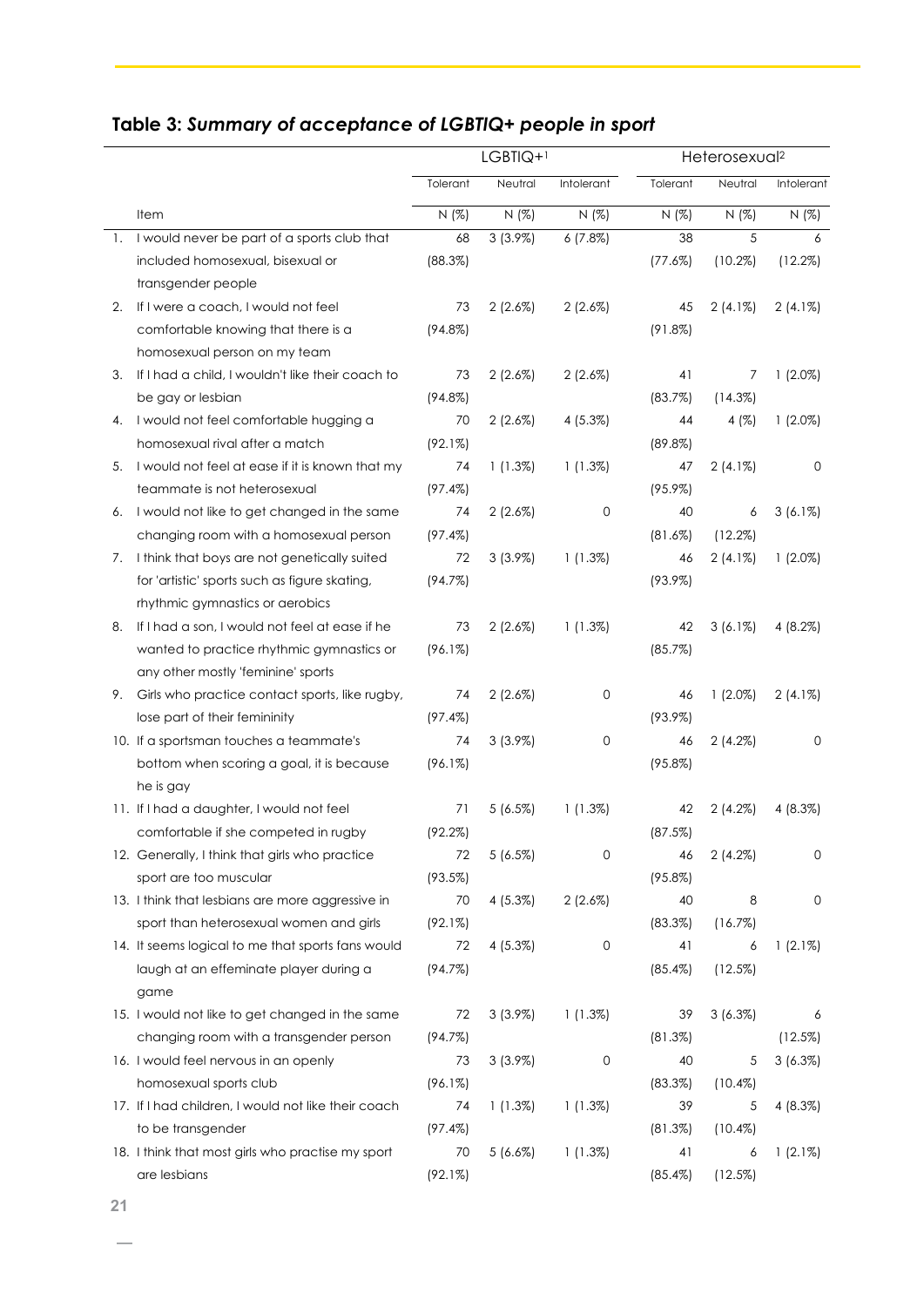| 19. The image of lesbian sportswomen kissing    | 70         | 4 (5.3%)   | $2(2.6\%)$ | 35         |            | 4 (8.3%) |
|-------------------------------------------------|------------|------------|------------|------------|------------|----------|
| each other to celebrate a victory should be     | $(92.1\%)$ |            |            | $(72.9\%)$ | $(18.8\%)$ |          |
| avoided in sport events                         |            |            |            |            |            |          |
| 20. Gay sportspeople should not kiss each other | 70         | $5(6.6\%)$ | $(1.3\%)$  | 34         |            | 6        |
| and show off their homosexuality within         | $(92.1\%)$ |            |            | (70.8%)    | (16.7%)    | (12.5%)  |
| public sporting events                          |            |            |            |            |            |          |

*Note.* LGBTIQ+ = lesbian, gay, bisexual, transgender, intersex, queer, and other.

<sup>1</sup> Internal consistency (Cronbach's  $\alpha$ ) for this sample was .94.

<sup>2</sup> Internal consistency (Cronbach's α) for this sample was .95

#### **Qualitative**

Phase two of the research project involved collecting qualitative data. Participants who engaged in the phase one quantitative survey were invited to participate in the qualitative component as well. Sixty-seven of the participants who undertook the questionnaire provided their name and email for a voluntary follow up focus group or individual interview. Those who responded were booked into their preference of either a focus group or individual interview at a convenient location such as a Flinders University meeting room, cafe or local library. Thirty-one participants who had completed the online questionnaire participated in focus groups (n=13) or individual interviews (n=18). There were a range of key stakeholders (n=12) such as coaches, executive staff, trainer's, committee members, and officials. All key stakeholders were ex-sporting participants in their own rights. Twenty-four of the participants were still actively involved in sport. The other participants were ex-sporting participants (n=7). Ages ranged from 16 years (with parental consent) to 62 years of age (*mean=31*). Four participants did not disclose their age.

A semi-structured interview guide was utilised with questions that included:

- In what ways does your sporting club advocate for inclusion in sport?
- Who are the leaders of inclusion at your sporting club? How do they 'lead'?
- What are your perceptions and experiences of homophobia in your sporting club?
- What lessons can sport learn about promoting safety and inclusion in sport?
- **22**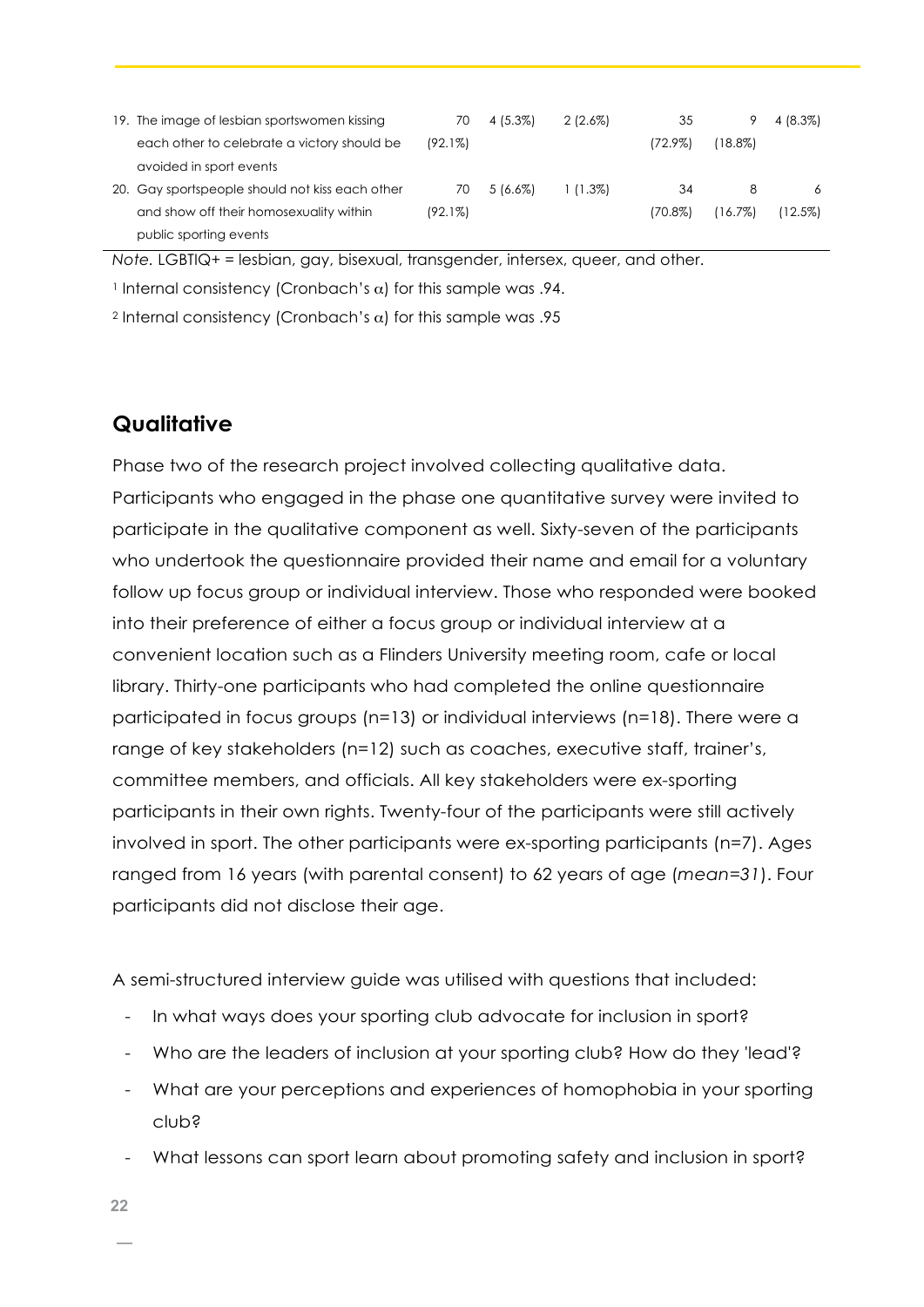- How does language and the sport environment impact how you experience sport?
- What improvements in attitudes, behaviours and/or policies have been made to include LGBTIQ persons in sport?
- In what ways does your sporting club accept or reject sexual diversity?
- In what ways does your sporting club accept or reject gender diversity?
- What opportunities can be seized by your club to promote safety and inclusion?
- What aspects of sport positively model inclusion and should be celebrated?

#### **Participants and key stakeholders**

The break-down of participants in the focus groups and individual interviews were as follows:

- Of the 31 participants that took part in the interviews 24 were Adelaide metropolitan-based;
- There were 4 participants that were from Asian/Middle Eastern origins;
- There were 3 participants from rural and regional South Australia.

The intention of the qualitative component of the report was to capture both mainstream and niche sports. Table 1 illustrates the sport or recreational activities discussed, number of participants involved, including a both active participants and ex-participants. Table 2 displays the sports in which stakeholder participants are involved. It was essential to view both mainstream and niche sports experiences. These narratives comprise the richest qualitative dataset on sport and the LGBTIQ+ community to date in South Australia, and as such, offer naturalistic generalisability for the reader. Furthermore, while the number of participants captured within the qualitative component totalled 31, the data covers a wide variety of sports (*n=*39) that are represented across the South Australian landscape. It could be argued that traditional sports may have historically imbedded gendered ideologies, particularly where masculinities and femininities are concerned. These can have significant influence upon constructions of perceived sexualities as well; including conforming to homogenous, heteronormative ideologies. However, there may be reason to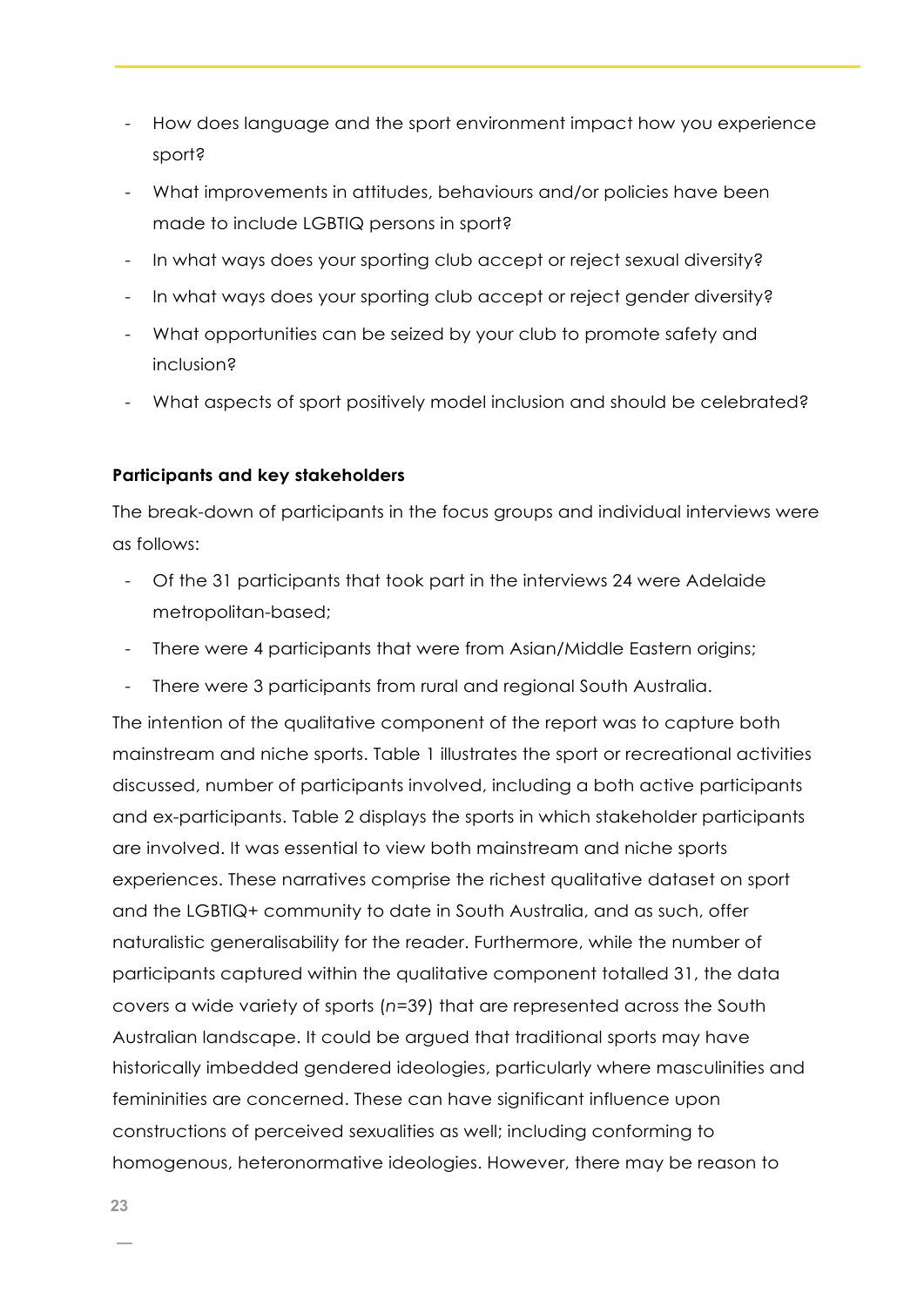hypothesise that newer, potentially niche, sports may not have to conform to traditional gender norms.

| Sport/recreational     | <b>Active</b>  | Ex-            | <b>Total</b>   |
|------------------------|----------------|----------------|----------------|
| activity               | Participants   | Participants   |                |
| Women's soccer         | $\overline{4}$ | $\mathfrak{S}$ | $\overline{7}$ |
| Men's soccer           |                | $\overline{4}$ | $\overline{4}$ |
| Rugby (all codes)      | 3              | 1              | $\overline{4}$ |
| (women)                |                |                |                |
| Rugby (all codes)      |                | 1              | 1              |
| (men)                  |                |                |                |
| Swimming               |                | $\mathfrak{S}$ | 3              |
| Dragon boating         | 3              |                | 3              |
| Netball                | $\overline{2}$ | $\overline{7}$ | 9              |
| Football               | 1              | 1              | $\overline{2}$ |
| Gym                    | 3              |                | 3              |
| Softball               | 3              |                | 3              |
| <b>Basketball</b>      | $\overline{2}$ | $\overline{4}$ | 6              |
| Yoga                   | 3              |                | 3              |
| Water Polo             | 1              |                | 1              |
| Surf Life Saving       | 1              |                | 1              |
| Hockey                 |                | 1              | 1              |
| <b>Target Shooting</b> | 1              |                | 1              |
| Larping                |                | 1              | 1              |
| Athletics              | 1              |                | 1              |
| Medieval re-           | 1              |                | 1              |
| enactment              |                |                |                |
| Dance (varying         | 3              | 1              | $\overline{4}$ |
| types)                 |                |                |                |

**Table 4:** *Participant representative sports*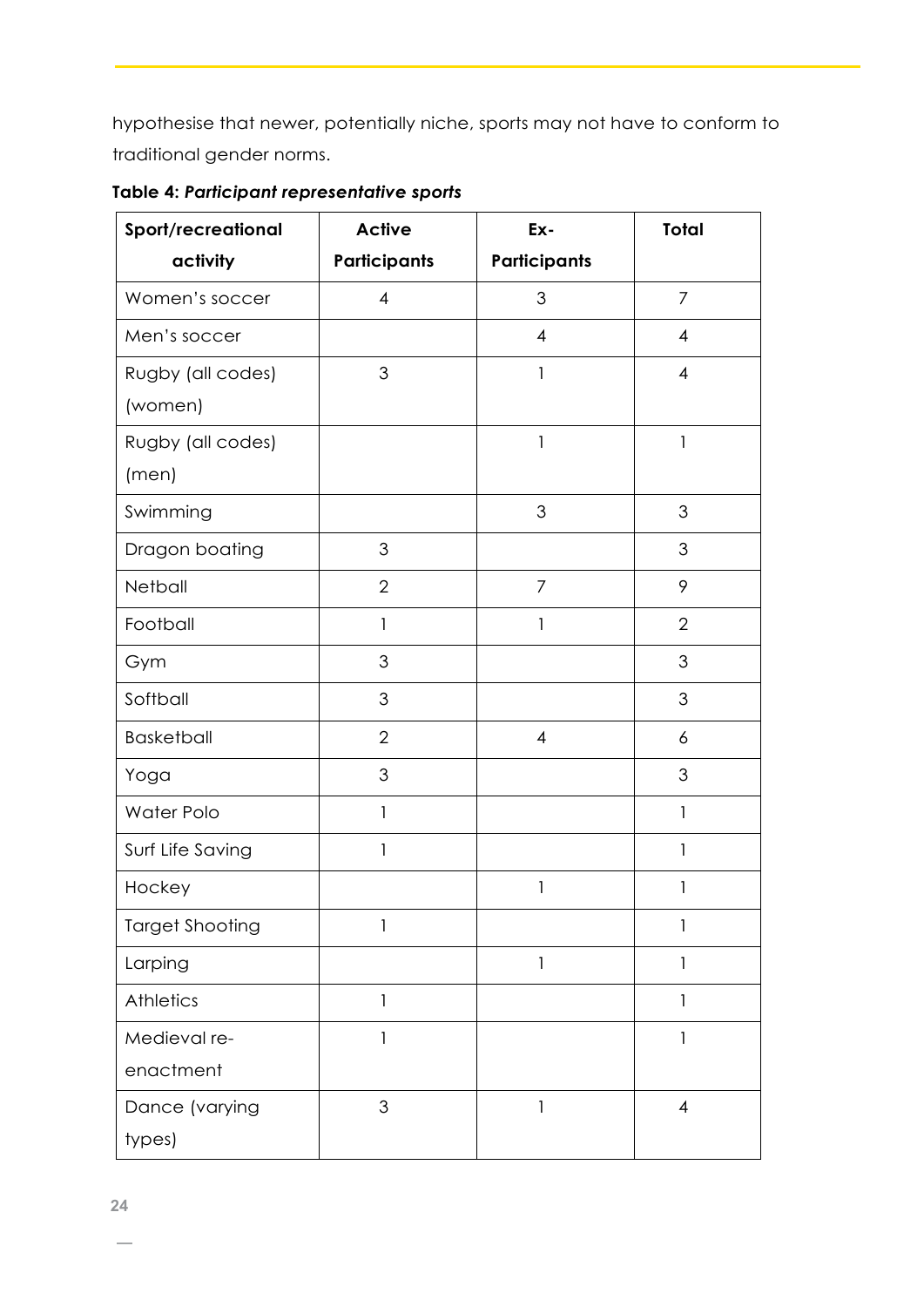| Sailing             |                | 1                | 1                                     |
|---------------------|----------------|------------------|---------------------------------------|
| <b>Boxing</b>       |                | 1                | 1                                     |
| Tennis              |                | 3                | 3                                     |
| <b>Table Tennis</b> |                | $\overline{2}$   | $\overline{2}$                        |
| Frisbee (incl.      | $\overline{2}$ |                  | $\overline{2}$                        |
| Ultimate frisbee)   |                |                  |                                       |
| Cricket             |                | $\overline{2}$   | $\overline{2}$                        |
| Volleyball          |                | $\boldsymbol{6}$ | $\boldsymbol{6}$                      |
| <b>Badminton</b>    |                | $\mathbf{1}$     | $\mathbf{1}$                          |
| Power lifting       |                | 1                | $\mathbf{1}$                          |
| Cycling             | $\mathbf{1}$   | $\mathbf{1}$     | $\overline{2}$                        |
| Running             | $\overline{2}$ | 1                | 3                                     |
| Gaelic football     |                | 1                | $\mathbf{1}$                          |
| Lacrosse            |                | $\mathbf{1}$     | $\begin{array}{c} \hline \end{array}$ |
| Brazilian Jiu Jitsu | 1              |                  | 1                                     |
| Martial arts        |                | 3                | 3                                     |
| Jada                |                | 1                | $\mathbf{1}$                          |
| <b>Baseball</b>     |                | $\mathbf{1}$     | $\mathbf{1}$                          |
| Squash              | $\mathsf{l}$   |                  | $\mathbf{I}$                          |
| Golf                | 1              |                  | 1                                     |
| Rowing              |                | 1                | 1                                     |

### **Table 5:** *Key Stakeholders*

| <b>Sport/recreational activity</b> | Total |
|------------------------------------|-------|
| Women's soccer                     |       |
| Men's soccer                       |       |
| Rugby (all codes) (women)          |       |

 $\overline{\phantom{0}}$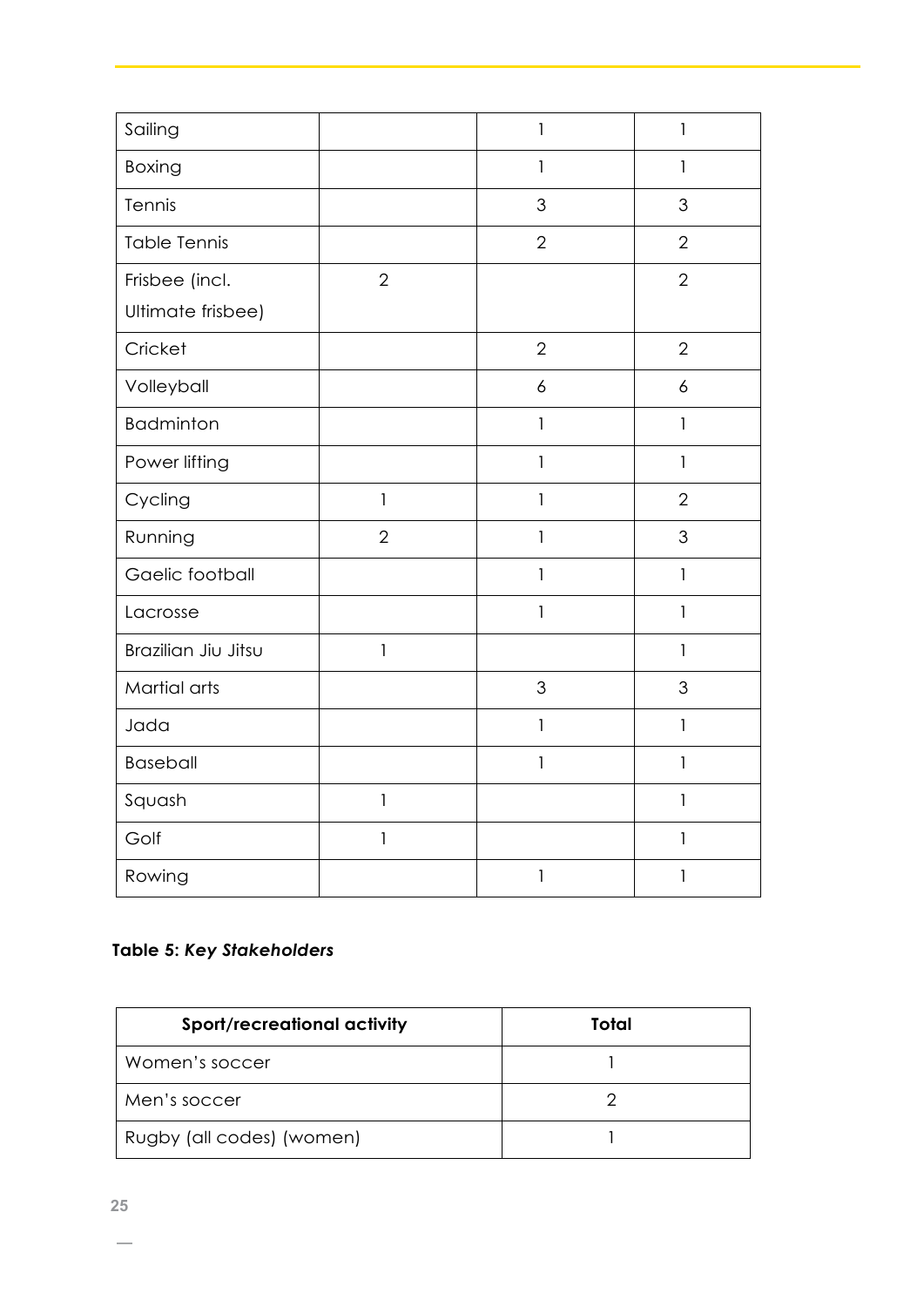| Swimming          |   |
|-------------------|---|
| Dragon boating    | 3 |
| Netball           |   |
| Football          |   |
| Softball          |   |
| <b>Basketball</b> | 3 |
| Water Polo        |   |
| <b>Badminton</b>  |   |
| Squash            |   |

### **Qualitative results and discussion**

A number of key points developed from the data attained through extended questionnaire responses (*n*=183), individual interviews (*n*=18) and qualitative focus groups (*n*=13). A thematic analysis was undertaken to carefully identify developing themes as well as the key issues identified by participants as being significant within their sporting community or organisation. Some of these issues may be idiosyncratic to the sport or organisation irrespective of their size or footprint on the South Australian sporting landscape. Nevertheless, the voices of these participants have been heard and need to be documented.

#### **Theme: Sport is Sport**

Overwhelmingly, there was universal recognition from majority of participants that sport is the primary focus of sporting engagement. This includes factors such as skill development, competition, physical activity and health, to name a few areas. It was further identified that "everything else that comes with sporting involvement is secondary". This sport-focus ideology is further intensified the higher the competition level according to the participants. Accordingly, elite level competition has rigorous training and an intense focus on performance in competition. Often this ideological perspective associated with high-level athletes, sporting clubs and organisations can thwart the broader, more holistic, elements that sport can provide. The "win at all costs", at the expense of an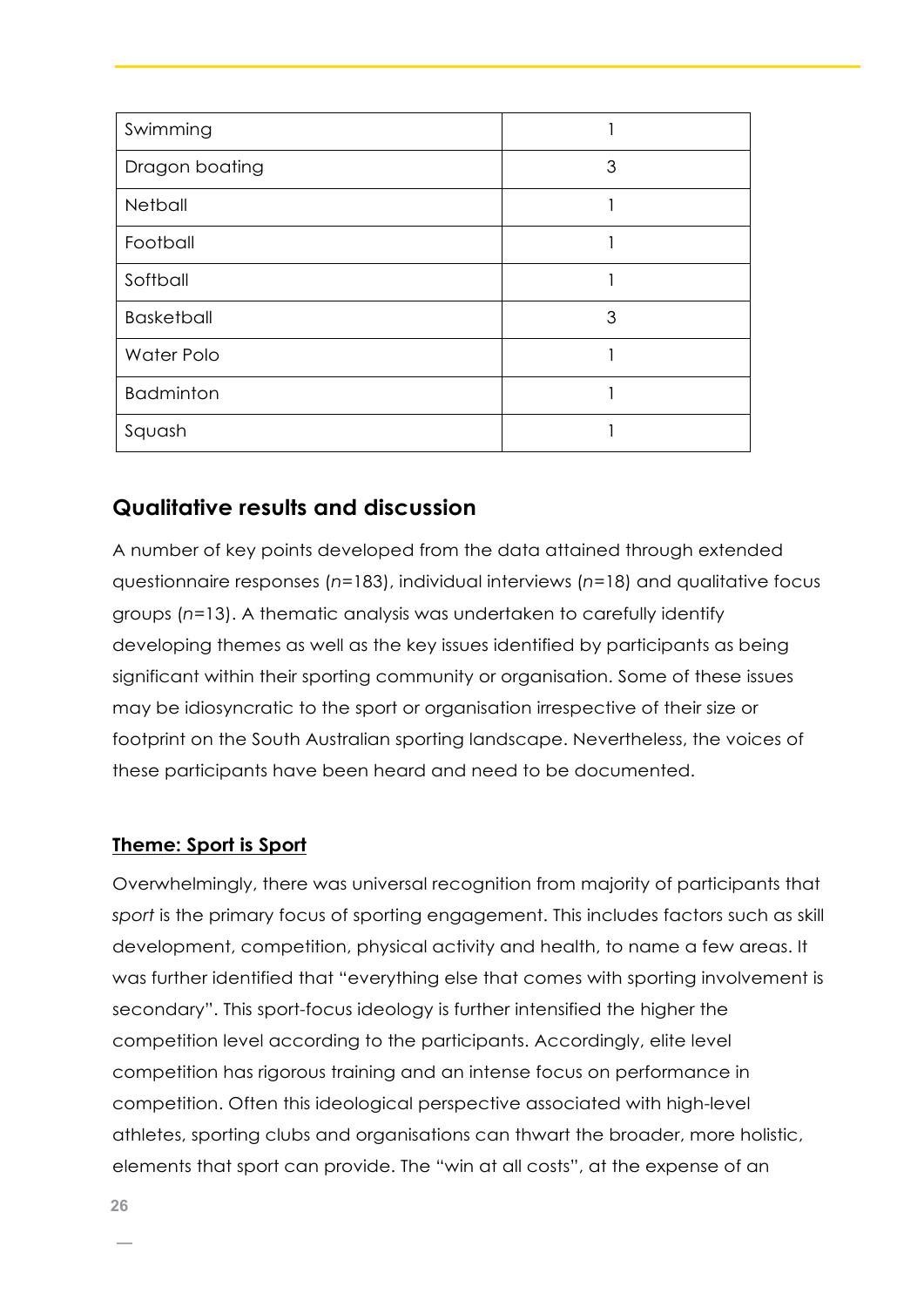encompassing inclusive approach, to sport can be rewarding for some yet not provide the ultimate benefits that sport can provide. As a participant claimed:

It's like, right, we're here to play and we're here to train. If you've got other *things, well we don't want to hear about that, we just want you to play the game, sort of thing.* 

This places the entire report into a particular context given that many athletes within this study have identified that sport, and success, is the key driver as to why they are involved. However, it was also widely acknowledged that a key element that motivated sporting involvement was social interaction. The comments below are indicative of the type of perspective held by many of the participants.

*These are people that you spend, it's like a job, you're there, you see them all the time every week, I see them more than my family. So, they are my family in some degree. It depends on what you want.*

*At football, you are just there for football. You don't have to be there – it's what I love to do and, in the club, everyone's there for that one thing.*

*You're there for the sport and for the social interaction.*

While it was clear that for many, the notion of sport was a driver for engagement and participation, a number of key themes surrounding complexity of gender roles, gender norms and stereotypes, and language within sporting environments increased the complexity of the sport experience. Noteworthy, and despite there being only three transgender participants in the research, the issue of transgender athletes was raised on numerous occasions within focus group settings, and individual interviews. Certainly, the impact and issues of transgender people in sporting contexts was discussed, while inclusion and diversity were deliberated at length. The main tenet of the discussions tended to focus on governance and the responsibility that leaders of sporting organisations and associations need to be "champions of equity" leading inclusion using a "top down" model. This means creating and implementing appropriate policies and procedures for inclusion to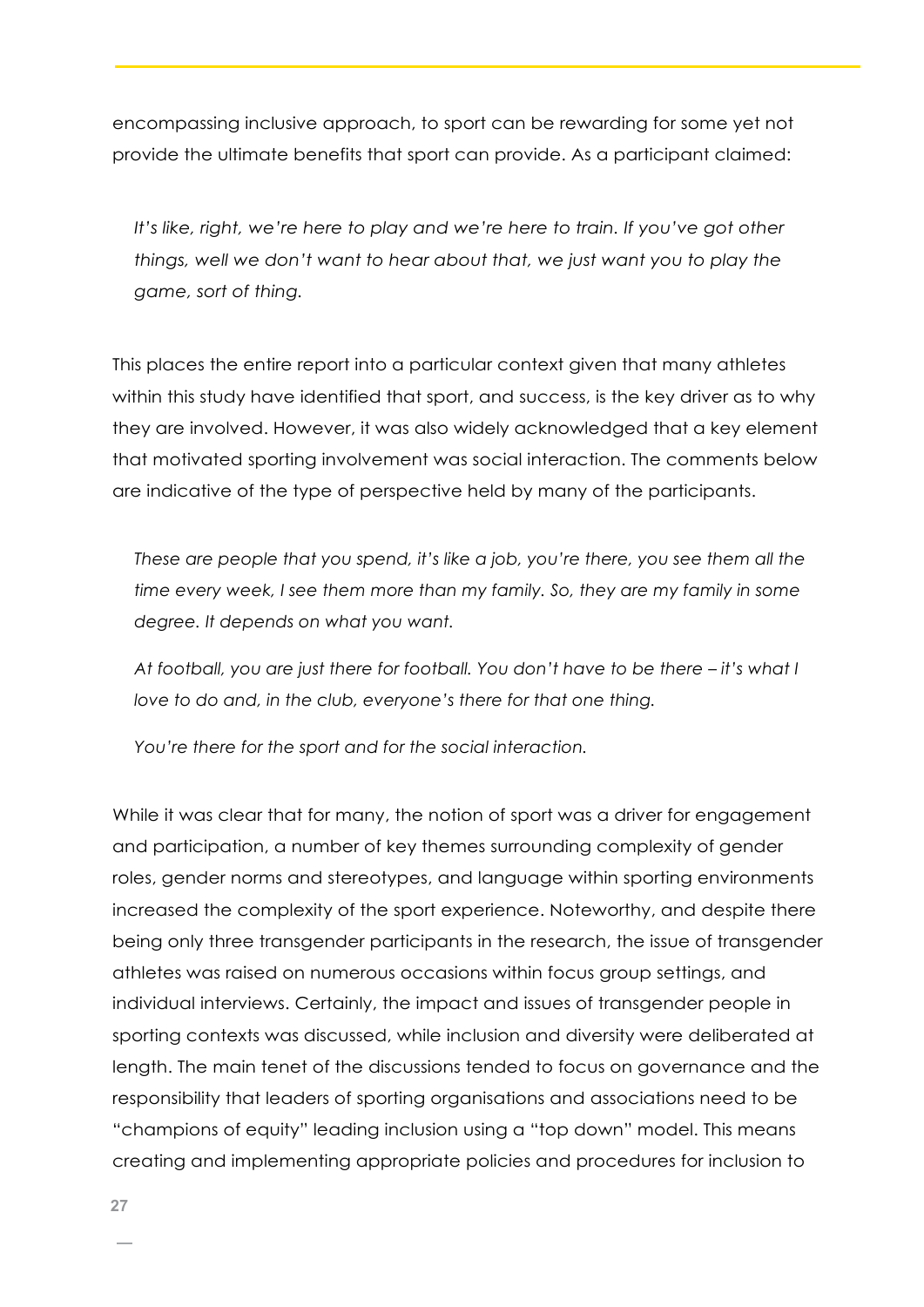occur. It also means applying sanctions when policies and procedures are not adhered to. In addition to this it was articulated by many that there is a sense that some sporting environments, often niche sports, are far more welcoming and inclusive than their larger sporting counterparts with strong historical ties to gendered orientations and traditional social and cultural ideologies where gender and sexualities are concerned. As one participant stated, "sport's pretty powerful and important to it – cuts through a lot of stuff". This sentiment demonstrates the impact that sport has on people's lives, in particular the importance of inclusion in sport.

#### **Theme: Gender roles, norms and stereotypes**

Importantly within this research, there was an acknowledgement that there has been a gendered shift in the "culture" in particular, gender-oriented sports in Australia. Many of the participants cited the inclusion of the Women's Australian Football League, which has coincided with an increase in girls', and women's, participation in this historically masculinised sport. However, it was noted that many sports continue to be gendered constructs dictated by traditional gender roles, gender norms and gender stereotypes. There has been a long history of sports being gendered, which was identified by participants. Given the socially constructed and embedded nature of these ideologies, it was also acknowledged that it would take 'a long time' for social, cultural and political influence to deconstruct, or perhaps, reconstruct gender norms and sport. The two prominent sports that were identified by participants as continuing to display gendered ideologies were that of netball and Australian football. Indeed, many argued that traditional gender roles, norms and stereotypes were all still highly fostered within these two sports, tempering wider perceptions about the 'progress' of girls and women's involvement in sport. A participant from a regional football/netball club reflected on the continued traditional gendered roles established within the club by stating:

*100%, so the netballers, they were the ones who did the canteen and they were the one who would do the cake sales and the boys played the footy and drank the beer. Very gendered.*

**28** The previous quote is a representative sentiment that filters through much of the data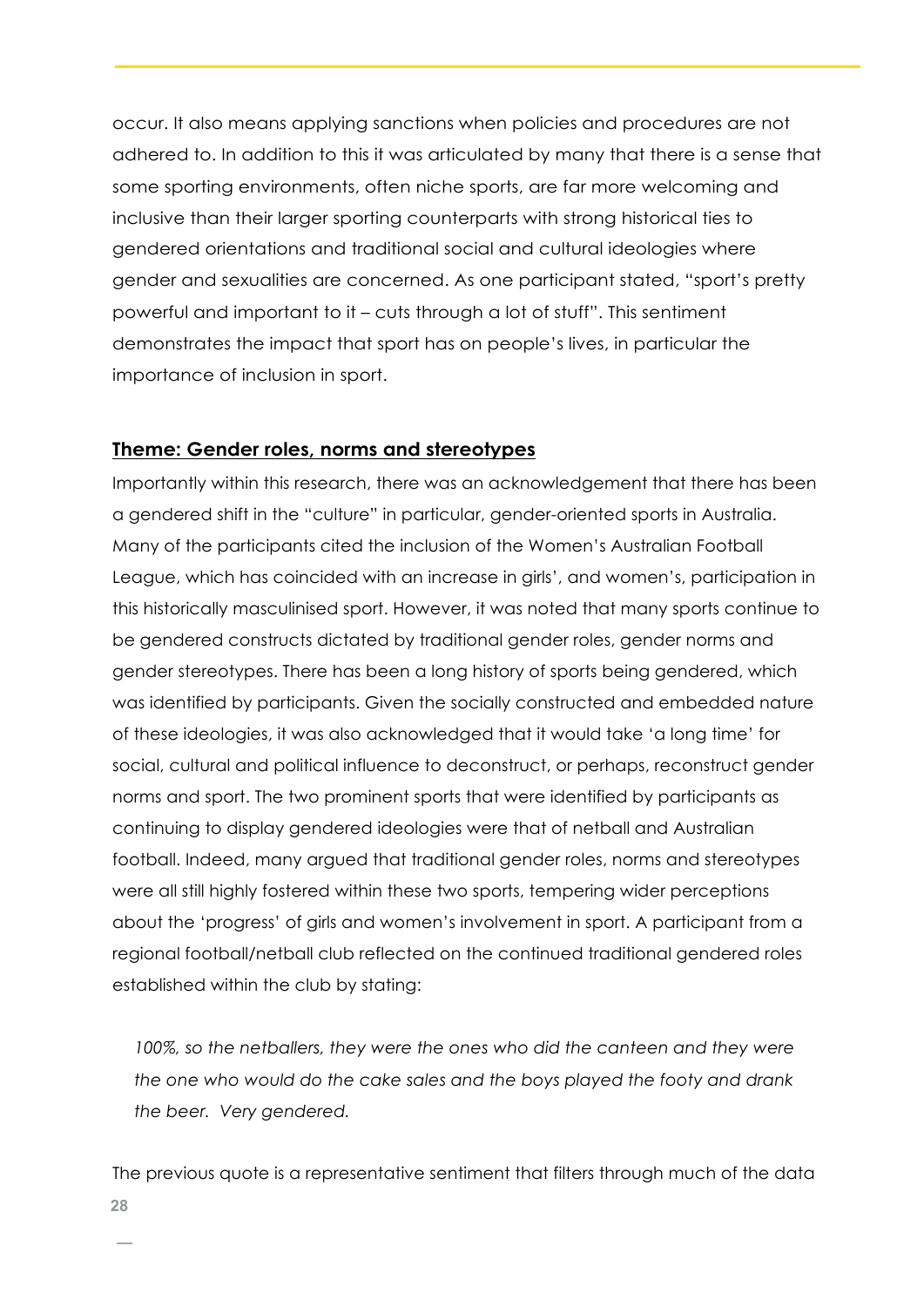and illustrates traditional gender roles and norms remain strong in sporting communities. Often these sporting gender roles, norms and ideologies commence from a young age. For example, sport in schools is often separated by gender, which in turn can endorse gender segregation given the significance of school on the sociocultural system that influences normative behaviours and perspectives where girls and boys are concerned. The following claim is indicative of the type of comments raised by a number of participants around gender, sport and schooling, and where a good deal of negativity was created, maintained and perpetuated.

*Yeah, yeah because you definitely see that culture, or I certainly saw that culture*  emerging at school, and it was, you know the sports ground was the place where *that kind of culture, that kind of negative culture really thrived.*

The disparity between males and females with respect to sporting strength, power, speed etc is accentuated at puberty. It can also be argued that the way in which gender is constructed at this point in time as a consequence takes on a heteronormative ideological perspective. That is, as some of the participants in this research alluded it is not uncommon for individuals, schools and sporting organisations to adhere to the beliefs that girls are not as skilled or "as good" as boys in sport simply as a result of the seemingly greater physical aspects such as muscularity and strength associated with gender. This concept is widely understood as 'the natural inferiority' complex. While gender segregation in sport and physical education still exists in schools, there has been a gradual cultural shift (see generational shift section below), towards challenging the somewhat antiquated views surrounding traditional notions of gender within physical and sporting contexts. Previously, traditional notions of gender could have acted as a deterrent for sporting participation. Alternatively, it may have been a catalyst for girls to prove their sporting worth, whereby girls continue to explore how they perform gender in sport. This may influence the intrinsic nature of sport and the inherent worth that sport can provide. Girls and women should not feel the need to prove themselves against, and to, boys while simultaneously having to display socially constructed feminised behaviours that are part of accepted gender norms.

Women who do attempt to disrupt gender stereotypes and play what are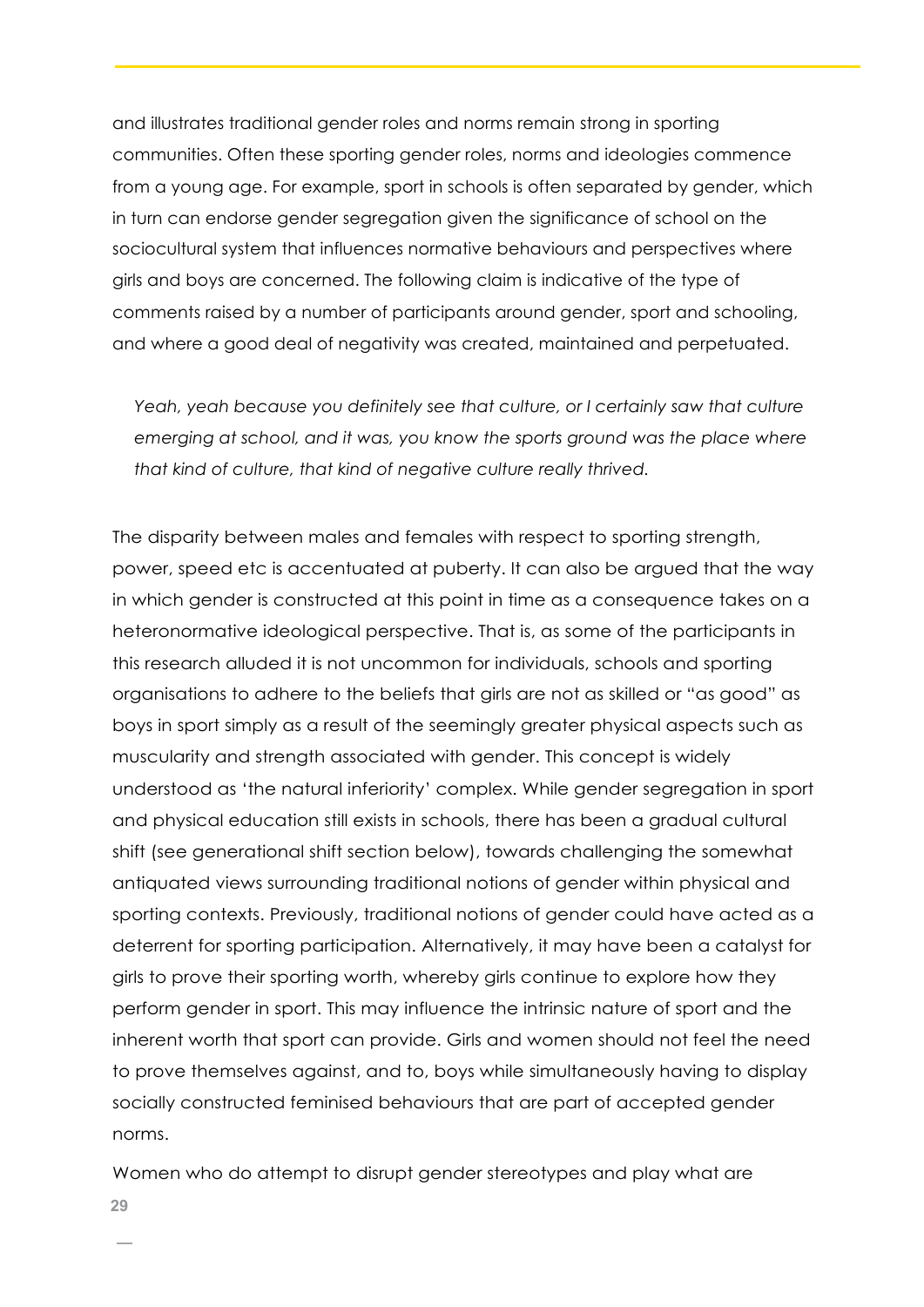classified as traditional masculinised sports such as the football codes of Australian football, Gaelic football, soccer and rugby, are frequently labelled as masculine, 'man-like', or lesbian. Female participants involved in this research who played these sports stated that within these sporting clubs and environments, sexual diversity was of little significance and that sexually diverse individuals were accepted given the diverse nature of the cohort involved. Such environments created a form of normalisation around sexual diversity. As one of the women who played a masculinised sport claimed:

*We're all on the same page, we're all women who have chosen to play a sport that already doesn't subscribe to femininity*

While the comment above is significant and empowering, this was at odds with the perception of the broader sociocultural environment in which we live. Consequently, other sporting codes were also seen in a similar light to the masculinised sports mentioned previously, including softball, lacrosse and basketball. The women involved in these sports were generally regarded as lesbian by "outsiders looking in". This has the potential to create negative effects on young girls wanting to participate in such sports irrespective of their sexualities. Some girls may be straight, or gay, and not want to be labelled as lesbian, while other girls who may indeed be lesbian may simply not be ready to come out yet. Playing such sports could ultimately "force their hands" to come out. Clearly this may have far reaching implications for perceptions where family, friends and broader society are concerned.

*Oh, from the time I played. I mean, I came out to my family when I was 15, probably because I was naïve. But I played basketball quite seriously, and I remember being sledged on the basketball court a number of times, and then when I got into coaching, I had an allegation made against me by a player, who herself, was gay, but because she didn't get time at a state national championship, she alleged that something inappropriate had happened, and it was clear that it wasn't, it was just about her being disgruntled about not getting playing time, and that came out in the end. But to have to go through that, as a coach, when I was very much aware my whole career, as a player and a coach, about even being in the same change room as other women or coming in to talk*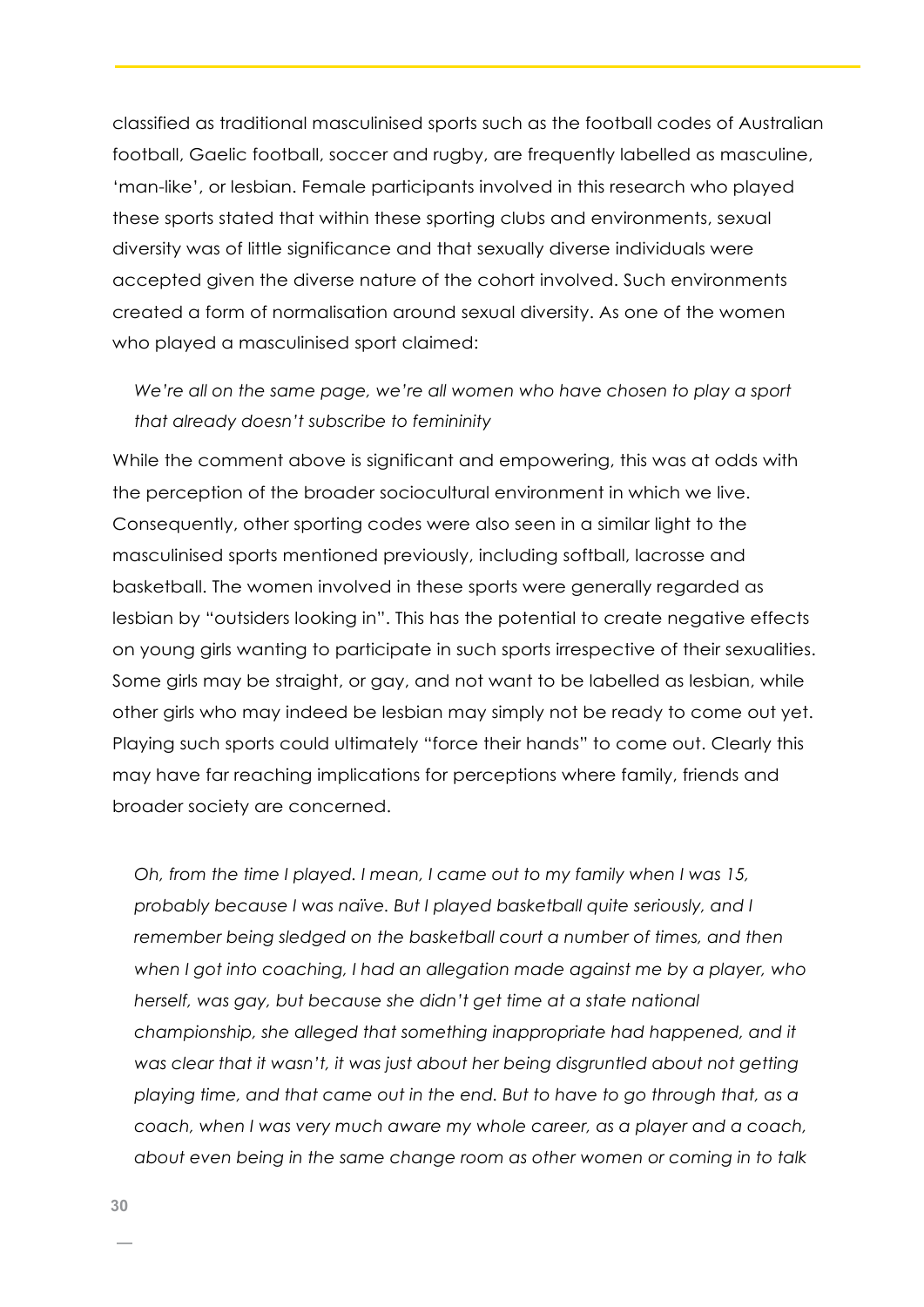to my team. And I shouldn't have had to do that, but I was aware of it all the time *and took precautions so that I wouldn't put myself in a situation where allegations could be made against me, false allegations, only to substantiate whatever their goal was. But I guess, I am one of eight children, so I'm very fortunate that I became quite assertive as a result. And look, I lost a really good friend when she was twenty-four, because of that, so, yeah.*

A number of examples were raised within this research to highlight the plight of women and the implications through labelling. One heterosexual female who played soccer reported that her sexuality was constantly questioned due to her sporting choice.

*I guess it's a shared, the external – yeah, so definitely, you have to – it's almost like if you play football and you're not obviously playing into a female stereotype that you almost have to prove that you are, in fact, straight, if you are straight, because at least I've always experienced and I definitely am probably not like the most stereotypically feminine girl but I've always had to prove almost otherwise because my whole life has been I just want to play football, I just want to be the best I've always been.*

Another example emerged from a key stakeholder involved in softball who described that internally to the sport, there was a vast representation of sexualities, which were all accepted and the 'norm' within the sport. However, externally, parents would often state that they would not want to send their girls to a "lesbian feeding ground". These are powerful comments that weave into the heteronormative narrative that exists within female sports that are perceived to be masculinised in nature. Additionally, the traditional stereotypical masculine image of a lesbian with short hair, who is muscular and displays an aggressive attitude was identified by some of the participants when they claimed that some people in society perceive lesbians as the ones that are the "big, crazy one's" that can "take you out". A number of participants also identified that there is an imbedded stereotype that suggests males who undertake seemingly feminised sports and activities such as dance and yoga are perceived as gay. This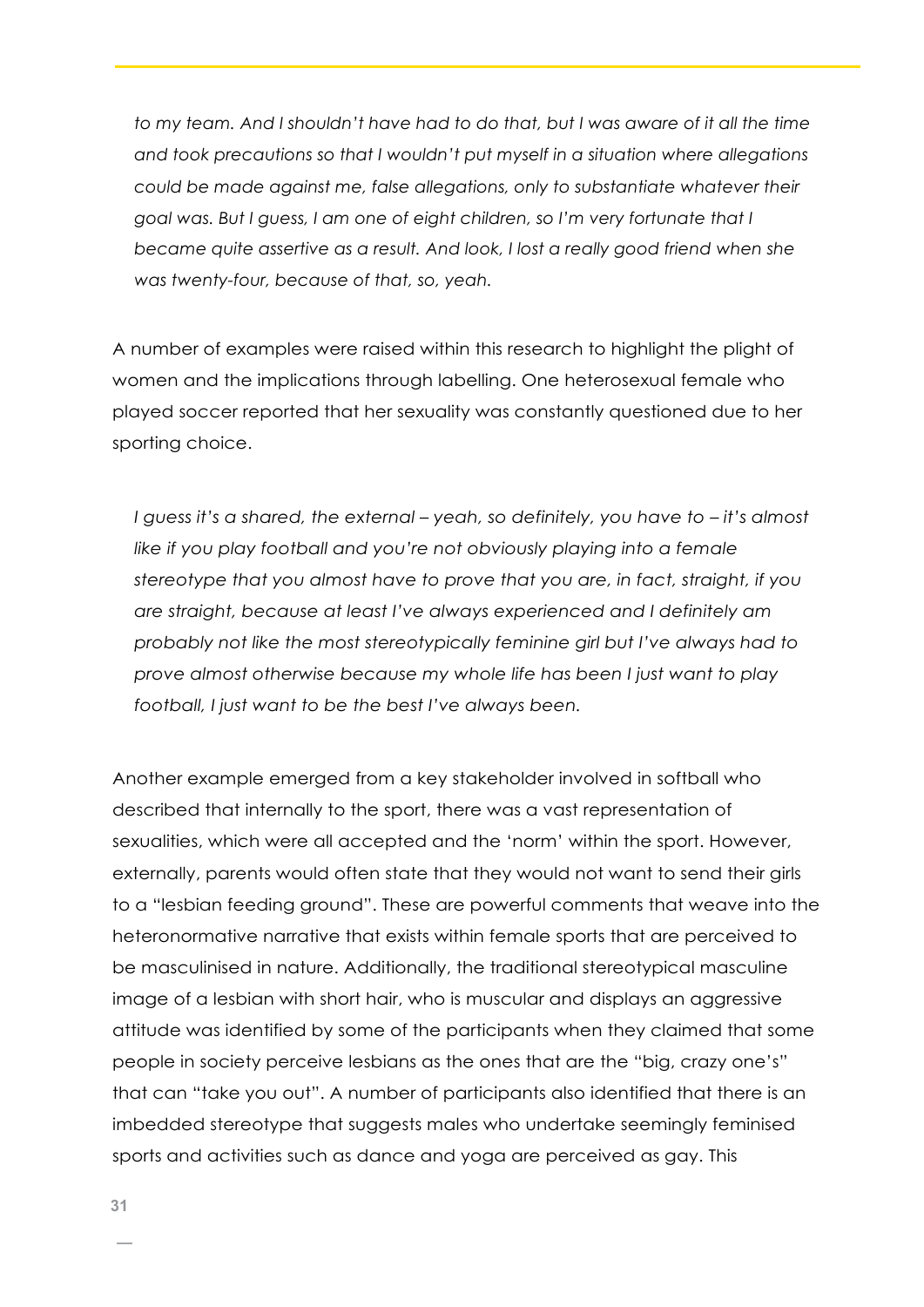demonstrates the stigma that continues to exist for both females, and males, related to sexual diversity, and being 'different' from gender and sexual norms.

Where girls and women are concerned the participants identified that gendered norms constitute that females must conform to gendered expectations such as girls being "girly" by dressing in socially constructed "feminine attire and being emotional" while males "need to be strong". Females who partake in sports that are traditionally masculine are viewed as "different" or "othered", which is not conducive to encouraging participation or retention in these sports, particularly for those who simply want to play the sport and just "fit in". A transgender male articulated that when he was younger, prior to transitioning to a male he was bullied and expected to play netball. This is despite the fact that this individual had "grown up in a soccer family" and desired to play soccer. However, given that he was a girl at the time there was an expectation that she had limited knowledge, skill or aptitude towards the sport. These negative experiences meant that, for many years, this individual did not participate in any sport as a consequence of the strong gender norms, stereotypes and expectations that society and others placed on him.

When I was younger with the netball, I don't remember anything specifically it *was, it, because I'm trans, so I was in a women's team. And it was just a girls'* sport thing, because that, they netball if, they thought men played basketball *thing that was kind of their thing.*

With regards to men and sport, *toxic masculinity* is an omnipresent concern within traditional masculinised sporting environments and clubs. Academics such as Eric Anderson (2002,2015,2016,2017) have argued in recent times that hegemonic masculinity is diminishing and a more inclusive form of masculinity is upon us (Anderson, 2016; Piedra et al., 2017). Masculine hegemony is often represented through strength, toughness, muscularity, absence of emotions and, being heterosexual. By not conforming to these socially constructed masculine ideologies, such men are placing themselves at risk of being labelled "different" and therefore ostracised from mainstream masculinity. They are also at risk of being labelled, as some participants alluded, "gay, weak, pussy, faggot, pansy,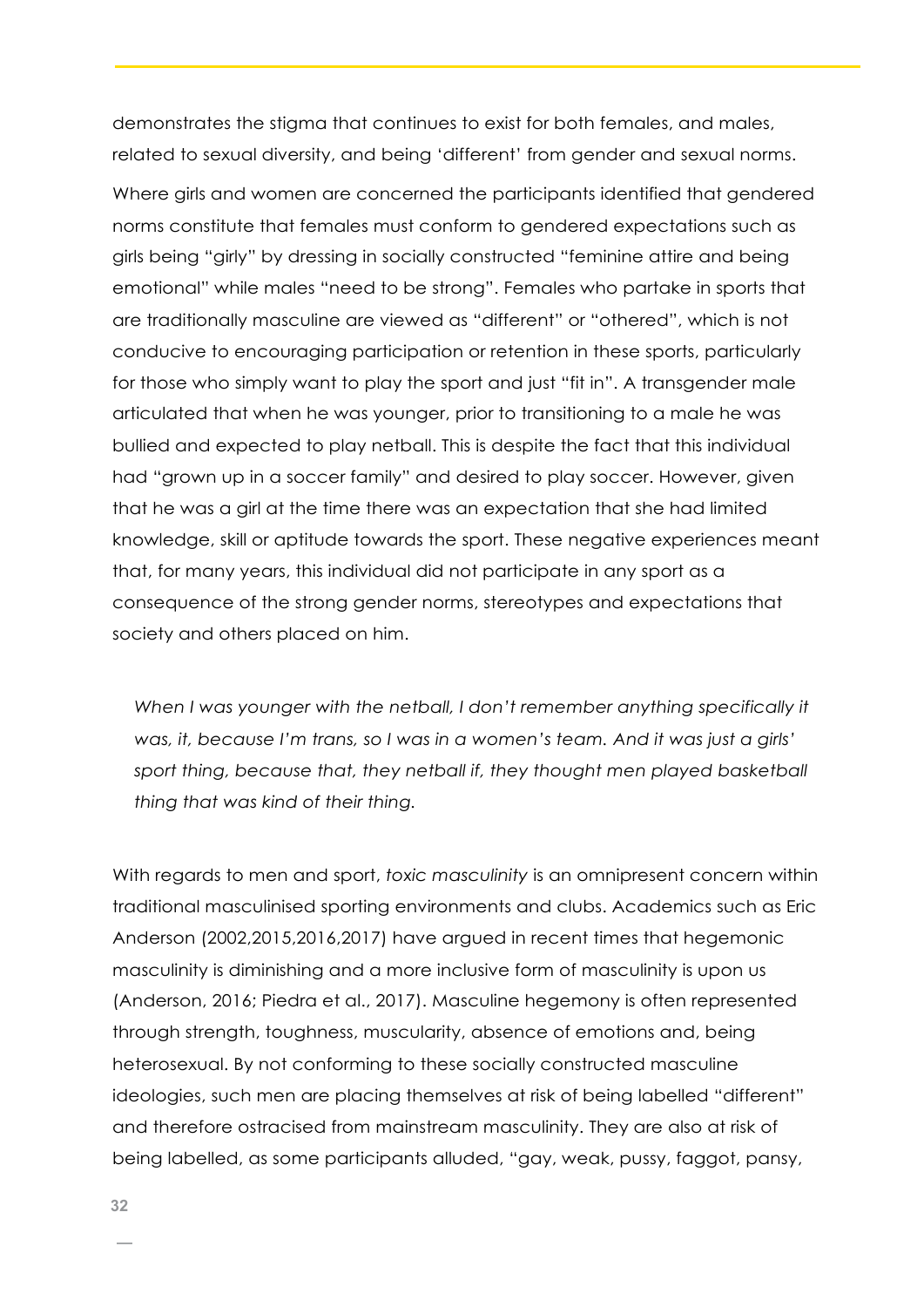poof or feminine". These same participants also identified sports and the heteronormative culture of many as being a key driver of these labels within "Australian society". They argue that a toxic form of masculinity has led to discriminatory behaviour, ignorance and a lack of respect. As one of the participants stated:

*I* do think that because of the competitiveness in sport it does sort of breed that *really sort of toxic and masculine kind of environment which is, I think unhealthy for, well for, anyone in it, but particularly for anybody who identifies as anything out of the norm or out of the sort of hegemonic majority.*

An area of interest that was articulated in several interviews and focus groups related to the way in which men, involved in masculinised sports, such as Australian football and rugby, continued to dress up as women, often in fund raiser events as a form of fun' and 'hilarity'. It was also raised that this could also be used as a form of light-hearted punishment for misdemeanours on the field or at training. The participants who discussed these events did not find these sanctions appropriate and condemned this behaviour as exclusionary.

*I thought this was a classic example of the footy club culture putting up a prize for the best same gender dance and as you can see from the photos it is all men dressed in skimpy women's clothing, making fun of queer people.*

It should be recognised the gender discrepancy across a range of modalities exists within sports despite the surge of efforts of governments and sporting organisations to bridge the ideological gap. It can be argued that sports remain a largely masculinised domain particularly with respect to areas such as prize money, sponsorships, endorsements and television and viewing rights, to name a few. However, sports are also a masculinised domain given that for majority of males it is a rite of passage into successful boyhood, adolescence and manhood (Drummond, 1996). It is a form social and cultural capital. Given the imbedded nature of masculinities with particular sports this has the capacity to create an environment of fear for those young males who have yet to come out, would like to come out, or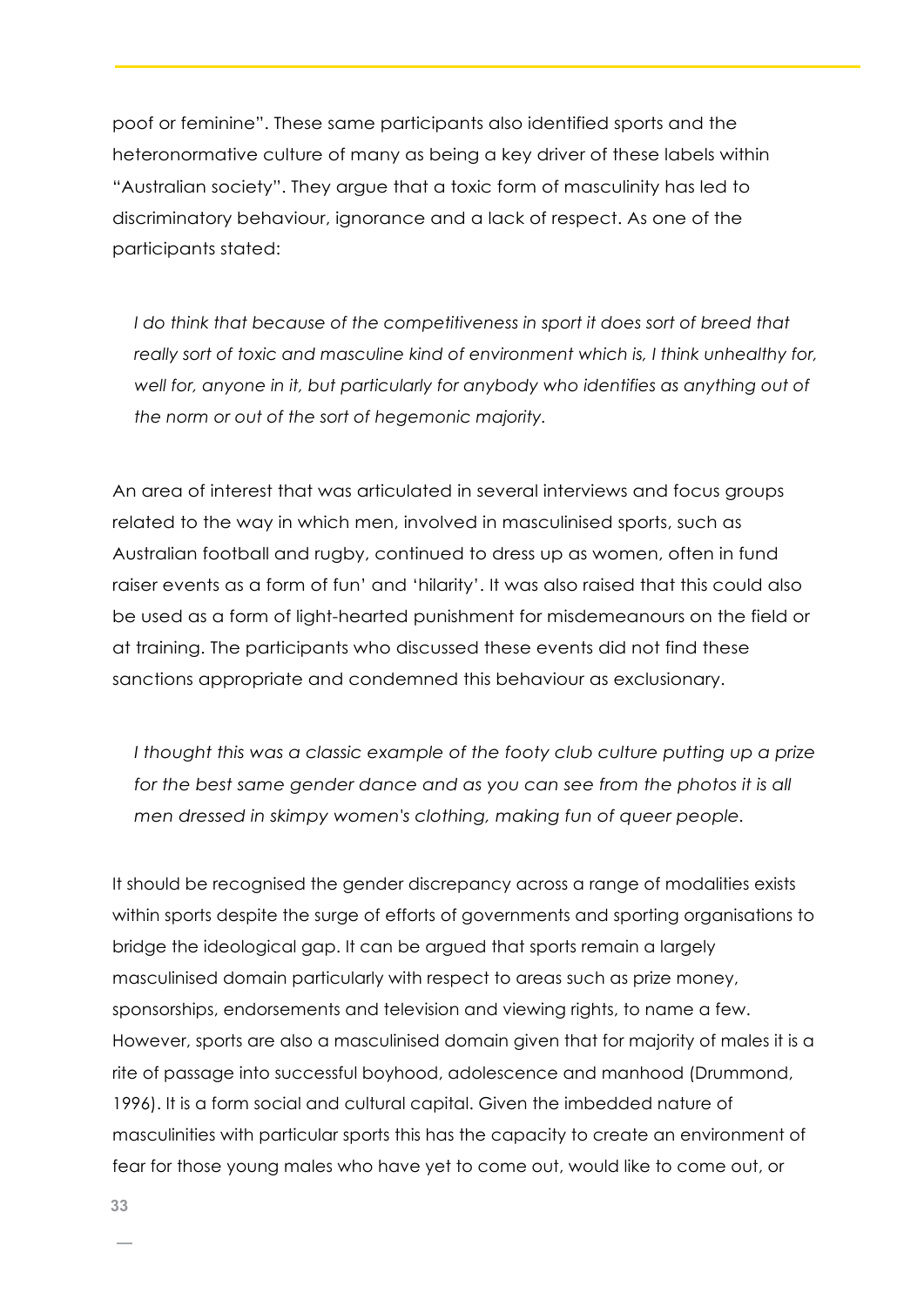have come out to others beyond their sporting environment. Similarly, within sports it is particularly challenging for people who identify as non-binary or gender diverse. Sporting clubs and organisations are not particularly well set up to deal with situations regarding gender and sexualities that are not regarded as "mainstream". The segregation of athletes in sports occurs at a relatively young age, and reinforced in schools, within the family unit and in sport. Therefore, this is a process of normalisation perpetuated, in part, by the club or organisation. Potential significant challenges and possible exclusionary practices with the club or organisational environment therefore represents a risk for individuals.

*I think it's just, oh, it's really hard. That's a good question because sport has just had so many years of being gendered. We watched the AFL women's footy trying to make a go of it and now there's some talented women playing that game, they play a really good game but sport's so gendered. It's going to be a big task for inclusion to be, because you've got to get past the gendered side of things, so boys play footy and girls play netball or girls play netball, not boys. So, yeah, it's going to be a long road. There're so many things that needs to change and God forbid that you're transgender, trying to play in the women's league. So, I think, yeah, inclusion's going to be a long way off. There're too many other things already that need to be accepted in sport.*

In terms of sexuality, sports and stereotypes, there are certain assumptions that are made with respect to the types of sport played and ones' sexuality. For example, girls and women that play netball do not generally have their sexuality questioned. The same can be said for males who play Australian football or other similar masculinised sports. However, girls who play masculinised sports such as Australian football and cricket may have their sexuality challenged, so too the men who engage in traditional feminised sports such as diving and gymnastics. These assumptions can be harmful, as they perpetuate gender and sexuality stereotypes.

*Well I, I must say I have really and very proudly noticed that they've allowed women to play footy now, which is really great for those that like footy, but they've also been labelled as dykes, hairy, hairy chested dykes. And, and look to be honest perhaps it does attract women that have more masculine features and,*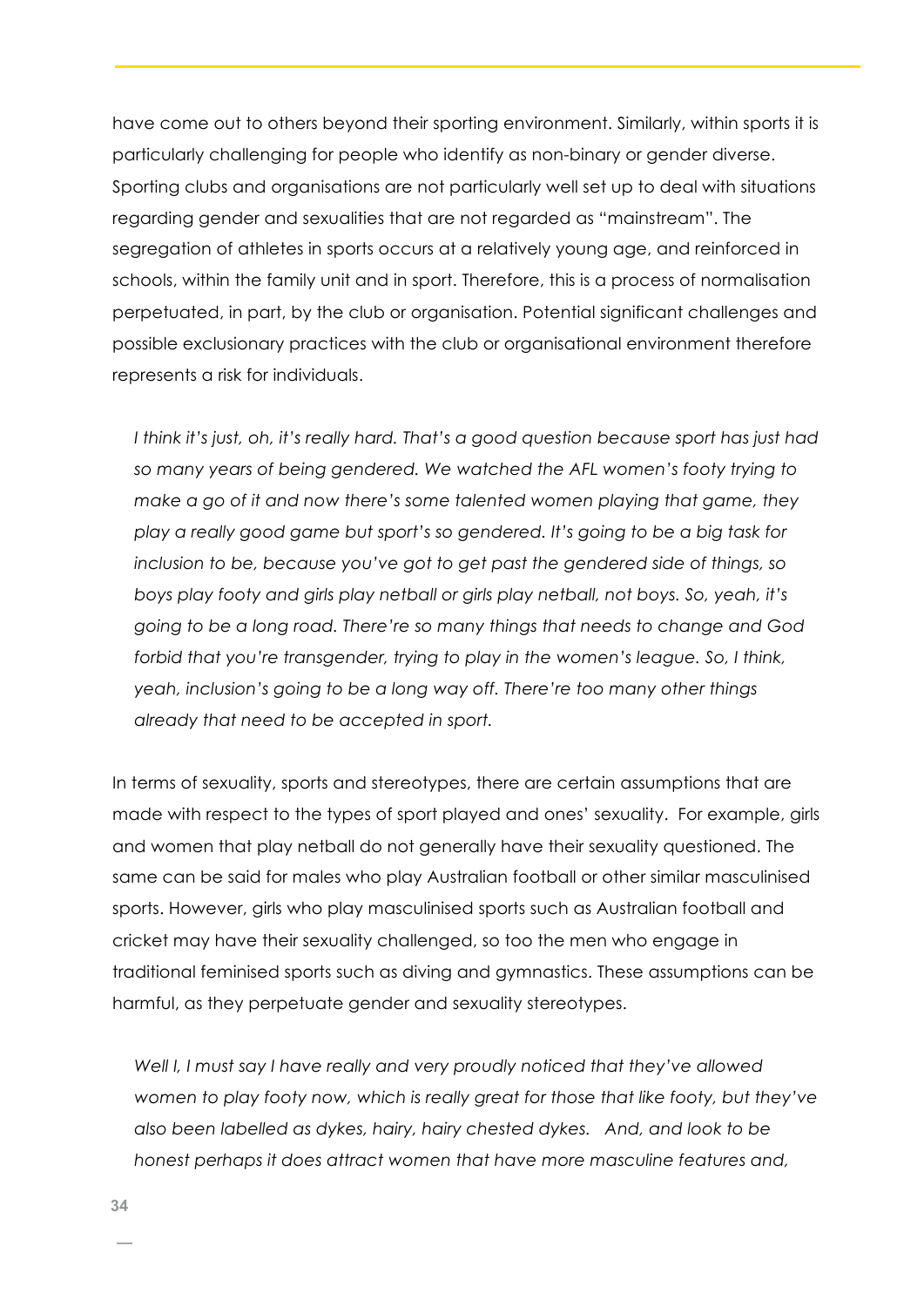*and are perhaps very strong and maybe it does, I don't know, that would be another research thing. But it shouldn't be like that, it shouldn't be that you're pigeon-holed straightaway and the only girls who, who are dykes or lesbian would join a footy, a footy team, not the pretty curvy feminine ones.*

With respect to stereotypes, a number of participants identified that, women in particular had to deal with issues associated with sexualisation. The notion that "sex sells" was certainly an issue that was highlighted as being important within women's sports. Noteworthy was the fact that the participants claimed that women's exposure at an elite level, such as the Australian Football League Women (AFLW), which was frequently raised throughout, would assist in decreasing sexuality stereotypes. However, they also stated that society needs to change its perception of women in sport, in order for them to be seen as *not* hyper-sexualised, and appreciated for their skills, talent and athletic competence. As one participant stated:

*(We need the) courage to believe that people will come to these games based on the talent of the players, not on any perceived sex appeal.*

Importantly, as this theme has identified, gendered norms, roles and stereotypes in sport create limitations, are exclusionary, and can have harmful consequences for both heterosexual and homosexual males, females, transgender people and those who identify as gender non-binary.

#### **Theme: Gender diversity**

Gender diversity is a key component of inclusive practices within sports. It has been included into some sports well such as archery and Live Action Role Playing (LARPing). However, these are somewhat fringe sports in terms of the manner in which they are accessible to, and utilised by, the masses. Indeed, the majority of mainstream sports have not adapted to the changing nature of gender diversity within contemporary western society. As it has been identified, many contemporary sports remain genderspecific or have gender-specific based competitions. According to participants the greater the level of gender diversity within a sporting club or organisation, the more welcoming, accepting and inclusive the sports club or organisation is likely to be.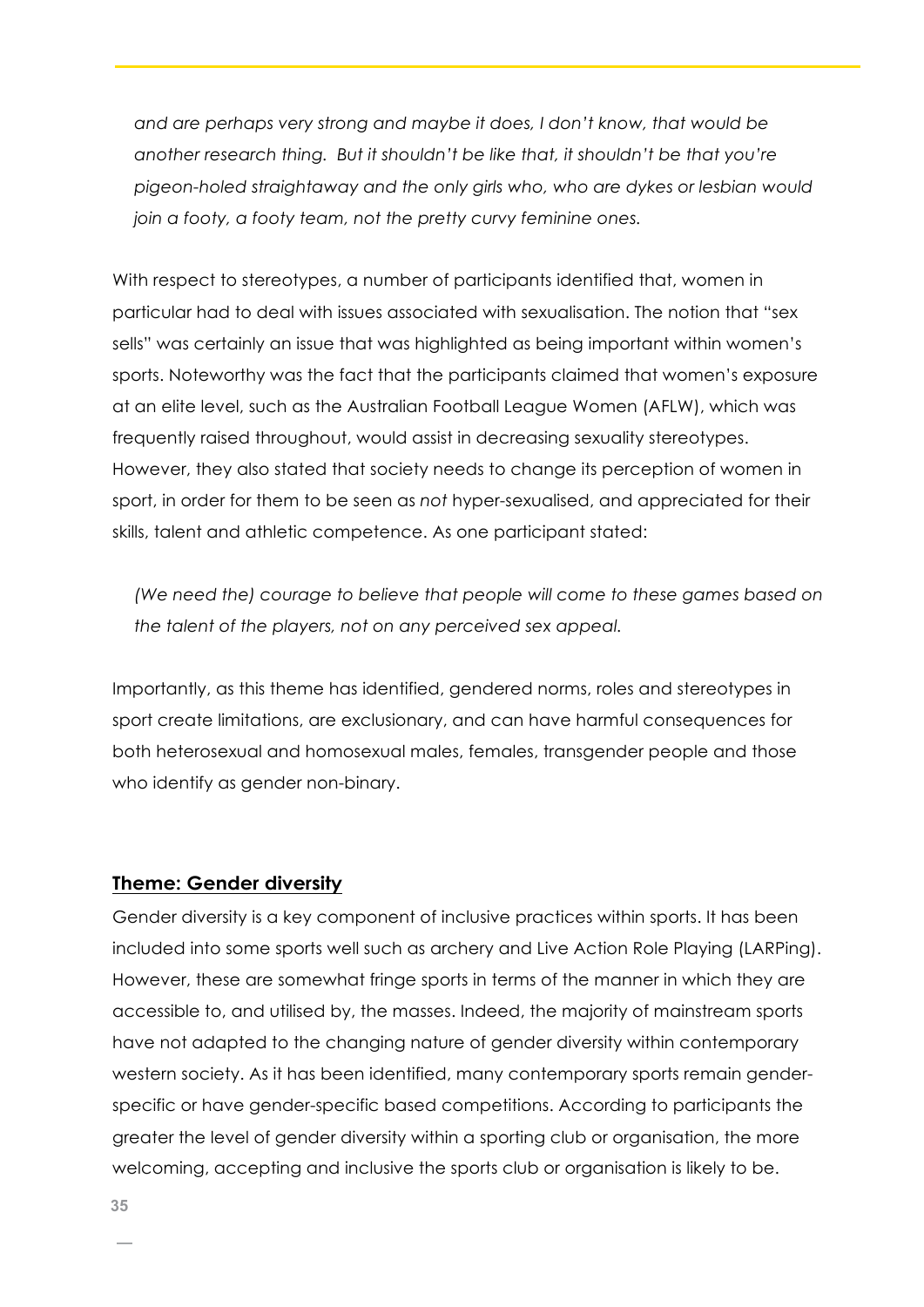Examples of gender-specific individual sports such as tennis, or team sports such as Australian football that harbour dominant gendered ideologies appear to create significant barriers for gender diverse or non-binary people. A participant reflected this when they explained how confronting it would be to be gender diverse in a sport such as surf lifesaving:

*With surf lifesaving, you have to be so open with your body, you have to – you're running around in swimsuits and stuff and if someone who isn't sure of their gender, it wouldn't be something that they'd be comfortable with doing and I think that has reduced the amount of people who feel like they can get involved and I think that's why the policies haven't really arisen in that aspect because it's such a sport where you have to be so open with your body and accept it and that sort of thing.*

Within the qualitative component of this research, three participants identified as transgender. However, there was a good deal of discussion around transgender athletes that took place from a multitude of the other participants. It was clear that many of the participants irrespective of their own gender or sexuality experienced a degree of confusion surrounding the entire issue related to transgender people and the sporting community. The overarching discussion tended to centre on morals, ethics and pragmatic aspects associated with the physiological elements. These included muscular strength within the context of a sporting or athletic competition. Noteworthy, it was acknowledged that transgender people endure a challenging time within sport. The recent highly visible example of Hannah Mouncey, the transgender woman who applied, and was rejected, to play AFLW was commonly cited and used as an example of a transgender sporting experience, albeit somewhat negatively.

*M: There's a little bit of a controversy actually, and I know there's one recently with a former – a man who transgendered into a woman, who's playing AFL and broke somebody's arm or something. … (Background noise) Shannon or something – Shannon Malone or something?* 

*Q: Hannah.*

*M: Yeah, Hannah Malone (Mouncey) – something like that. And that's actually*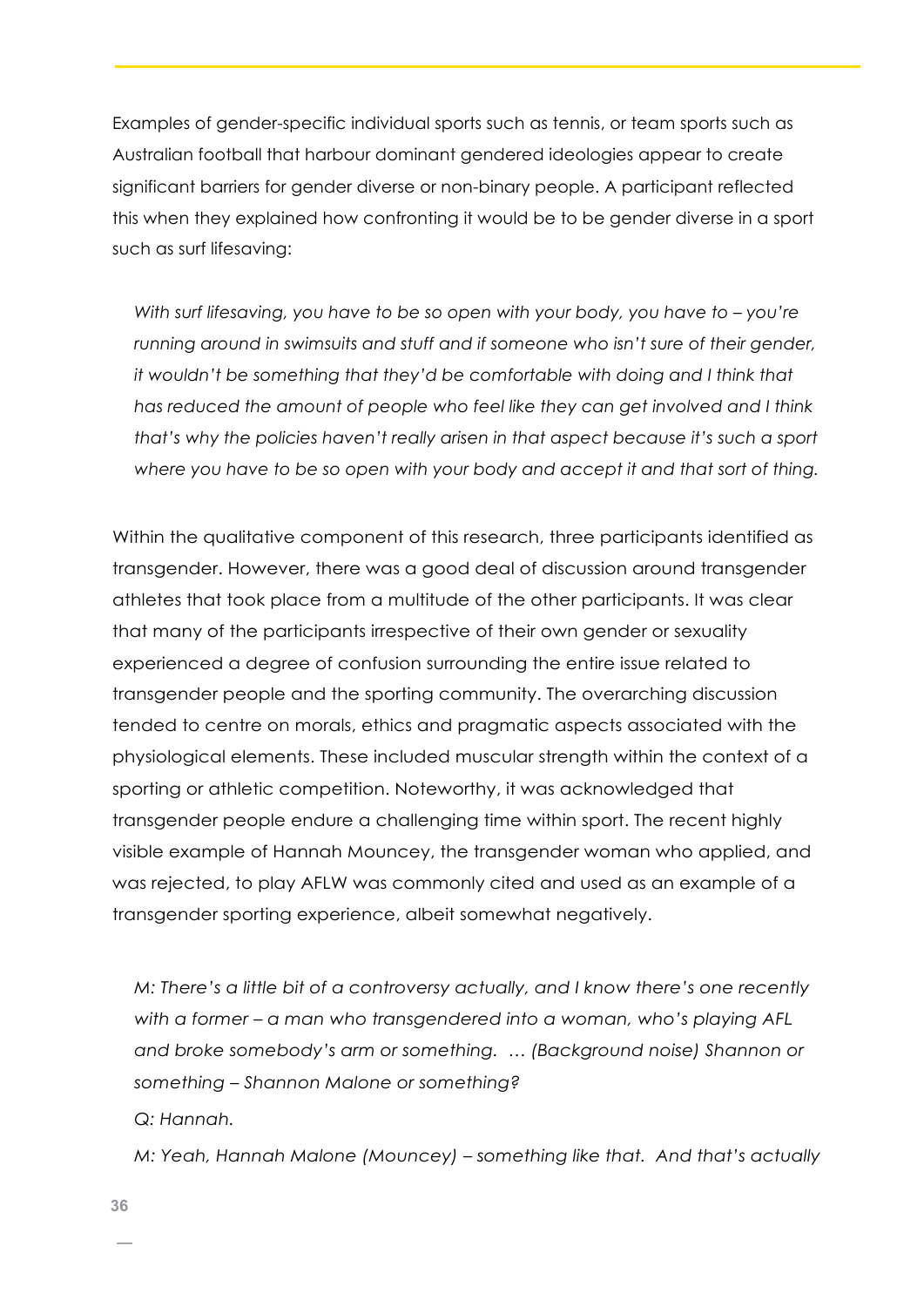*an issue that's been around in combat sports for a while, is that when someone's growing up to be a man and has got broader shoulders and thicker wrists and extra muscle mass, that issues around competing against women. And there's been some – just like that AFL person – there's been a few fighters who were men and transgendered into becoming a woman, who think it's an unfair advantage. And there's that – was its Caster Semenya or something – the South African sprinter who was – had a strange chromosome arrangement?* 

Some participants stated that gender divisions within sporting competitions are there for a reason, indicating that there is a physiological difference between the binary genders, and that is why there are separate competitions for males and females. Some participants explicitly stated this physiological difference, and in particular muscularity, is why a transgender person should not participate in a team sport. As one participant stated, "if they want a fair game, there will be barriers". There was a sense of the "unknown" with the participants' perception of the physiology, unknown risks related to safety, concerns about (dis)advantage relating to performance, risk aversion and a level of duty of care to all sporting participants. While it was clear there was a level of confusion surrounding transgender athletes and sports, there was an additional lack of clarity among key stakeholders who were unsure what to do with respect to transgender people who are in the process of transitioning.

## *Q: So, it's that welcoming environment. What lessons can sport learn about safety and inclusion in sport?*

*A: Well I think one of the things I came across was not really understanding*  what the problem is for a transgender person transitioning in terms of changing *rooms for instance and it was this – they had the attitude in this room where I had to get permission from the females, so to speak, to be female. Otherwise, I couldn't use their changing room.*

*Q: Okay.*

*A: Since I didn't get that permission, they expected me to use the men's change room.*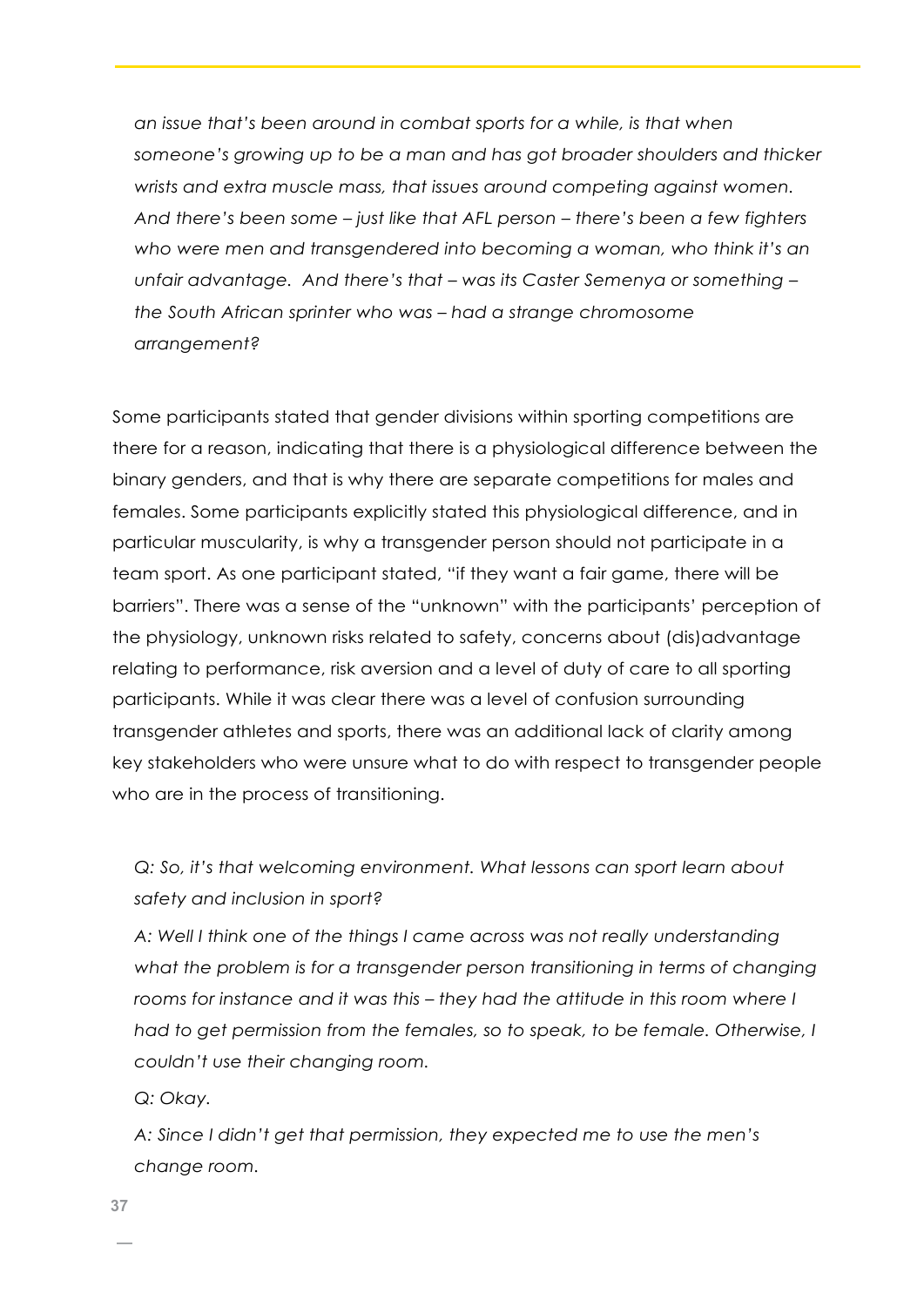#### *Q: So how did that impact your experience then?*

*A: Yeah it was very upsetting … (Unable to understand – background noise). It wasn't their fault – they just didn't understand. They thought they had a right to choose whether I should go into their changing room or not to choose whether I was female or not – education.*

Noteworthy, other participants wanted to find the most appropriate solution to ensure that transgender people are included in sport. They argued that until this is established, at the very least mutual respect is required in order to "move forward". Some people were unsure as to "the appropriate solution". One transgender woman discussed that there are biological and medical issues and that she "would love to see get solved". She suggested that medical technological improvements would decrease current barriers in existence for transgender people in sport. Additionally, there is a perception that transgender males would not be able to compete with cis men. It was noted that several of the participants had played in sporting teams with, or against, transgender sporting participants. One example provided was a transgender woman playing in a participant's soccer team. Despite initial reservations by team members it was suggested that everyone was "cool" with it. Both the team and opposition competitors alike were seemingly inclusive and accepting of this participant, whom was not able to play soccer in her own country. This particular club sought the counsel of the governing associations in order to seek clarity around this participant playing soccer for them. It was clear that as a club, they were unsure as to the rules, regulations and policies surround transgender individuals and soccer involvement. A research participant poignantly stated that it "shouldn't be a thing", inferring that one's sexuality simply should not matter, and should not be a source of confusion for sporting clubs.

**38** A number of the participants identified that sporting clubs and organisations are "just not well set up to cater for transgender participants" within their club or organisation. This includes infrastructure in terms of having adequate change room facilities to accommodate for a variety of sexualities, nor the education and training, which is critical in moving forward. For example, a swimming coach stated that, "I don't feel we have the tools including education or expertise on how to help the sporting participants who may identify as transgender". While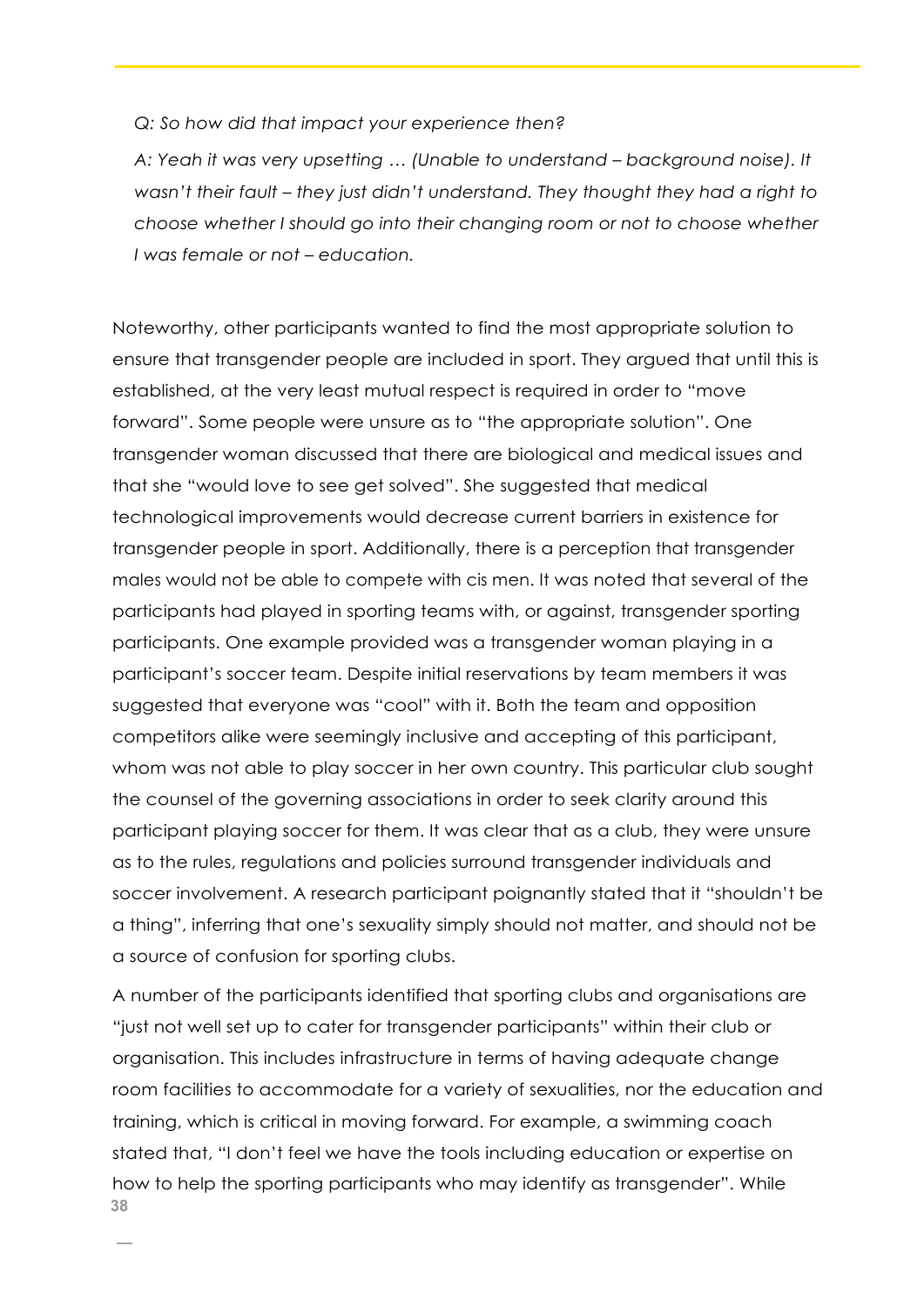there was a discourse surrounding facilities, including change rooms, as mentioned, for transgender people, there was a perception of transphobia related to change-room access.

*A: Yeah, I mean policies and procedures – what do they do about somebody who comes and says they're transgender? – they understand that what the problem is which changing room do you go and get changed in. It's a really basic sort of problem to have clear guidelines about.…and understand what the issues are and the programs I guess.…and make sure they understand what they want to be called.*

Arguably the major factor that needs to be taken into consideration with respect to transgender athletes within sporting clubs and organisation is the lack of consultation that has occurred and the need to increase the level of awareness and education that surrounds this important aspect. According to participants the lack of education and development of policy is a significant area of concern that needs to be addressed immediately within the sporting landscape.

*And one of the ones that kind of more difficult at the moment is the transgender policy, and I feel they kind of got left out a little bit, and you know, we talk about marriage equality and we didn't really talk about transgender. We didn't really give them a platform to talk about their level of discrimination, which I would imagine, because I'm not transgender I don't definitely know, but I would imagine it was much, much worse than the discrimination I've experienced. But so, I'm just not aware of any policies. And yeah, look there might be some policies, but I'm not aware of them. It's alright for the Office of Rec and Sport or other state bodies to say you have to provide a welcoming environment and not be discriminatory against anybody, because that's the legislation, but for the people on the ground in club land and association land, what does that mean?, you know, and how do they do that, and how do they deal with their biases. So, no, I'm not aware of any legislation in South Australia.*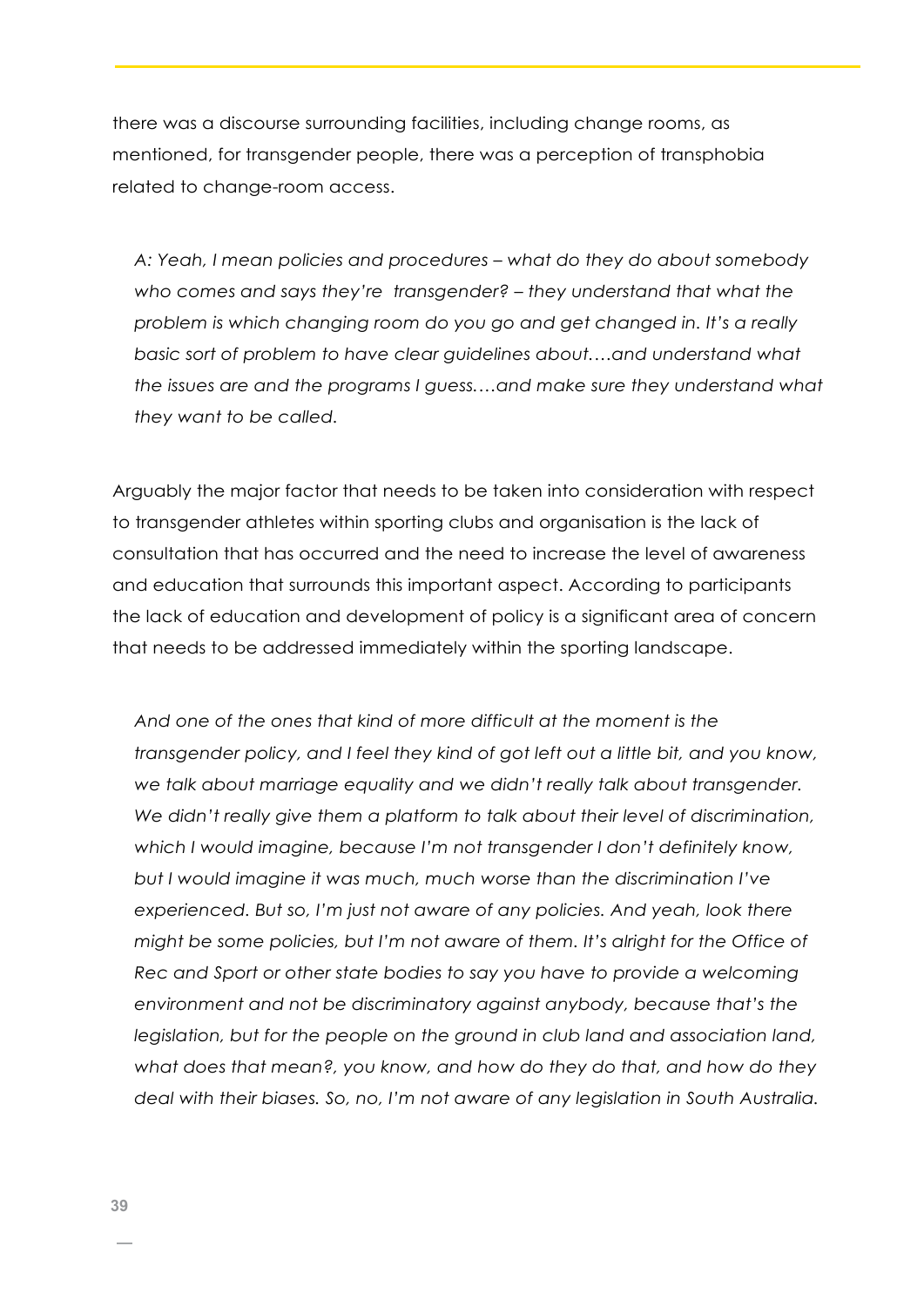#### **Theme: Language**

Language associated with gender and sexualities within a sporting context has the capacity to frame a culture within a club or organisation. According to the participant's negative language, including, sexist and homophobic language, in addition to swearing did not equate to positive experiences for them. Indeed, sexist comments with negative connotations such as "you throw like a girl" or "you kick like a girl" and homophobic language such as you "throw like a sissy" and "get that dyke off" were commonly reported. These derogatory comments are common occurrences in the sporting context and have the capacity to significantly impact enjoyment and engagement and future involvement (Waldron 2016; Lenskyj, 2003).

Participants identified that it is not uncommon for verbal homophobia to be directed personally towards women in particular who challenge the stereotypical archetype of a traditional "feminised woman" and, those who do not comply with a traditional heteronormative "look". Women with, for example, short hair, stocky build, muscular and have louder, deeper voices are often the "easy targets" of verbal homophobia as these women do not comply with the socially constructed norm of a feminised woman. The sporting arena provides an opportunistic environment for opposition teams and athletes to sexually vilify athletes who they may regard as LGBTIQ+. While vilification is often produced as a consequence of frustration, it can also be a premeditated means through which players attempt to mentally destabilise their opponents.

*I think it's like language, it's super important. It's a massive thing. Like if you identify as a queer person and you're out there playing this super intense sport, where you're getting smashed and then someone throws a slur at you, like that's hard. That doesn't make you feel good, especially out there. Because you play rugby because you love it, you have to, you have to love it to play it because it's such a crazy intense sport, and I'm not saying you expect those things at all, but if you are out there doing it and playing the sport and then someone just throws something at you, like, it can wear you down, for sure.*

**40** Most of the participants in this research identified that verbal homophobia and gendered discrimination are disrespectful and not appreciated within the context of sport. However, that does not mean that it does not occur. Indeed, it is argued to be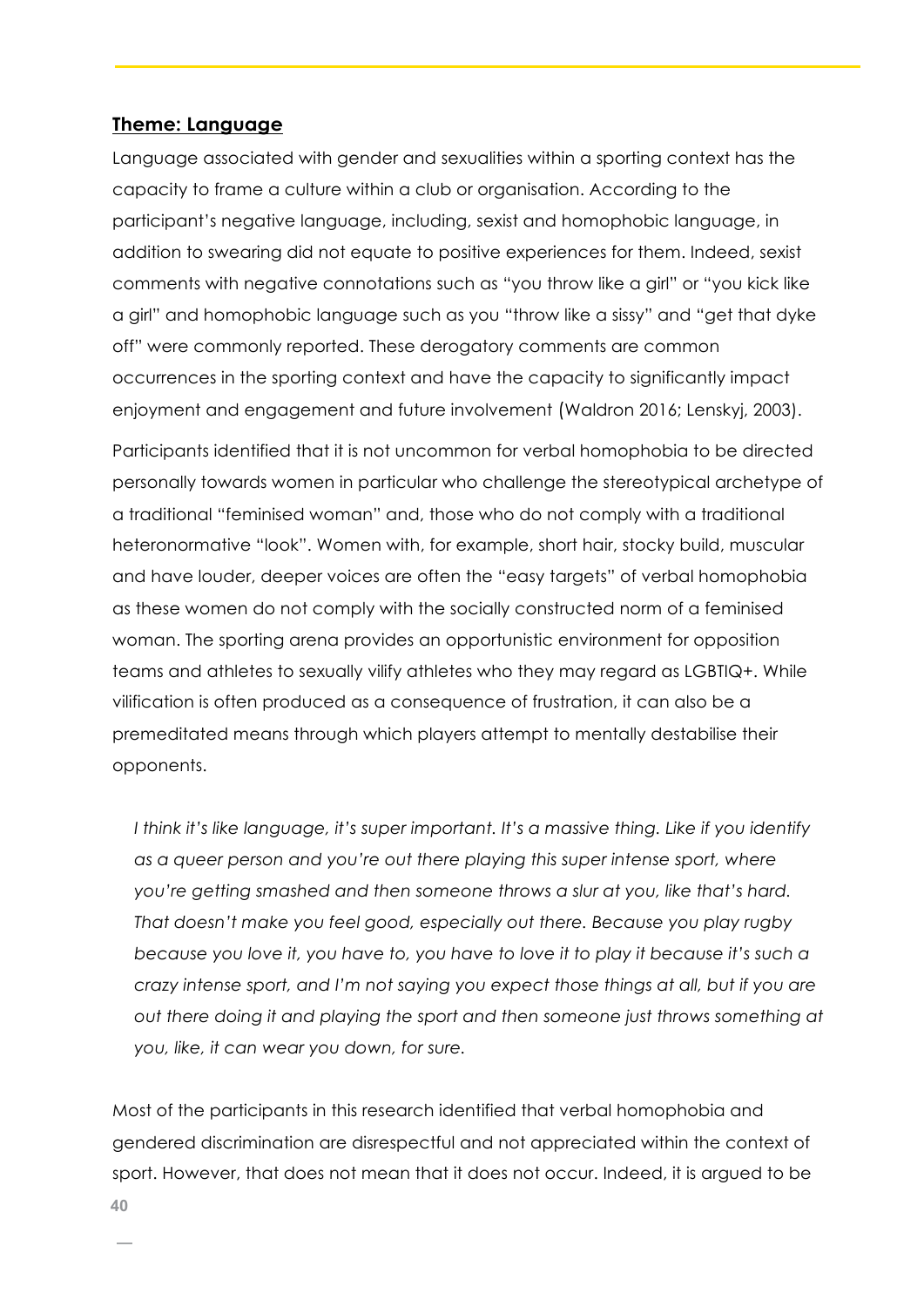widespread and potentially endemic given there is little recourse associated with forms of vilification. Often it is one individual's word against another's. This was certainly identified as an area of sport that should be addressed immediately. Noteworthy, a number of participants across a range of sports including, volleyball and soccer stated that they dreaded playing specific teams due to the fear of sledging directed at their sexuality.

*I can't remember anything specific that was said, but that would be, always be the point of attack whether it be, whether it be specifically homophobic sledge or*  whether it would be gendered in terms of making comments about how particular *players represented their gender or chose to you know outwardly portray their gender. Because it was a mixed team and we had all kinds of people playing, we had, you know, feminine men and masculine men and feminine women and masculine women and sort of, you know, a spectrum in between.*

*Oh, it's more just a bib – a lot of the teams that I've played against have been really big stereotypes of lesbians on the other teams, like short hair and they are the ones who are the most aggressive and.… and take you out and you always think that they are the big, crazy ones on the other teams.*

The participants within this research made it known that open dialogue and communication, using appropriate language and correct terminology where sexualities and genders were concerned was crucial. They claimed that it was a key to breaking barriers, reinforcing gender equality and creating inclusive and welcoming environments, specifically surrounding the retention of diverse genders and sexualities. One of the residual consequences might be a feeling of paralysis, whereby individuals within sporting clubs feel 'tentative' about using the wrong language. This challenge reflects a priority area for further support for sporting clubs. Nonetheless, using the appropriate language and terminology in discussions is an essential element of inclusion. Given that as humans we are socially constructed to adopt particular language and behaviours from our social environment from a young age, it is crucial that inclusive speak, together with inclusive actions, are created and adopted from a young age (Symons et al., 2010; Waldron, 2016). Indeed, it was noted that transgender participants within this research lamented that a deliberate lack of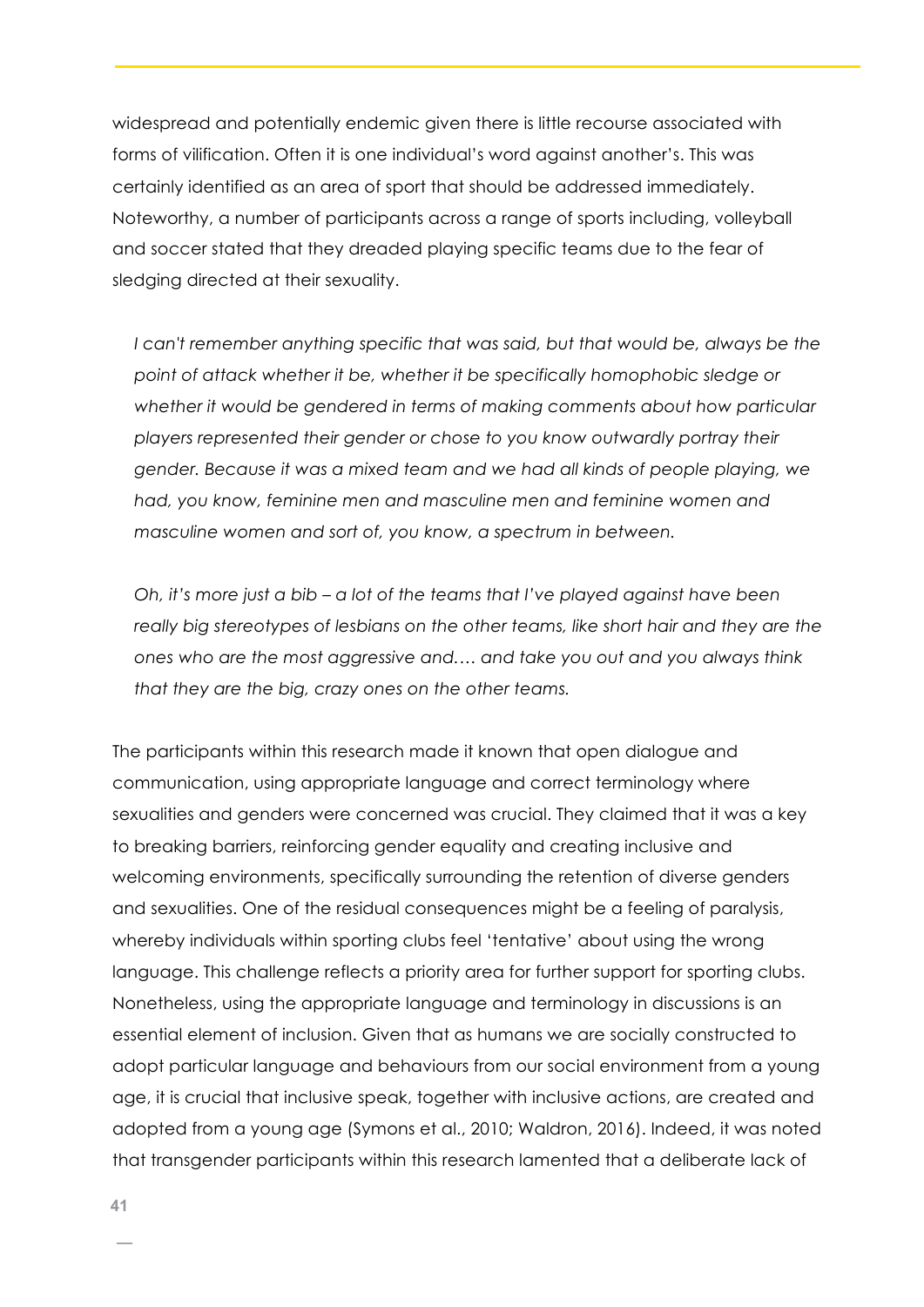effort to use the correct pronouns and language can be exasperating and exhausting.

*Q: What about language – in terms of how does language impact your experiences?*

*A: Yeah the strange thing with.… most people I meet often call me him, or sort of her, or things like that, and yeah and I think there's variation in how hard people take that – how hard a transgender person reacts to that. But I know from the highest profile one transgender person in the world to the least high profile like me we all suffer to different degrees. But I am pretty sure that.… so it's an important thing to try and be respectful. You might not always get it right but who cares for me. Good on you, you sometimes get it right.*

*Q: It's that sort of giving it a try and that acknowledgement that they are trying to make change, is that what it's more about then?*

*A: Well for me, but I would say there is a range of sensibilities and people getting*  really upset about being called the wrong gender, and then you have people that *don't want any gender and so you go (shrugs shoulders).*

Currently, rugby, as an organisation in South Australia, are setting a good example by trying curb sideline behaviour, including any gendered or sexual discriminatory behaviour and language.

*Q: In terms of their policies, you said there was an anti-discrimination one, are you aware of any other specific policies in terms of?*

*A: Yeah, so around the game, so referees have the ability to do either like, if there's on-field slurring or things like that, straight away they can either red card a player, but that could be whether it's like racial or homophobic comments and things like that, or comments made to the referee. Because rugby's a game where only the captain can talk to the referee. And if comments are made to the referee, it's up to the referee's discretion whether they can go like you know, 'no','nope', or they can go 'oh, nah', like penalty or they can give penalties or yellow cards. So yellow card is like 10 minutes in the sin bin, like in*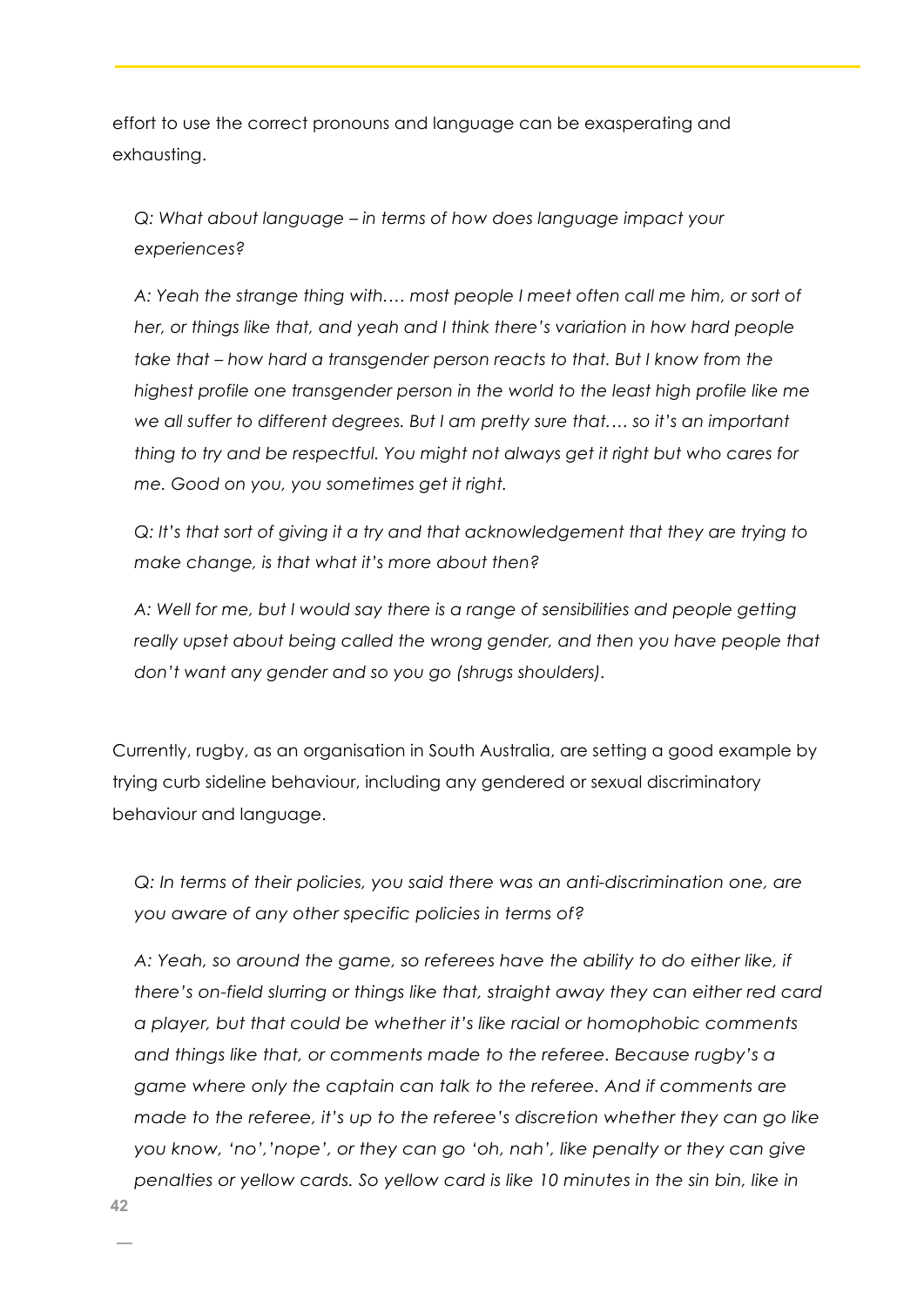*the naughty chair I call it, and then red card is for like a far more serious offence where you're off for the rest of the game and you're going to go face judiciary. So, in the discrimination, it's up to the referee if he were to hear something, or she, I should say that, because I referee as well, but also in saying that, they all call me sir on the field, because it's just a respect thing. But the referee has the ability to say 'nope', not okay, you're going to go face tribunal or judiciary because of comments that are made.*

*Q: So, there's a system in place?*

*A: Yeah, that exists through the laws of rugby and then also you can cite*  incidents as well. So say where opposite teams, and I call you something in a *game and the referee doesn't hear it or whatever, you can approach the union and say well, there was an incident that happened, I want to put in a citing incident and then if there's evidence and things like that, so it can be really hard to prove, but if there is evidence you can cite me and then I can go to judiciary as well, or the Burnside Club could face a penalty. You can do that for off-field incidents as well. So, say you have spectators that are being really, really rowdy, they might be abusing a particular player for whatever reason, and then if I catch it on film or something like that, I can say well, you know, it's not okay. And likely what will happen is the union will then approach the club and say we've got an issue, this happened, you need to sort this out. If something doesn't happen from that then potentially it will go to judiciary, but yeah. Judiciary is more for on-field things, and then there's like citing and things like that for off-field incident.*

### **Theme: Homophobia**

### *Homophobic language, attitudes and behaviour*

Homophobic language is insidious and has the capacity to impact members of the LGBTIQ+ community in many and varied ways. It is clear that in mainstream sports homophobic language continues to be used frequently. Participants in this research identified the following homophobic terms that they hear on a regular basis during sport participation: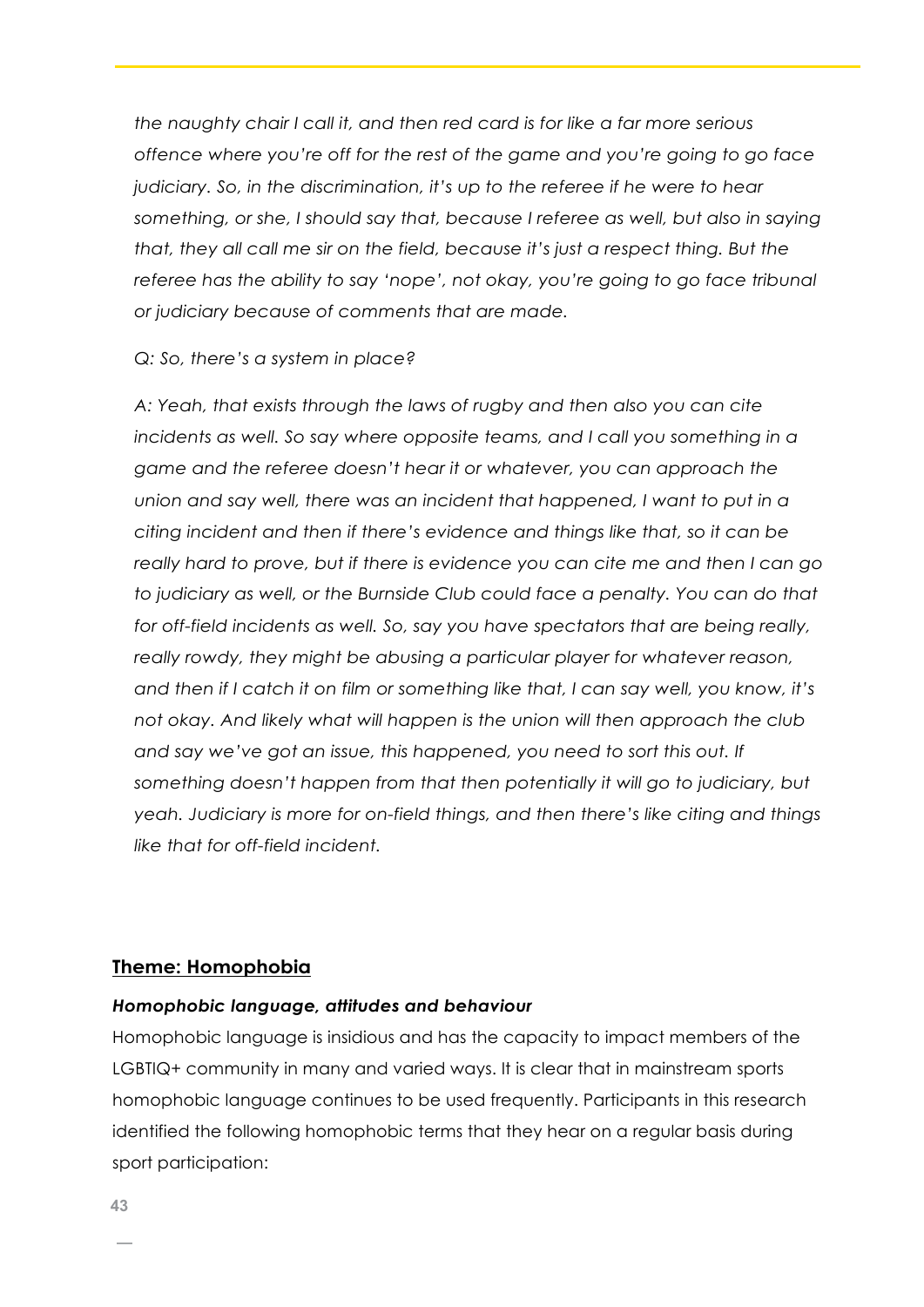- o Poof
- o Poofters
- o Dyke
- o Gay
- o Fairies
- o Fag

Participants within the qualitative focus groups and in-depth interviews identified that homophobic language is used regularly. However, they did claim that this language might not always be used in a literal manner and intent behind the use of these terms. Regardless the homophobic language was used in a derogatory way to offend and mentally challenge opposition players.

*Well I think language impacts your experience of everything. And yeah in terms of that sledging that did, I think had we not been sort of a supporting and fairly large team I think that would have seen us out of the competition for those experiences. Because I do remember sort of a palpable and sort of tangible feeling of bracing ourselves for playing against certain teams in that competition because we knew it would happen. And you know in volleyball where you have like the service rotation you know, when you're up to serve, you know, you'd have everybody on the opposing team watching you for sporting reasons, but that's when it would happen. And you just sort of line up, you'd go and put your foot on that line and go to serve and just, firstly hope you did a good serve because otherwise if you didn't the reason would be that, you know, the reason would be given a sexual connotation or it would be gendered or you know that would be why you're accused on not performing.*

Significantly a number of females in this research, who identified as gay, were adamant that the word *lesbian* has severe stigma attached to it. They discussed how confronting it is to be called a lesbian. Indeed, one participant specifically claimed to have a physical reaction to the word lesbian, "It makes me feel physically sick". This is a very important issue that has been raised by these participants who are a part of the LGBTIQ+ community particularly with the way in which the term lesbian creates feelings of disquiet amongst gay women.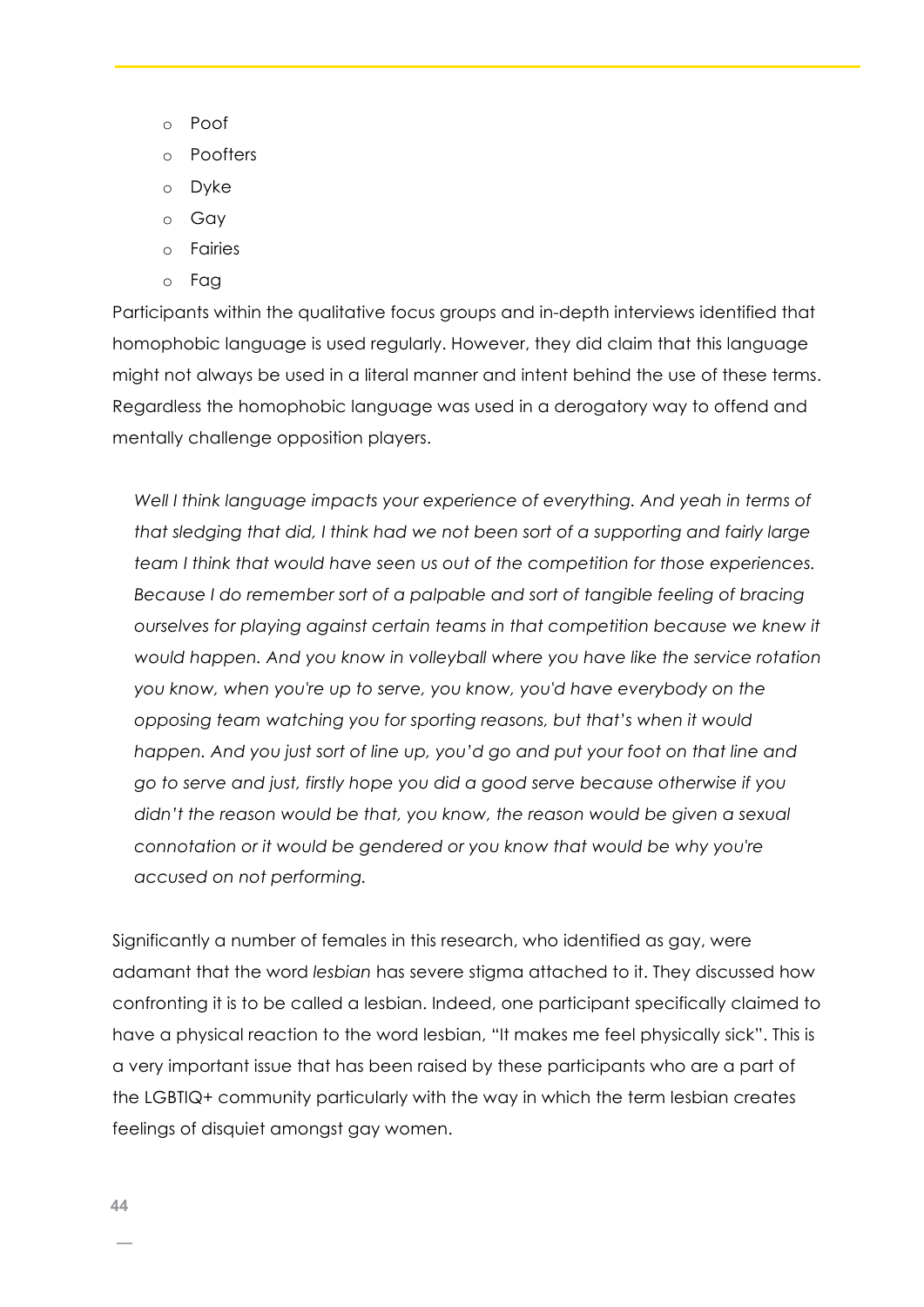*Even if you're a woman that is really good at football, you're probably going to be called a dyke or something like that, you're just a lesbian, sort of thing, that's why you're good.*

*And also, like, on the opposition maybe, it was used as an insult, less within the team but if an opposition had players which were perceived as gay or manly, or something like that, they would sometimes be derived, derided, like insulted using the gay or insults like that.*

*Like there's a bit of shame associated with the fact that, oh everyone who plays this sport is gay, and like, with the Gaelic team, I never felt being part of the team. I felt really comfortable and accepted and stuff, but when I tell other people that I play Gaelic football, I always feel the negative connotations of it and slightly selfconscious about it.*

It can be argued that homophobic language is a form of homophobic attitudes and behaviour. However, within the context of this research homophobic language was generally confined to sporting competitions as a form of vilification or inadvertent derogatory challenges. In terms of physical behavioural acts participants had not necessarily experienced specific homophobia. They did claim that there were occasions when specific targeted harassment would take place. Indeed, it was suggested by a number of participants that once there is exposure of sexual or gender diversity within the club, team or organisation, there is potential for people to be treated *differently*. As one participant identified:

### *Q: So, there are certain stereotypes then that sort of come into it?*

*A: Definitely stereotypes, yep, and that's where I have a giggle because I think, well I'm one but I'm not this big, scary player that's – they think that you're dirty and you're going to foul each other off and act really badly just because you're a lesbian, it's actually quite funny.*

*Q: Does anyone ever say anything in relation to that? Have you ever said anything or anyone else in the team ever sort of reacted to someone who has made these sort of comments?*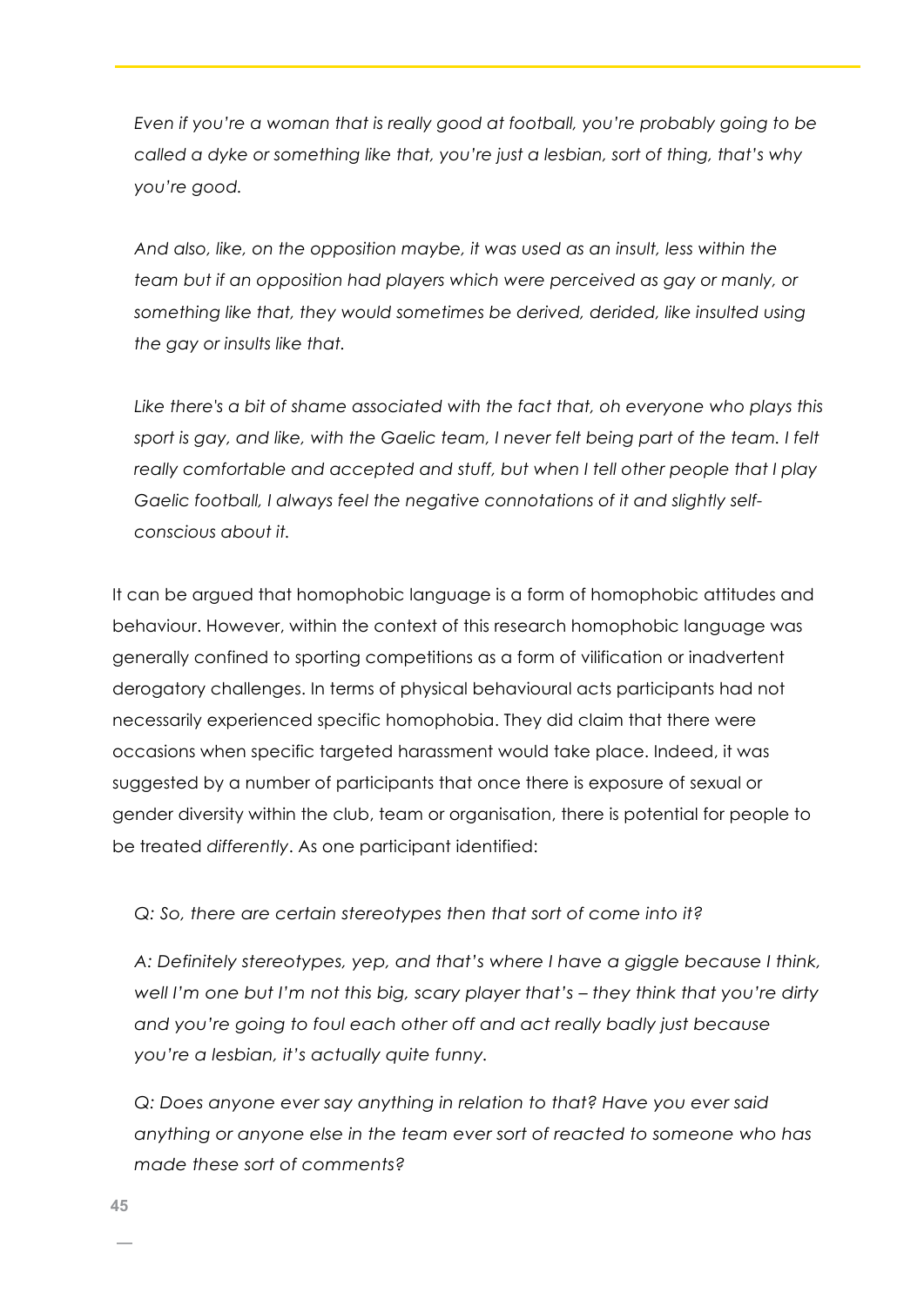*A: No, it's more they all just laugh and agree with each other and I guess me being a minority and I guess being new to the club and new to the team, I sort of didn't feel comfortable in saying, hang on a minute, you're sort of talking about me when you're talking about me. Yeah, I didn't feel comfortable enough to say that.*

With respect to homophobic attitudes, discussion regularly developed around the supposed ways in which lesbians speak and dress, or their perceived level of threat based on sexuality. There were also commonly held beliefs that many straight people within sporting clubs and organisations viewed males together (i.e. gay men) as 'disgusting'.

*If the Jiu Jitsu club was majority homosexual – openly homosexual men – I'm not sure that I'd want to go there.*

A participant also recounted an example of homophobia that occurred within women's basketball. It was claimed that the dynamics completely changed as a consequence of a suspected *lesbian* on another team. This created, what the participant described, as a 'threat' as teammates irrationally perceived that the *lesbian* had a crush on all the women in the team. Therefore, as a result of these irrational assumptions there was a good deal of discussion, homophobic language and differential treatment towards this woman as a consequence of her sexual diversity.

*A: I reckon and I was playing hockey with a group of girls who I had been through school with, most of them, we'd been mates forever so really good friends and easy going with each other and we played against this team that there was a woman on the other side that was a suspected lesbian, nobody knew for sure but she was suspected so the – most Saturdays was talking about her, whether she was or wasn't and her behaviour on the field, whether she, I don't know, looked at someone or whether she – at the end of the game you always shook hands so it was all like, oh my God, she shook my hand and she held on to it a bit longer and obviously she thinks I'm alright and, I guess, just all* 

**46**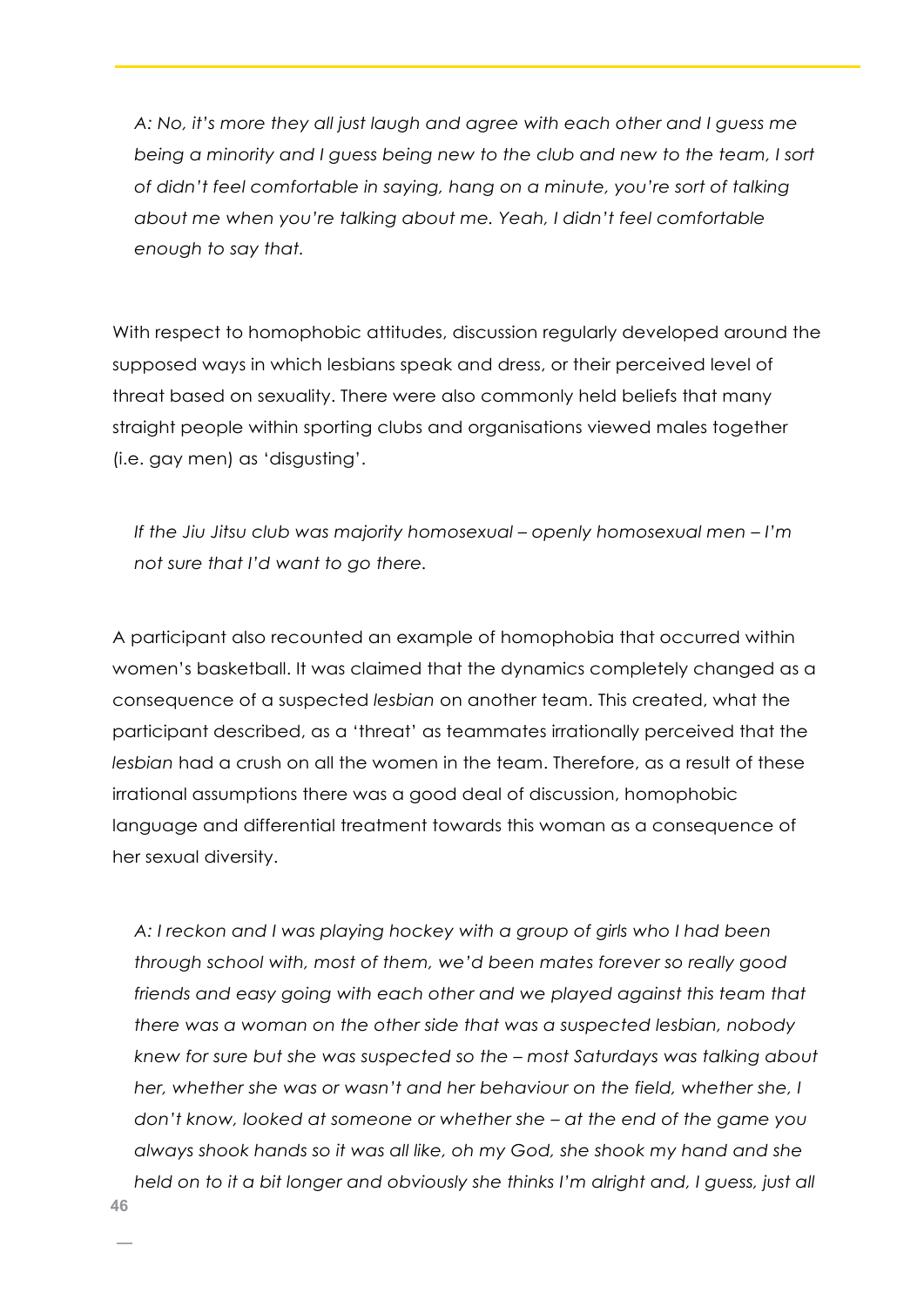*that. That's probably my first memory of it, definitely. This poor woman, whether she was or wasn't, she was labelled and then just treated differently because she may have been and also the women felt really threatened because they were thinking that maybe this woman might have had a crush on them and they were just like, oh gosh, what would you do? It was really interesting, the dynamics how it changed, just one woman on the field. It was only suspected.*

*Q: And then the whole sport became about her as well.*

*A: Yeah, yep, definitely. So that's probably my first one. The rest has all just been when they're just in groups and they are always talking about homophobia and always talking about lesbians and always talking about how bad it is and even when they start talking about the men and calling them poofters and gay and it's always a detrimental thing and, yeah, so probably just more that sort of speak, that really homophobic speak around it.*

*Q: And always in that negative, sort of derogatory way?*

*A: Definitely derogatory and really threatened by it or them, I think some of them would probably actually be insulted if they thought this woman liked them and then she didn't, it sort of insults them because they're like, well obviously lesbians like every woman they see, so you're quite insulted if they don't like you.*

Homophobic language, attitudes and behaviour are still prevalent, and in existence, despite the argument to suggest that that has been a decrease of occurrence across generations (Denison & Kitchen, 2015). The participants in this research were adamant that no form of homophobia should exist in general society or in sports. Given that some of the participants stated that targeted harassment can occur in sports, and a small proportion had experienced homophobic behaviour and attitudes from others, support is required to immediately arrest all forms of homophobia.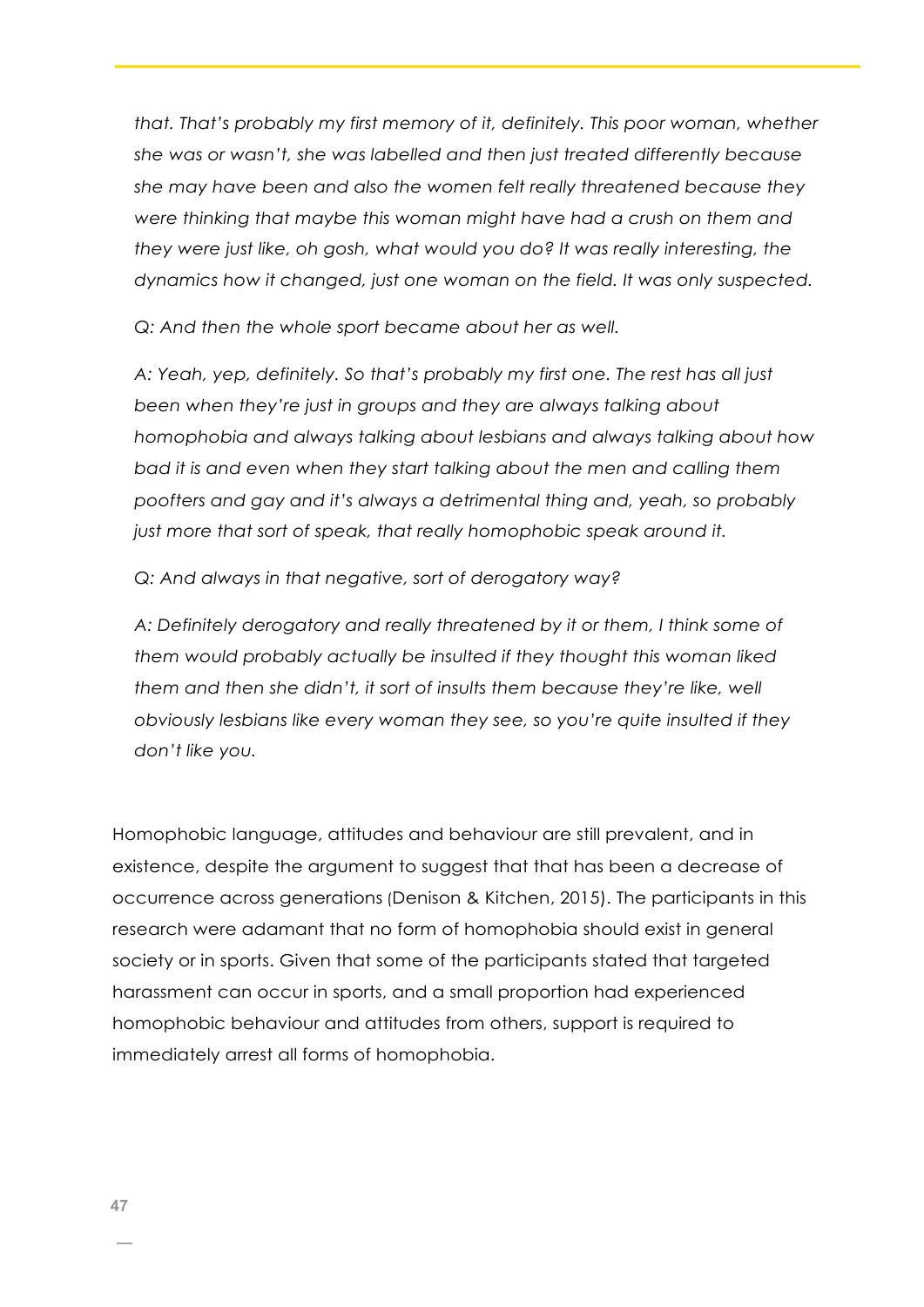#### **Theme: Generational shift**

There was recognition that society as a whole has shifted its views related to the LGBTIQ+ community. There were numerous comparisons to previous generations and how society, including the sporting sector, has become more accepting and inclusive toward the LGBTIQ+ community. This includes that people can be more open with their disclosing their sexuality and introducing their same-sex partners. In past generations it was argued there was an intense fear based on prejudice surrounding the need to hide one's sexuality. This was stated to be both societybased, and in sports clubs, teams and organisations. It was also noted that from the early 2000s, there has been a shift away from stereotypical male and female media representation, where there was little related to anything but the heteronormative image. The participants claim that there has been a shift within current media representation.

*I don't know what's driven it, but there is definitely a big change in how many sports people are out. There's probably not as many men as there are women I don't think, again not citing hard data on any of this, but like, with basketball because that was then only one that I followed, I did notice there was a year when I was injured…Yeah so I did all this tracking, anyway back to the original story, I did all this tracking and I collected a lot of data and I noticed that in the WNBA because that was the league that I was following, that was the league that was the league that was playing at the time and it was the league at that year there was 16 Australian players in it, which was massive. I noticed that there were women that would be interviewed about their family and they would appear, these players, they would appear in photo shoots with husbands and children and it would all be this whole family thing. And then there were other players where, who would never be, well that information would never be published, it was just like a no comment zone. And I sort of started to think well you know that's obviously because they represent sort of a non-normative sexual identity. But I've noticed that that's not so much a thing anymore. I actually did a whole stack of digging around because I thought 'well is there some kind of specific team policy that's preventing these women from talking. Is it their own personal fears or hang-ups or just their own concern*  for their career that is stopping them from being interviewed or is it a lack of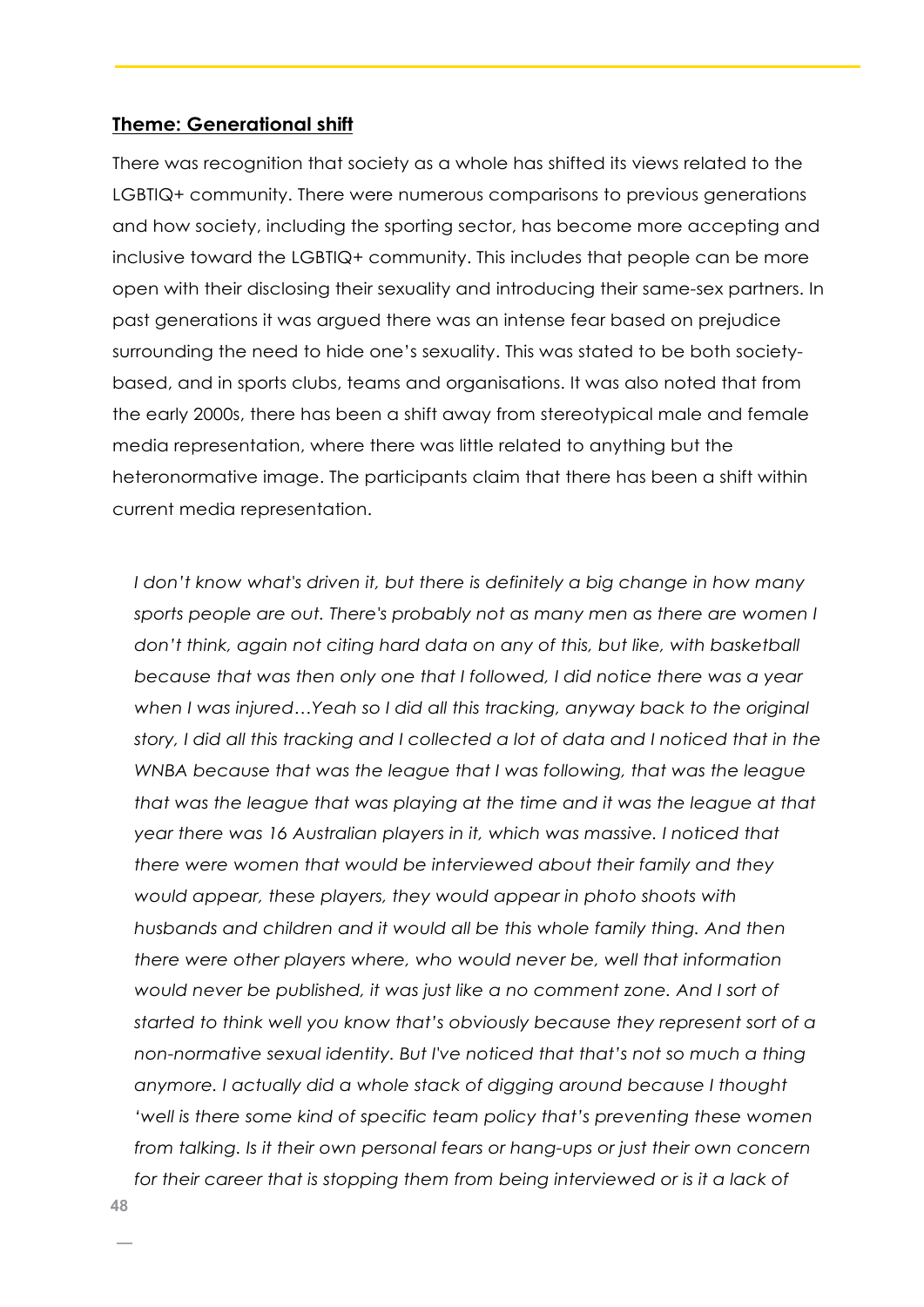*interest from the media'. I don't think it was a lack of interest from the media I think that probably would have been created quite a bit of interest. But that was, it was really actively excluded from the discourse around women's sport at that time 2001, 2002. But that's definitely changed and to a point obviously, I don't think we can mark that one down to fixed, but that's really changing, you do see like the Erin Phillips basketballer, she was on the front page of the Advertiser with her partner and their children and she's received a lot of support in that. And the image around her, like the public imagine around her is overwhelmingly positive.*

It was noted by majority participants that as a society, we are less label-oriented in terms of having to identify an individual's particular sexuality. It was also argued that we tend to care much less about this than previous generations. This could be in part due to the greater level of social conscience that is held by younger people. Therefore, instances of discriminatory behaviour would not be tolerated, comparatively to previous generations.

*Q: So, from that example, it still sounds like sexuality or sexual orientation can act as a barrier to participation in sport.*

A: Oh, absolutely. And I guess the AFLW has done a fair bit of work on that, and *again, the marriage equality campaign where you saw sports come out and support that, making statements in relation to that, and not just sports, but businesses and government departments where they actually made a declaration, well this is about all of our people not just a part of our people, and we should be advocating for all of our employees not just a percentage that don't agree or have some kind of challenge with it, because at the end of the day, that's their challenge, not ours, that's the way I look at it. But yeah, I just, I think if people were a little bit more aware and educated about it, then you probably wouldn't see – you'll still see some challenge but not what we're getting at the moment.*

With respect to sporting clubs, which are often historically imbedded with a member's culture and "way of being", there can remain a fair degree of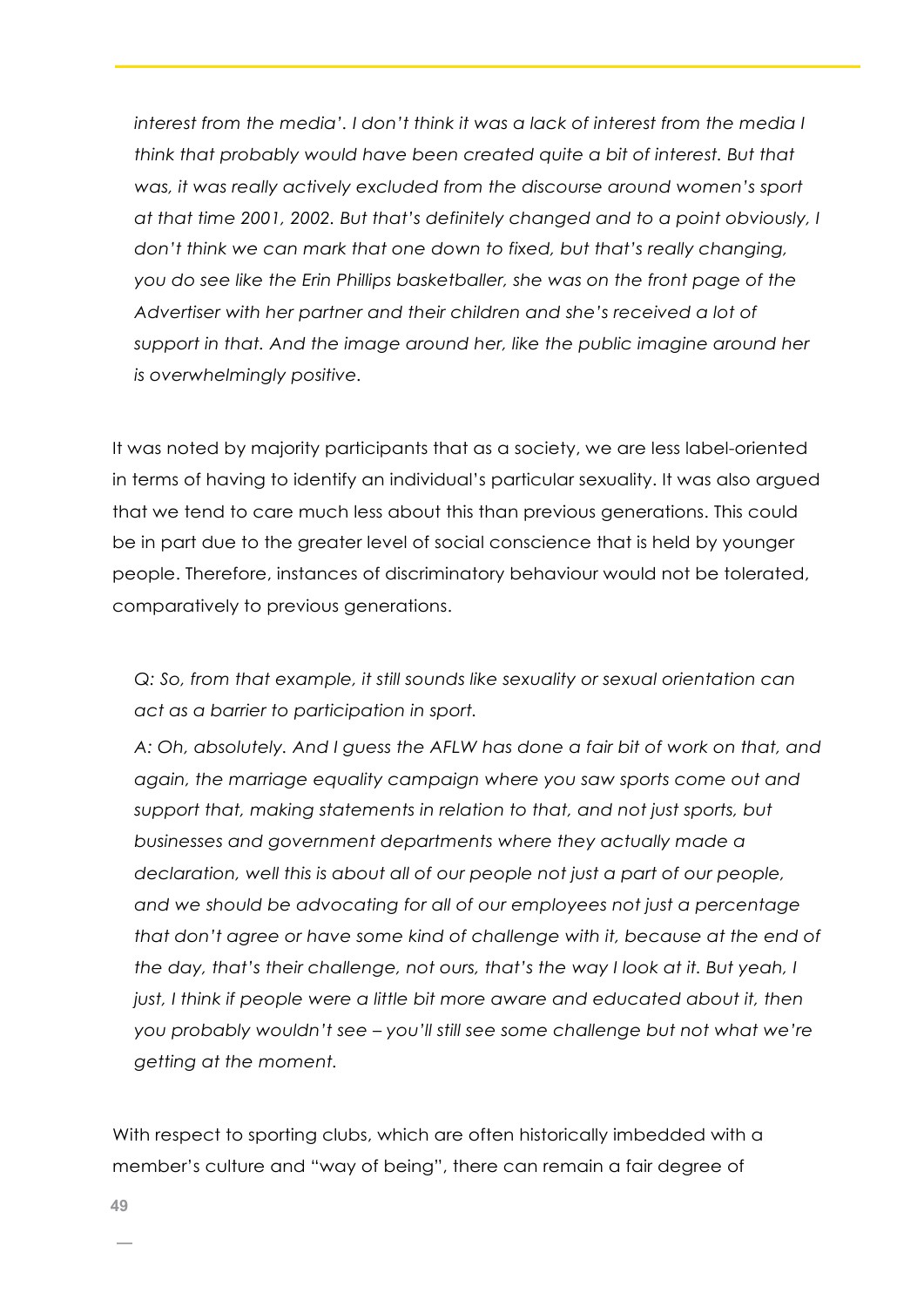resistance from older generations towards such aspects as diverse genders and sexualities. Specifically, this ideological resistance can emerge from committee and board members. Clearly this can be problematic with respect to creating an inclusive agenda and, considering the importance that all participants in this study stated, in having a 'top-down' approach. It was argued that without a holistic approach by the club or organisation there needed to be significant change in terms of ousting the "old guard" from positions of power such as committee and board membership. This includes the presidents and chairs. They further claimed that this was the only way in which there could be true systemic and long-term ideological and cultural change. These are powerful perspectives from the participants which is reflected by the following comment:

It starts right at the top with governance with the culture at the top, so setting *an accepting culture of all people, and actually walking the talk in relation to that and not just it being these are our values and we're saying we're inclusive, but we're not actually being inclusive. So, it starts with all the policies and all the governance documents, but it's also then about creating really good role models in relation to that. And some people find that difficult to embrace, but you know, making sure that people understand that it's not a barrier, it's not a challenge, you can be a senior exec, you can participate in sport, you can be an official, you can be whatever it is, a volunteer, and it doesn't matter, you're just a volunteer or whatever, rather than all these other names that you're allocated. So, I think, and then generally, working right down with your associations. Because often people are scared of what they don't know or don't know how to create an environment of inclusiveness, so rather than try to do it, they'll just not do it. So, I think making it okay for people to participate and to volunteer and to manage, really. But it's got to be incorporated in everything that you do, and it can't be what I call a bolt-on, so you know, this is for this community, and this is for – no, it has to be part of everything you do. It's the same as a gender diverse argument, it is no different. So, there are some*  really good examples around gender diversity and how they've created that in *terms of the – not the me-too campaign, that's to do with sexual harassment, but I can play too, or their campaigns that they've got now in relation to women getting physically active – it's no different. We just need to be seeing*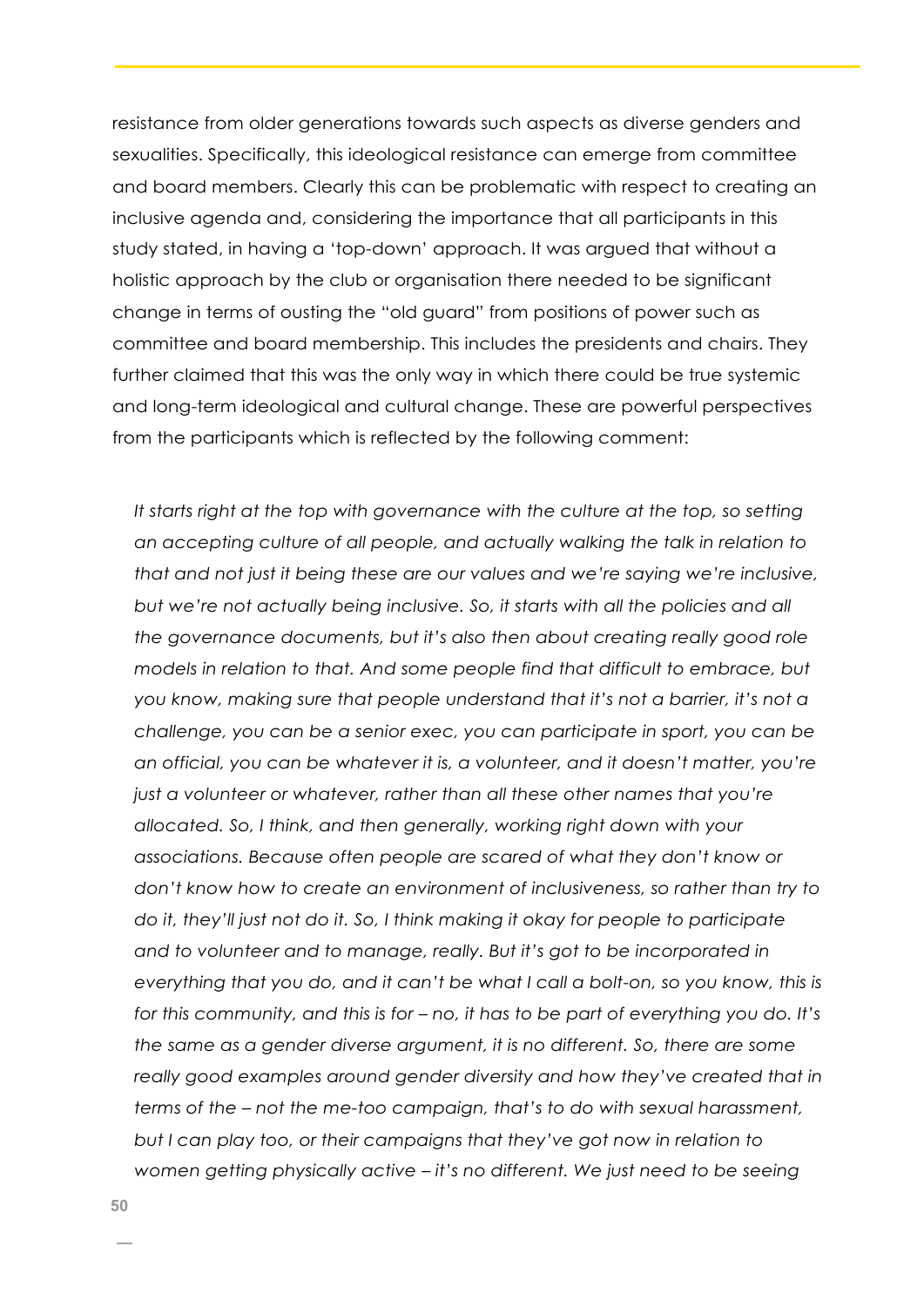*those on our screen more regularly, and hearing about them more regularly on*  radio and out in the community, you know, without pointing to their sexual *orientation or anything else.*

It was recognised that latent homophobia still exists in sporting clubs and that attitudinal changes are slow, as previously identified. It was argued that much of the attitude and behavioural change was created as a consequence of the broader social and cultural changing laws, such as those associated with marriage equality and same sex relationships, as well as recognising the rights LGBTIQ+ community are equally valid in society as they in sporting clubs and organisations. Similarly decreasing the level of stigma associated with the LGBTIQ+ community in sporting clubs and organisations is pivotal to creating long-term positive systemic change.

*Well definitely, definitely and I think that's, I think that's indicative of a generational change, there was a really, I don't know if you read it there was a really interesting piece in the conversation that looked at how the, I suppose accepted generations that we talk about, like the millennial and the X's and the Y's and baby boomers, and how that aligns with perceptions around sexual identity and it, I just found that that really sort of rang true. There was a, the generation before me which were really active campaigners or not, who had a certain view around things and then there was my generation and then they talked about a generation, so if you grew up in the 70s or 80s there was a particular name for it, I can't remember what it was but if you grew, if most of your childhood was in the 90s or afterwards they called it a post gay generation where an attitude, it was in the conversation it was really good I'll send it to you. Where attitudes really shifted and that's the generation that we're seeing being really active now, and I think that's driving that kind of change. I think it's, I think they called it post gay because it was, yeah, it's a generation where labels don't matter as much where there's a great deal more fluidity in by terms of sexual identity and gender.*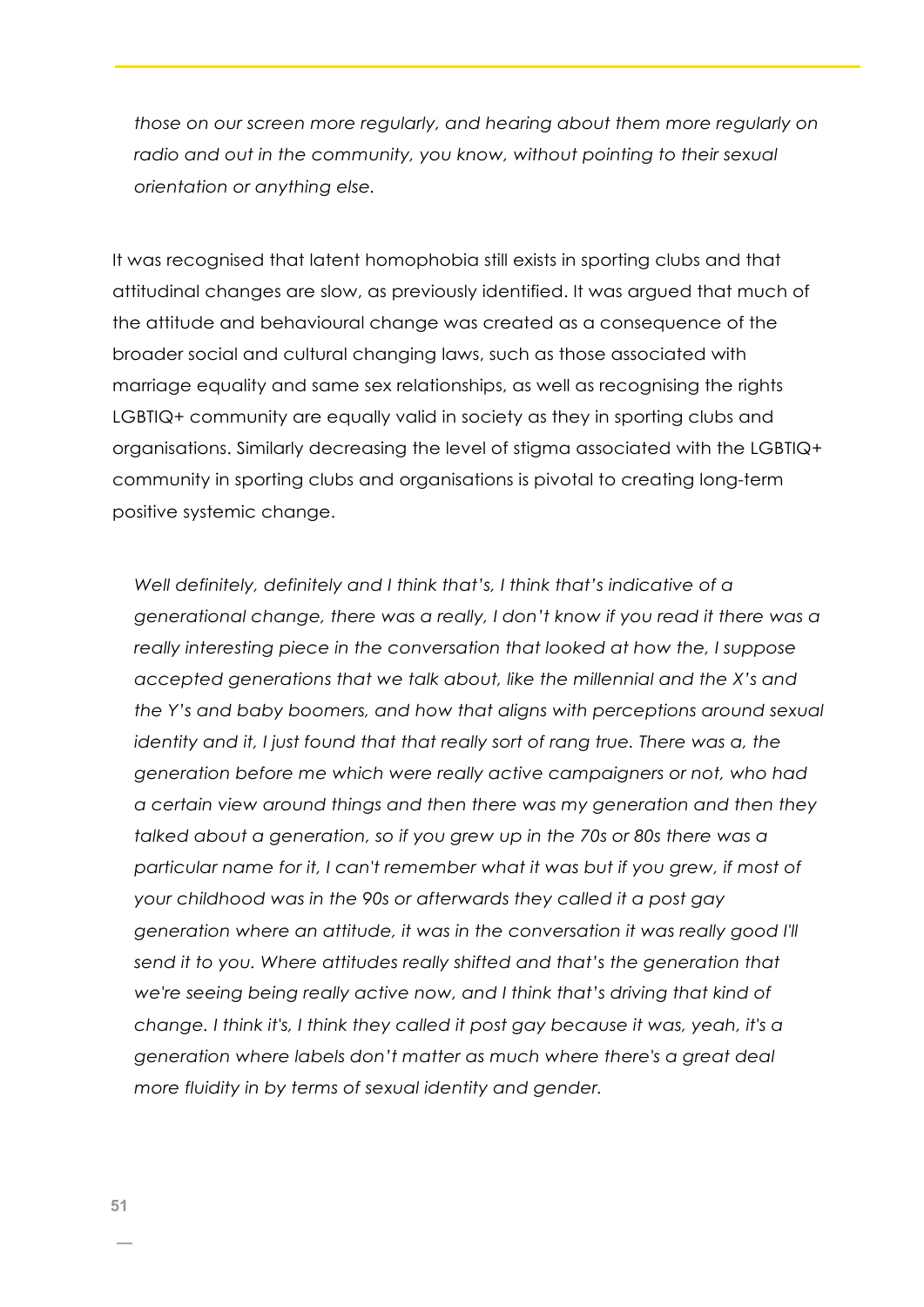#### **Theme: Sexuality**

According to participants sexuality is not necessarily discussed within the club environment. Opinions and comments were sometimes stated within the context of broader discussions. However, participants did not necessarily view this as a response to homophobia. Participants did hear others within their club claim that in the event of the club taking on inclusive practices for the LGBTIQ+ community, this could be at the expense of the needs of the "straight" members within the club. This type of response is common in areas where change needs to occur and yet the change seems to be challenging the order that had been create within the club or institution.

*I felt like there were some people who were a bit homophobic, and they were the people that really, you know it sounds weird to say, like the cool people in the team. But that kind of thing, and their influence then, made it slightly less comfortable I think for anyone in the team who is homosexual.*

One major area of discussion that emerged on a regular basis was the significant numbers of "out" women involved in the majority of football codes. As it was identified in the in the 'gender norms, roles and stereotypes' section, there is a higher level of lesbians and gay women in soccer, Gaelic football and Australian football, as well as softball and basketball. As a consequence, the greater proportion of gay and lesbian women involved in these sports creates a form of perceived "normalisation" where diverse sexualities are accepted, and potentially seen as part of the norm both from within and beyond the club environment. Indeed, it is not uncommon to have same-sex partners within a team or club. Women can play these sports to meet other gay women, given the higher concentration of gay and lesbian women in the closed sporting environment. However, while this can be seen as a positive aspect for gay and lesbian women, externally there may be homophobic responses from the broader straight community. As a consequence, in order for the club to grow it needs to be seen as a club that is accepting of diverse communities and yet not solely gay and lesbian oriented or "hegemonically" heterosexual. As one participant claimed in response to be seen as too inclusive:

*The players themselves accept it, but as an image to the outside world the club often thinks that will be damaging to them.*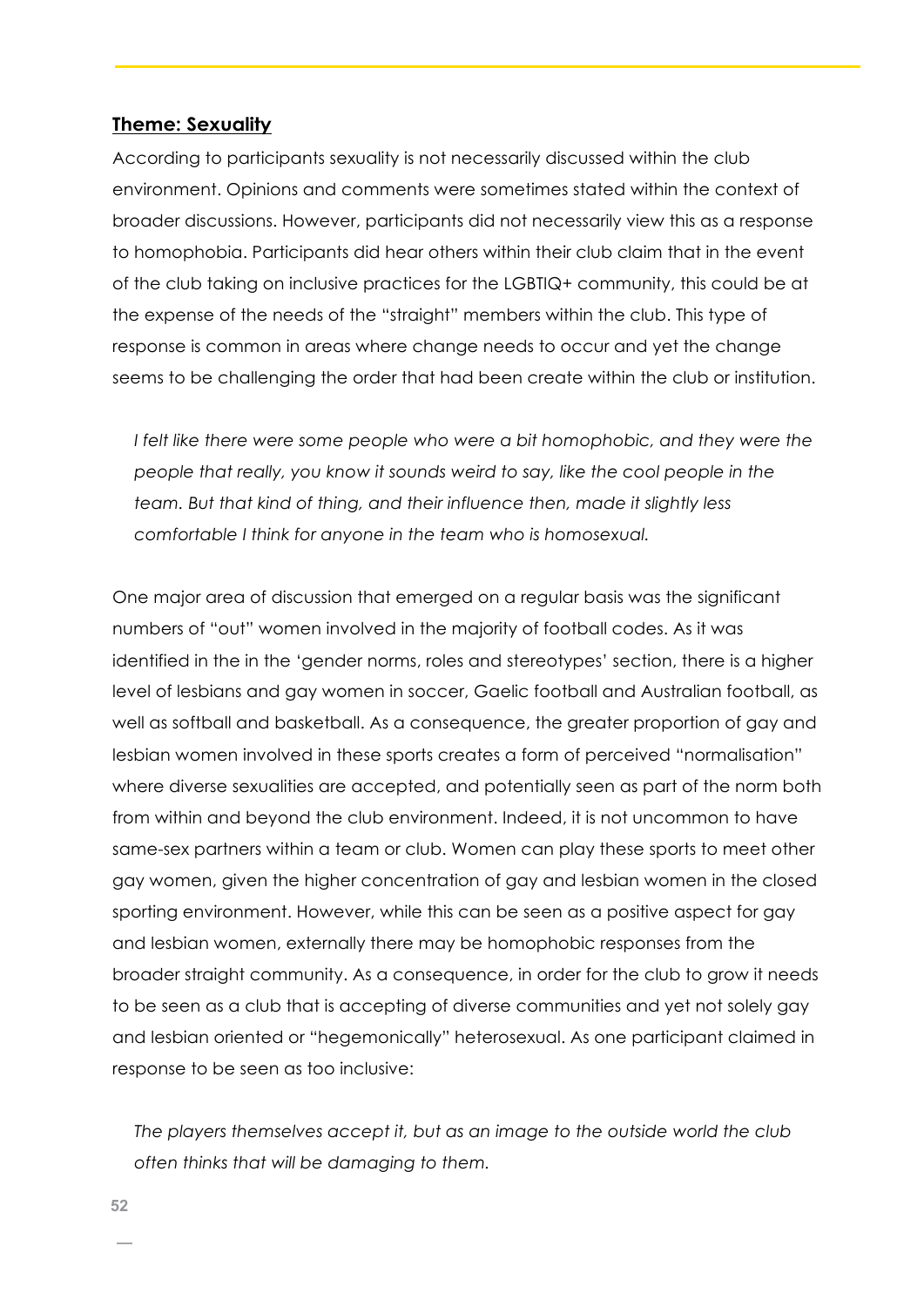*It's a bit of an unspoken thing isn't it, like so a lot of soccer teams and a lot of Gaelic teams, and a lot of Aussie rules football teams will have a huge number of gay players, and this is something that I just discussed before. But despite that, despite maybe 80% of the team identifying as LBGTIQ, it's something which is kept hush hush. It's not talked about with under age teams, like the real under age teams, like under 13s, and that kind of thing. And it's something which is not really in the open at official social events of, run by the organisation and things like that, so yeah I think it needs to be taken ownership of a bit more and accepted, because it's there and the players themselves accept it. But as an image to the outside world the club often thinks that it will be damaging to them.*

It was also suggested by participants that on occasions when the club was seemingly more visible, such as on open days, they might attempt to "hide away the gay" as it was commonly referred. It was argued that this act was intended to present a heteronormative image of the club, despite the number of "out" women. This process is not openly discussed. However, it is something that is recognised within the confines of the team. Noteworthy, participants in this research regarded this as problematic. Some of the participants identified that this clandestine approach to inclusivity meant that younger sporting club members are being sheltered from exposure to diverse sexualities in sporting clubs, thereby limiting the development of inclusive understanding, which is a key to education.

*I* don't know, like I guess if new people come to the club and stuff, like they'll *be a bit of a, 'oh keep this quiet' or, and in Gaelic within the older women's team, which might have a lot of gay people, that's kind of separated from the younger levels because you don't, they don't want the young girls to be influenced, which sounds horrible but, yeah things like that maybe.*

There seemed to be greater levels of definitive discussion around gay and lesbian women than that of gay males within sporting communities among the research participants in this study. However, it was claimed by many that it was very difficult to gauge the numbers of gay men involved in sporting clubs. Given that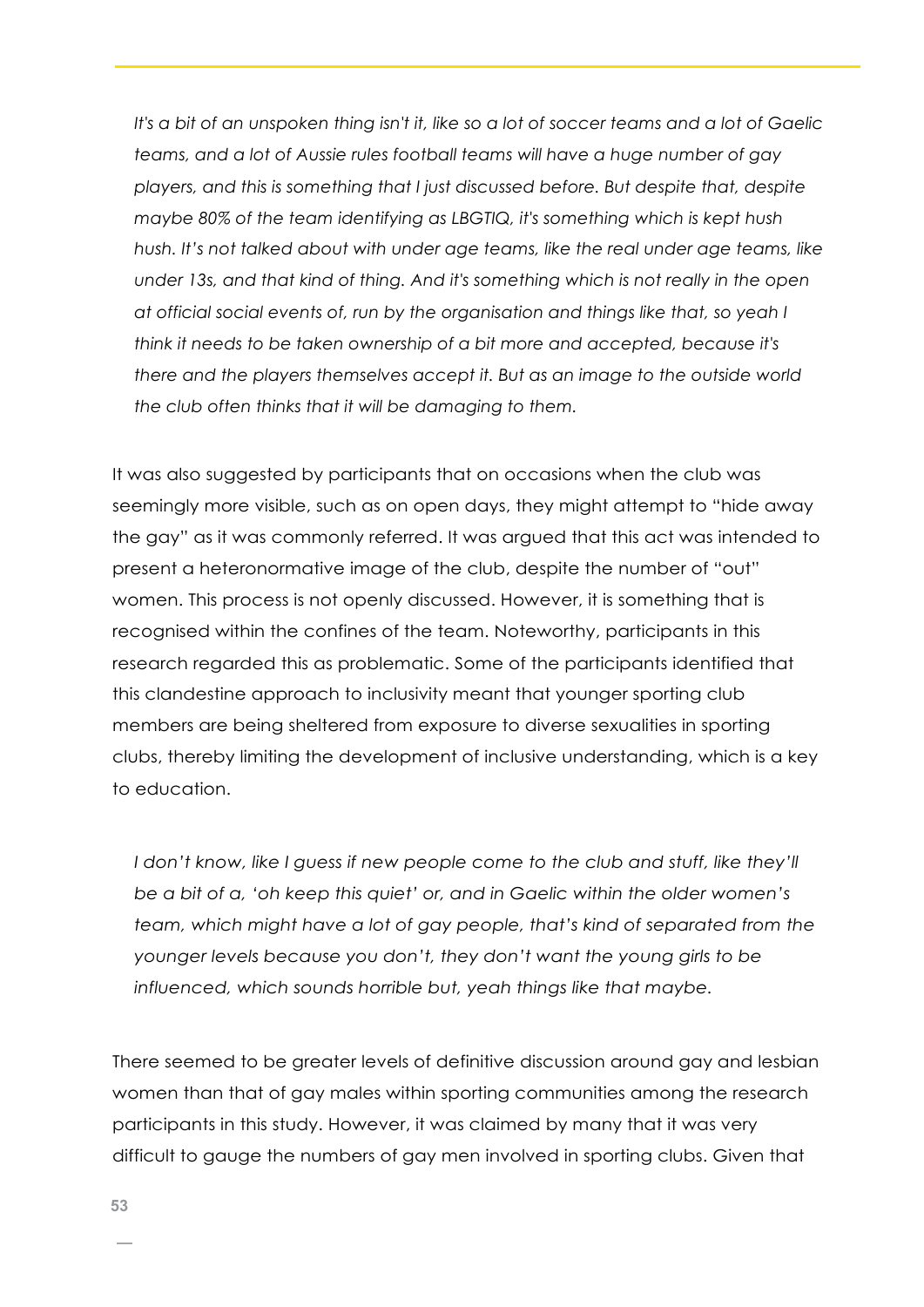that there are no openly gay males playing in any of the football codes in Australia may suggest that the traditional hegemonic, heterosexual, masculinities plays a dominant role in the ideology of the club environment. This could also be said of other masculinised sporting environments such as cricket and basketball. Indeed, given the historically masculinised nature of the sports it would be difficult to ascertain whether they would be welcoming of and inclusive of diverse sexualities without strong leadership and policy driven practice around these areas of inclusivity.

According to the research participants there is a problem associated with the dearth or openly gay male athletes in high profile sports, and in particular team sports. They further claim that this is a concern for young gay males who may be currently involved in team sports and therefore lack role models to whom they can aspire. They argue that having high profile athletes "come out" would assist in changing the nature of sporting club environment where sexual diversity and inclusive practice is concerned.

In terms of what opportunities, I think that again it needs to come from the big *players, because that's, there's this whole concept of sort of, and prevalence of idolatry in sport you know. Sporting people are held up to such high standards and held in such high regard. And that's a big responsibly. It's their responsibility to make sure that happens, they've actually got the voice and they've got the power in this situation.*

It was stated by a number of the participants that the society in which we live is now a little more receptive to diverse sexualities and inclusive practices and therefore in the event that an athlete "came out" it would not affect the way in which the games was perceived or impact negatively upon attendances. There was a perception among the participants that as a culture we need to acknowledge the LGBTIQ+ community within the context of sports, "rather than pretend it does not exist". These are important claims that cannot be underestimated. The issue lies with the way in which clubs are situated in terms of dealing with these through policy and practice. Additionally, there is limited evidence-based knowledge associated with the way in which society will deal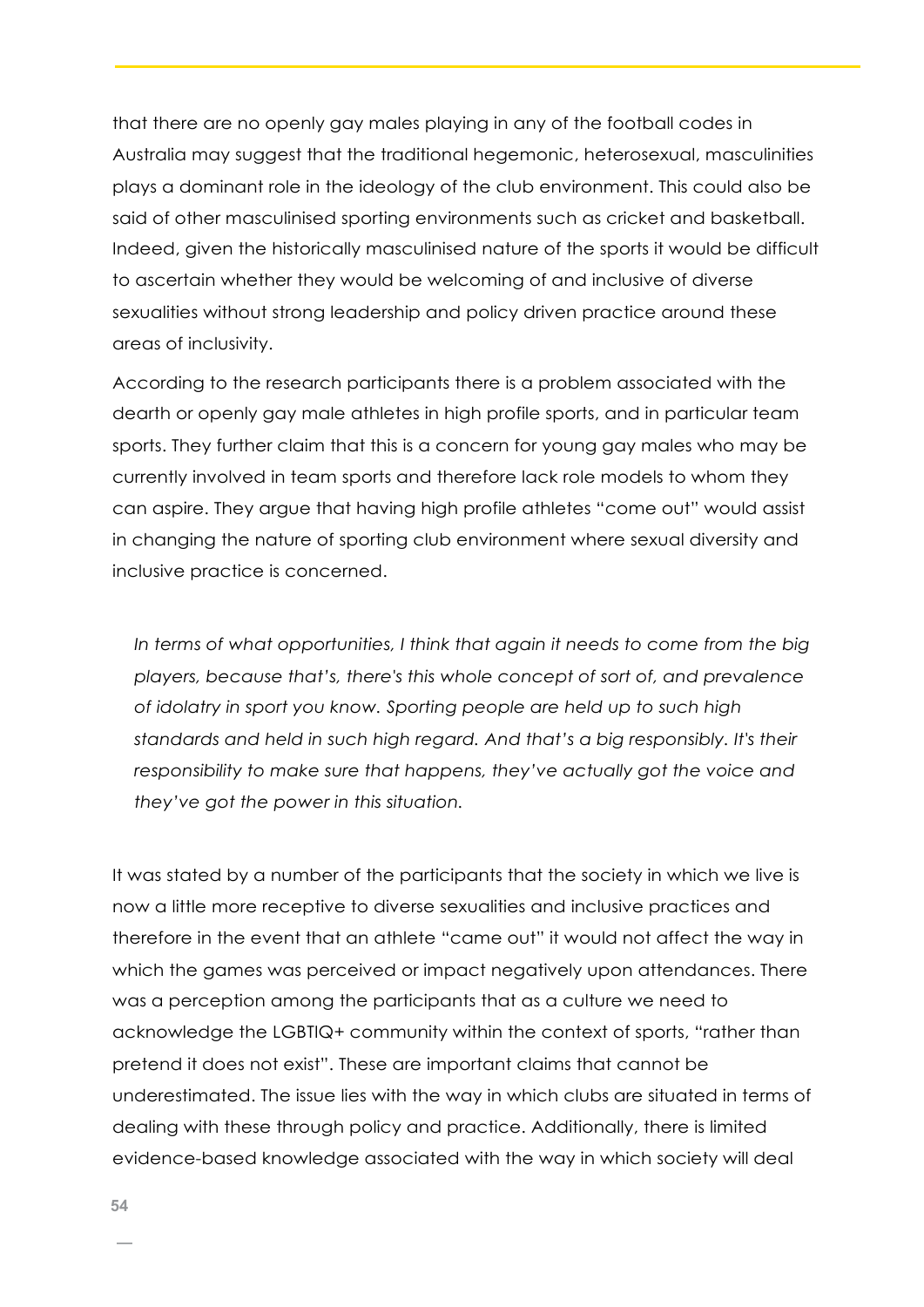with the LGBTIQ+ community in sports. The argument from the participants is based around the notion of more exposure to LGBTIQ+ community in sport means a greater level of "normalisation" with respect to understanding and inclusivity. They also argue that increased exposure to LGBTIQ+ community may make it feel easier and more comfortable for young people to "come out" in the event of feeling the need to hide their hidden sexuality. According to the participants who identified as part of the LGBTIQ+ community within this research, it was important to feel included, welcomed and accepted within a sporting club, especially when still discovering and exploring one's sexuality. Additionally, it is imperative to have other likeminded people who may have been similar processes that can assist and provide invaluable guidance and life experience with respect to understanding one's sexuality.

*It was certainly a lot more social, a lot friendlier yeah because I suppose it was a whole group of people who were interested in getting engaged in sports but saw a lot of barriers in mainstream club and association. So yeah people were just really happy to be there and there was a real, yeah it was a really lovely vibe.*

#### *Sexuality stereotypes*

Sexuality stereotypes can be harmful to people throughout entire society as well as act as significant barriers to sporting participation among people of all ages. Within the context of this research it was highlighted on numerous occasions by research participants, that females who play soccer are "most likely lesbian". Consequently, these women are labelled as "dykes", which has been a historic social and cultural metaphor for women who play sports "like a man". There is no physiological evidence to suggest that sporting ability in more masculinised sport is attributed to sexuality. Therefore, it can be argued to be a sociocultural phenomenon, which has more to do with subcultural, social constructionism whereby individuals who identify as a particular sexuality naturally gravitate towards others with similar sexualities. This makes these individuals feel comfortable and part of a group.

It was also noted that straight females within soccer needed to "prove their heterosexuality" and have it "displayed" which would most likely occur via being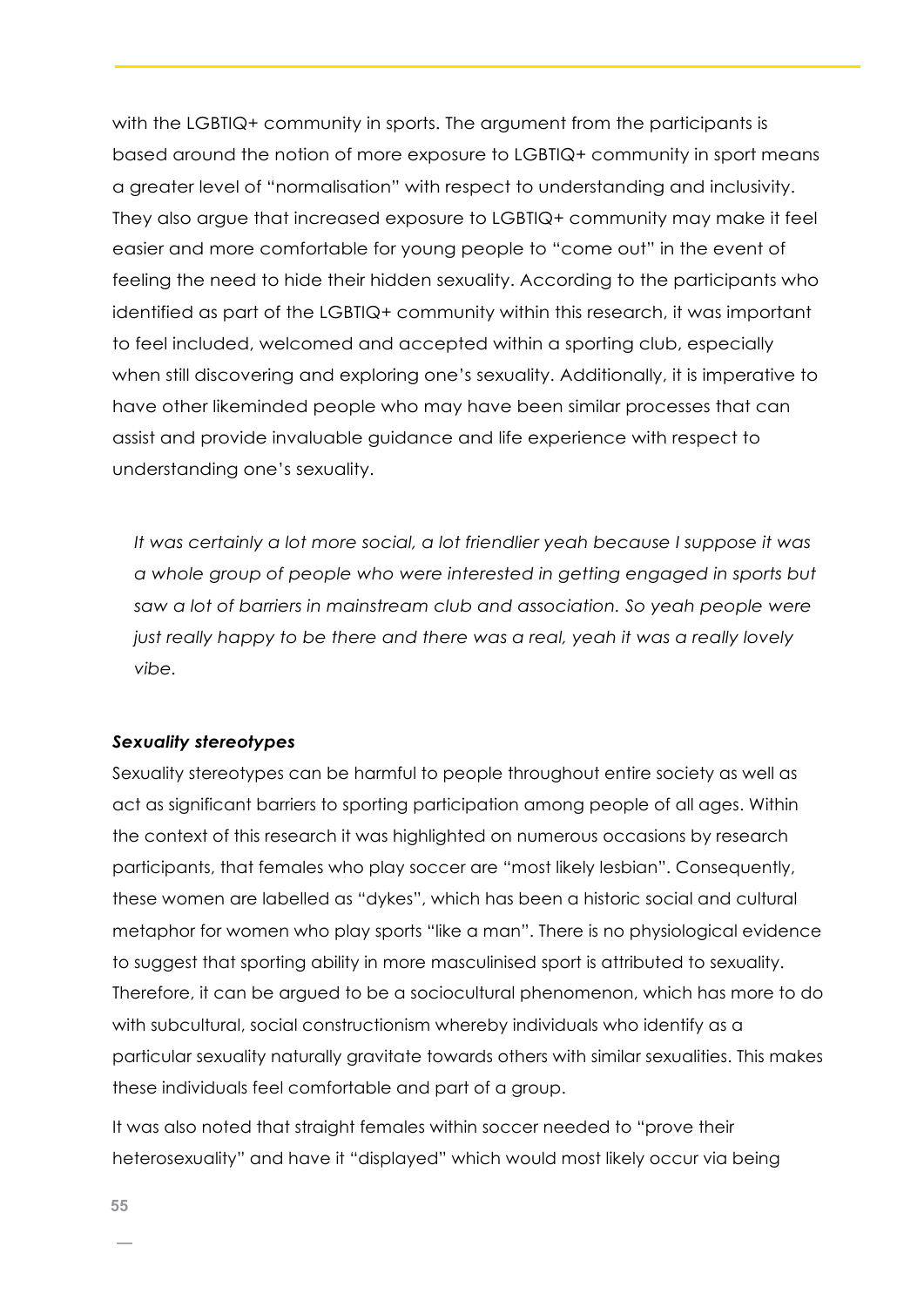accompanied by a male on occasions that are regarded as more "visible" than others. These include functions such as social events, award ceremonies and events where media are present. Alternatively proving one's heterosexuality could also be displayed through having male sexual partners, which is often seen as the primary vindication of a woman's heterosexuality. Similarly, females who participate in these types of sports and do not conform to the gendered expectations of femininity must prove their femininity in other ways.

An extremely damaging stereotype that was raised in both focus groups and interviews was the misguided association that many people hold between homosexuality and predatory connotations. A number of participants raised this issue and were concerned that it has negatively impacted LGBTIQ+ as diverse community. They also claimed that it had enormous influence over the determination as to whether an individual would involve himself or herself in a particular sport. It would also likely have a significant influence over parents allowing their children to be involved with a particular club if it was well known that the club had numerous players who identified as gay or lesbian.

*Someone made the comment to my wife the other day when she was trying to recruit people – they said, "Oh, why would I send – although interesting enough, why would I send my daughter to that lesbian picking ground?*

Where women are concerned, the benefit of diverse sexuality representation in sports such as soccer and football, has the capacity to challenge traditional broader gender stereotypes. Irrespective of sexuality, women involved in masculinised sports is a positive element that promotes the image of strong athletic women in involved in non-traditional sports. This not only contests gender but also challenges constructs of archetypal femininity based on a passive form of slim and slender body aesthetics. Women doing brutal contact sports forces people in society to take notice through *being different.* As a consequence, the way in which the body moves is publicly displayed through a variety of alternative clothing and uniforms and can be heavily punished through body contact. In this respect sexuality becomes irrelevant as it promotes women in an alternative light to the historical norm.

**56** An important point was raised by several of the bisexual participants in this research in so far as they claimed that the LGBTIQ+ community was not without its own form of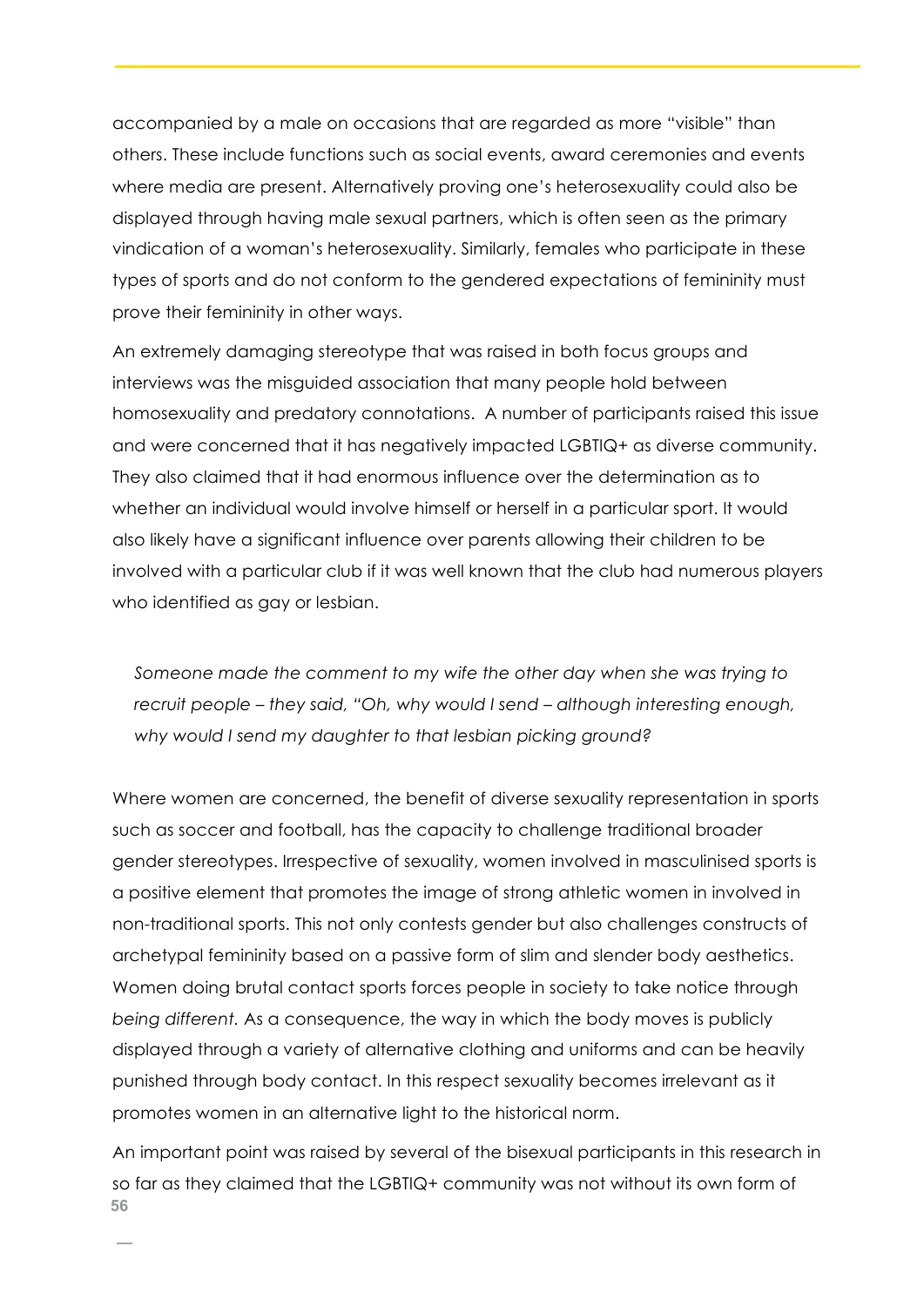internal stereotyping based on sexuality. Participants who identified as *other than* bisexual, including gay and lesbian, also raised this. They claimed that there was a degree of segregation between those who identify as gay or lesbian with those who identify as bisexual. There is still a good deal of work to do in understanding the dynamics that exist with the LGBTIQ+ community as it is a changing, dynamic culture that requires attention more broadly, not just in the area of sporting participation.

*What lessons can be learnt? Well I think sport perhaps needs to take a broad approach and not just look at it as sport. But I mean a lot of people's sporting life starts in associations that engage young people in schools, and I think that needs to be a really broad collective action in saying, in trying to reshape the culture of sport I think. I think it would be really good for, you know, the AFL to be going out to schools and going, well this is the virtues we want to promote. And I mean, that must be happening to a point, like that positive culture must be being promoted to a point because we've seen massive growth in the women's game in the last couple of years apparently. Yeah so, I think those changes are happening, but I don't think it can be through one thing. I think any change like that needs to be you know widespread and collective because it's just not effective otherwise.*

#### **Theme: Sporting organisations and clubs**

#### *Leaders/Governance*

There was overwhelming commentary from the participants in this research claiming that positive, welcoming, inclusive governance from sporting boards and committees, as well as other significant leaders, is integral to club's being inclusive to the LGBTIQ+ community. Leaders can include board/committee members, coaches, team managers, captains, and individuals that exist in teams as a consequence of longevity and informal social structures. It was recognised that anyone within the club or organisation has the capacity to be champions of inclusion. However, when participants were asked about whom the leaders of inclusion in their respective clubs were, it was generally staff or volunteers with official titles who were quickly identified. It seems the process of governance together with leaders, and champions of change, are the most significant factor in determining whether the clubs are likely to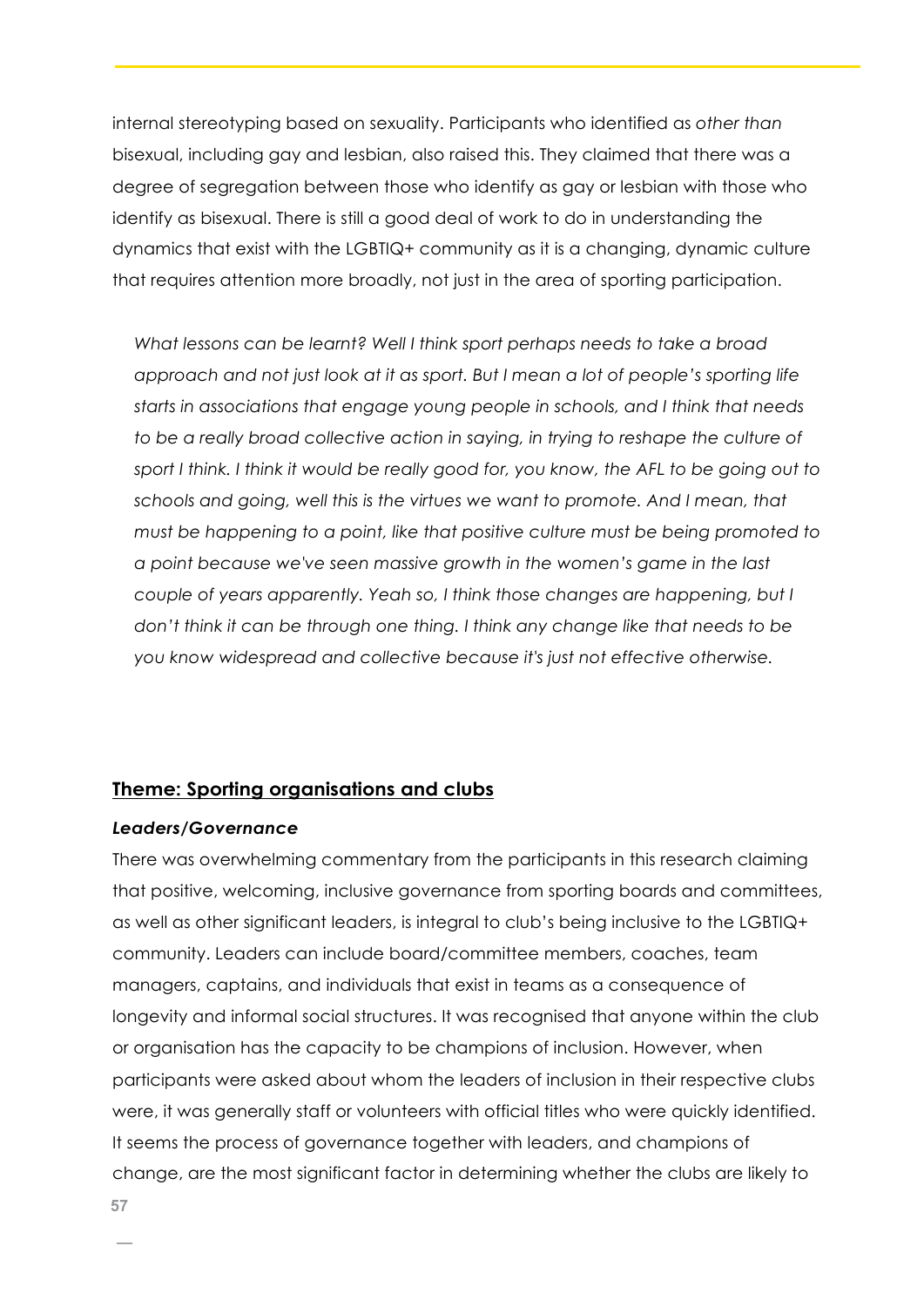be inclusive, according to the participants in this research. There was significant discussion surrounding the notion that inclusivity must be driven from a "top down approach" meaning that leaders, such as boards, committees, presidents, CEOs, coaches and senior players need to adopt attitudes and behaviours that are intrinsically inclusive. While participants were clear that inclusivity from leadership is fundamental for clubs to be welcoming and inclusive, this same approach must be adopted and promoted by the overarching sporting associations. The participants further claimed that leadership in the highest forms, such as the CEO of a sporting organisation must be inclusive; otherwise there are serious challenges that exist to create systemic change amongst clubs at the "grassroots". Without a broader inclusive framework from the governing body to assist the clubs on adopting change policies the clubs will struggle to develop their own set of strategies. The following comment is typical of the responses that were stated throughout the research.

*So, I think something needs to come from the top level of those sporting*  associations to absolutely condemn that kind of behaviour and make a really, really *clear assertion that there's no place for it in sport.*

It was also recognised that older players, senior role models and mentors within clubs are crucial towards developing an inclusive environment and enacting inclusive practices that are visible to other team members. This includes attitudes, behaviours and language both on and off the competitive sport setting. Much of what can be learned within the club environment takes place in locker rooms, at training and in social settings. This is an approach that the participants have identified as "leading by example". However, in theoretical terms it is the essence of social constructionism whereby younger players learn a way to "act" and understand what is socially, morally and ethically appropriate through sound leadership within their peer group. One of the participants reflected this by claiming:

*I think it needs to be made very clear what constitutes inclusion or what doesn't,*  what constitutes an appropriate sporting culture and what doesn't, and I think that *needs to be monitored and enforced and for there to be a zero tolerance in a style of leadership.*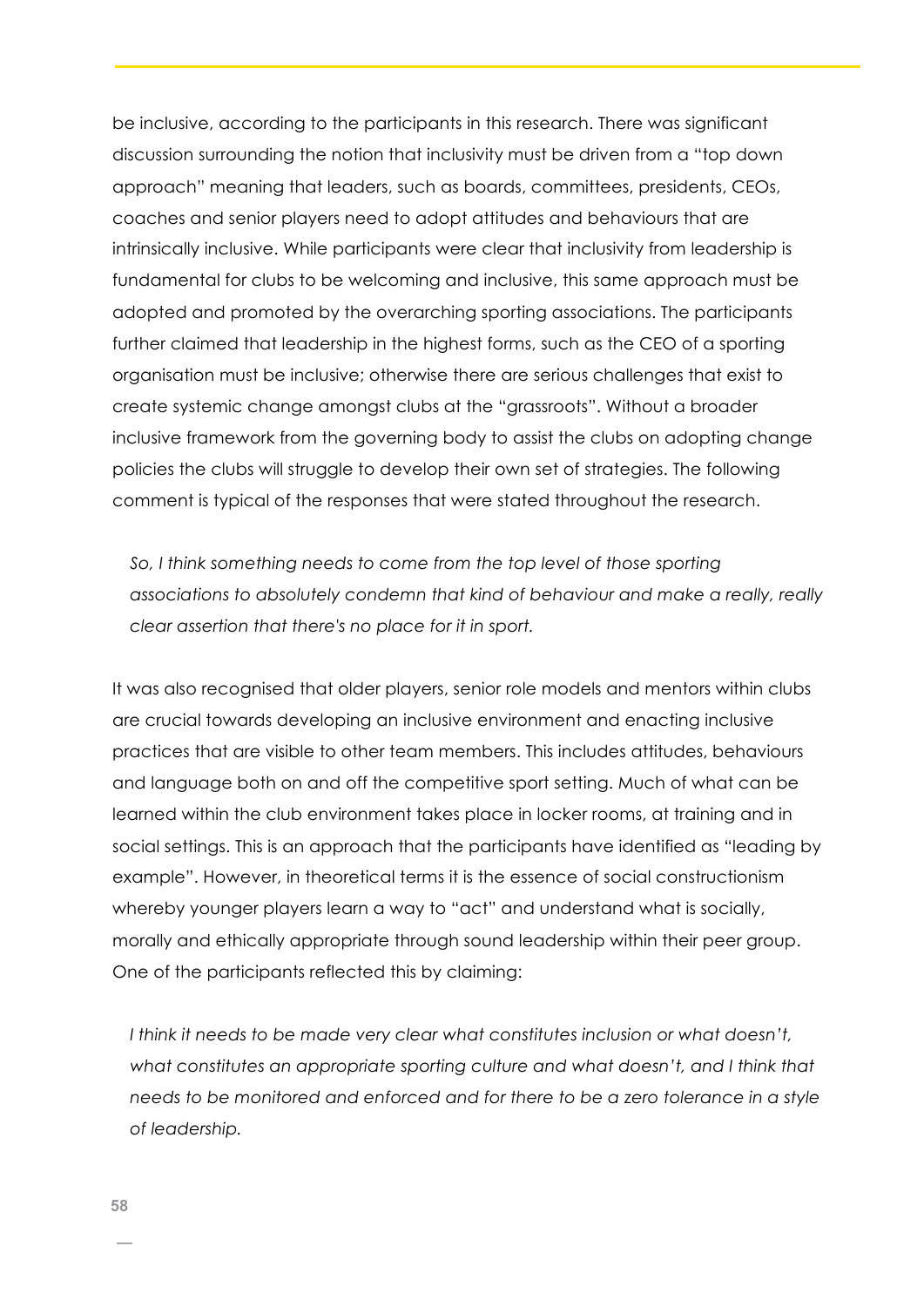Often there is a hierarchy within teams based on skill level, and those who are the most skilful participants are at the top of this hierarchy. These leaders must be inclusive, or teams can become exclusive very quickly. It is incumbent upon the club to assist in the development of educating these senior players about inclusive practice. Simply being a good player does not provide the skills and abilities to be a good mentor or role model. It is also important for the coach to be an integral part of the inclusive narrative and practice within the club given that coaches are seen as the "next layer" following on from senior peers within the team. Participants experienced both positive and negative coaches, who are influential leaders in their own right. It seems the coaches play a pivotal role in being the conduit between the governance structure of the board and the team, senior role models and mentors, and individual players. One participant stated that they had never experienced a positive coaching leader. This participant claimed that; coaches need to set the example of what is "expected behaviour". He also argued that leaders, including coaches, sometimes demonstrate inappropriate behaviour, and 'will not listen' or are 'ignorant'.

### *Q: Okay, and in your own sporting club who are the leaders of inclusion would you say? Who really encourages that, that culture?*

*A: More or less everyone. The current club leader has, oh he's another crossbow shooter. He's been with the club for a long time and he helps pretty much everyone out. He doesn't really care what you are, who you are as long as you ask politely, he's probably going to be able to help you out with just about everything you ask. The other main member of the crossbow section of the club*  I suppose would be Liz Johnson. She's pretty much one of the best in the world. *She has competed at a world level multiple times and she's just happy to get in more people that are shooting crossbow in general. Again, she doesn't really mind who it is, but she's been a very, very fun person to work with and learn from.*

Women specifically stated the importance of having same-sex roles models and coaches within their teams and clubs. Exposure to leaders such as this provides tangible evidence that women can assume significant leadership positions within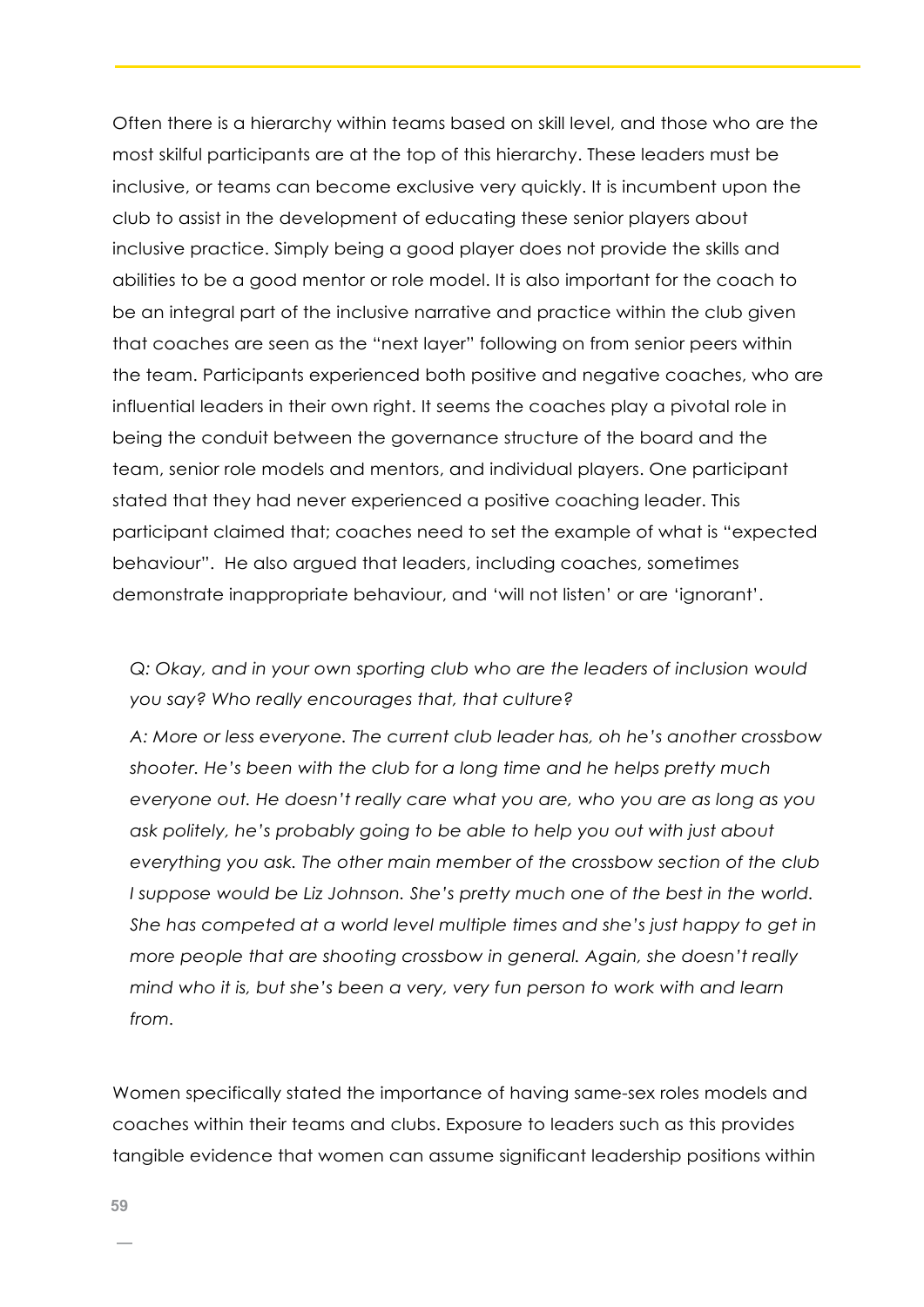the club. Additionally, it was claimed that the most inclusive practices that many of the female participants had experienced were associated with female coaches. For female participants who identified as a part of the LGBTIQ+ community, having an openly gay or lesbian female coach was of great benefit to their inclusive sporting experience. Noteworthy many of the female participants, irrespective of sexuality, stated that inexperienced male coaches, of female teams, tend to be 'scared' and treat them with 'softness'. They also claimed that they could be somewhat oblivious to what is going on in the team given their lack of understanding of women. While participants do not necessarily perceive that coaches need to be heavily involved in the team dynamics beyond the competitive element, having an awareness of players' sexuality is an important aspect they should know and understand. There is often a clandestine association between male coaches and the sexuality of female players. One participant specifically stated that they have been treated differently (positively) now their sexuality was exposed to their male coach. It was identified there is a strong need for more female sports coaches and increased female membership on boards and committee members. The importance of diverse representation in all facets on boards and committees was illustrated. Therefore, the need for more women "at the top" was a clear message being sent for the participants.

*Yeah and it's typical of society right? A whole group of women being controlled by a man. Like, why don't we have female coaches? Like, in the teams where I've had female coaches, we've been much more successful because they understand how the game is played differently, and they understand how motivation is different between the genders. And it's true that, like there is, you know there are subtle differences, and it's just that feeling of the coach being part of the team. I've only ever experienced that with female coaches. With male coaches it always seems like there's something separate, and I guess that keys into like hiding the sexuality and stuff, they don't feel part of it, whereas with female coaches I haven't had that problem.*

**60** There was also little doubt from participants in voicing their opinion that some board members of sporting clubs and organisations need "to move on". These board members were often seen as older, white males, who are "stuck in their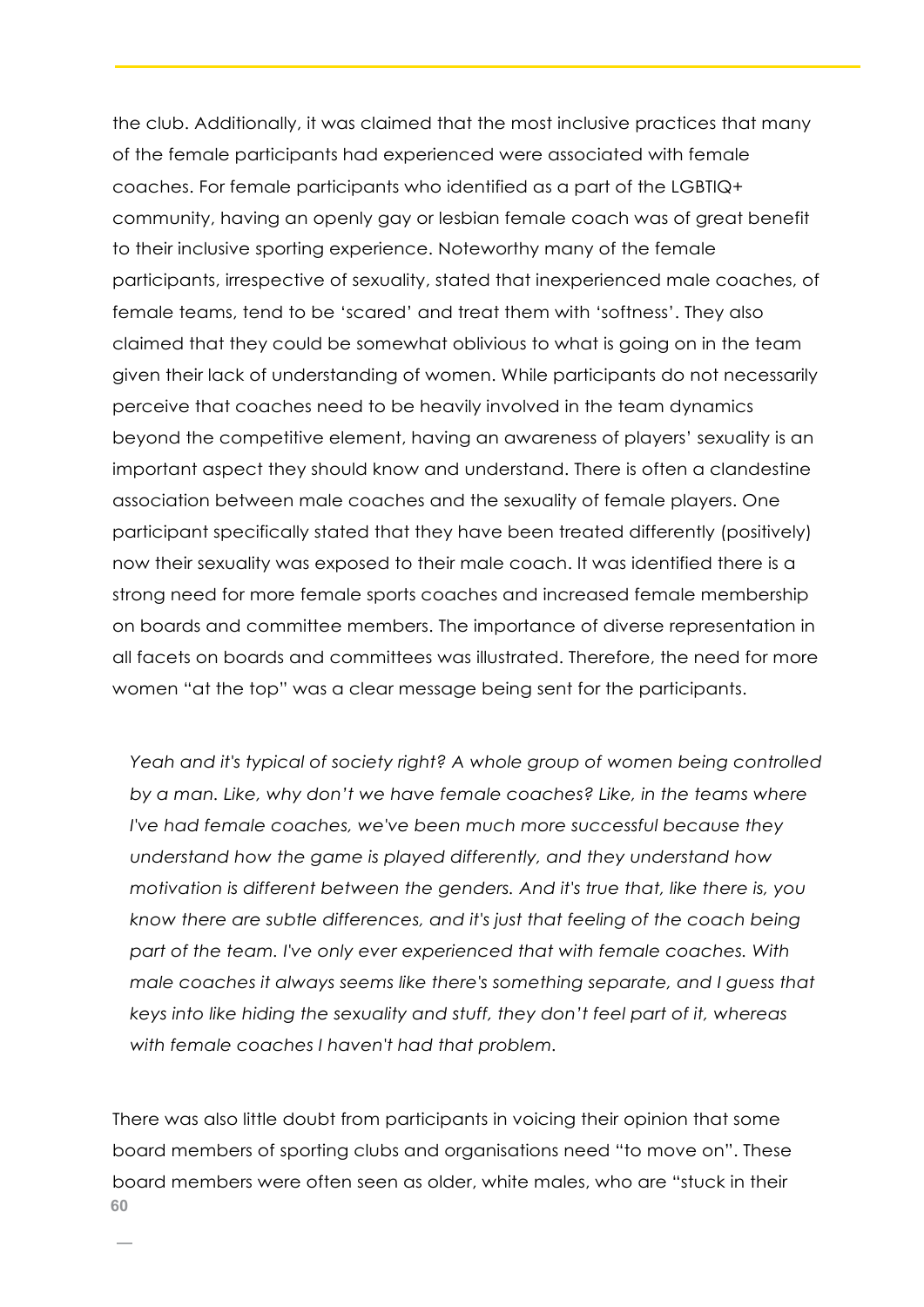ways", thereby making change difficult to implement. They also suggested that without "moving on" many policies are often out-dated and not necessarily inclusive of diverse genders and sexualities.

*I think there needs to be really clear policies around it. I think there needs to be really clear ramifications for violations of those policies. I think it needs to be made very clear what constitutes inclusion or what doesn't, what constitutes an appropriate sporting culture and what doesn't, and I think that needs to be monitored and enforced and for there to be a zero tolerance in a style of leadership.*

Another participant claimed:

And it's usually dependant on the hierarchy of the association that you're with. If *it tends to be a younger age bracket they will be more inclusive of everyone, if it tends to be the old guard still running the show, then they will put in the rules*  but they'll be out aside to hide In the corner sort of thing, and there is nothing *that you're able to do until you can change the old guard. Your separate clubs*  will be able to fix it because they will tend to be the younger ones, but the *overarching association will hide it away. So, it's probably what you classify as active discrimination, but it's by the old guard not by the young ones.*

There was recognition by the participants that further education is required for boards, committee members and coaches regarding inclusivity to the LGBTIQ+ community and the use of appropriate language. The emerging sport of LARPing was once again cited as good example of inclusive practice and policy development. It was claimed that policies and procedures were specific to gender, and sexuality diversity and a comprehensive member protection policy exists. There were several leaders, all of whom are inclusive, welcoming and communicate with participants. The board are regarded as friendly and welcoming, and there is a specific, trained, liaison officer to consult in times of concern. Additionally, a briefing on respectful behaviour is conducted at the beginning of each event to remind players and spectators of the underpinning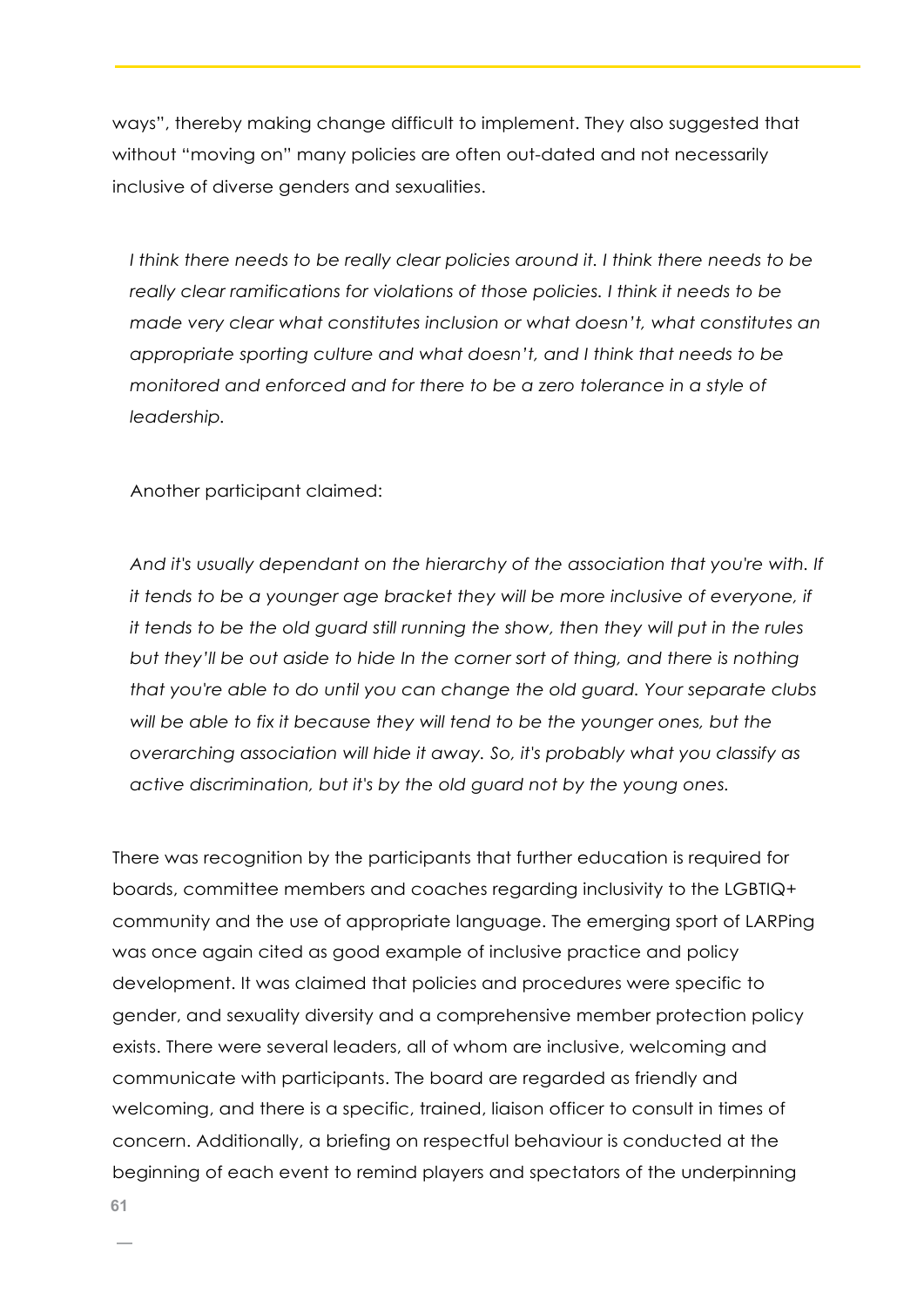cultural values of the sport.

*They just have a brief at the beginning of events where they're, no, don't be an idiot to people thing and make sure that you're not just, they just try and make sure that people have read the rules they've written thing, make, they've got it on their Facebook group. And it's, it's a thing when you sign the membership form thing you have to say, I've read, I've read all of your terms and it's, it's in that so that's cool.*

#### *Policies*

Policies are crucial pieces of legislation that can have an enormous influence on the culture of a club, team or organisation. However, for many participants policies were somewhat non-existent or were merely a part of the burgeoning bureaucratic landscape. It seems that unless a participant was involved at the committee or board level of a club, then they were oblivious to many of the club's policies and procedures, specifically related to inclusion. However, some participants had a vague awareness that there would be something within their policies and procedures to ensure that discriminatory behaviour would be dealt with in their club. Problematically, they were unsure of the specifics and had little idea as to the ramifications in the event of discriminatory behaviour taking place. As one participant stated:

*The policy is pretty vague, but as a statement I don't think there's anything either way to say we're inclusive or we're not inclusive, it just is what it is.*

**62** There can be a discrepancy between policies and the behaviour of the organisation/club. Apart from unambiguously discriminatory legislation, participants stated that there were no explicit policies and procedures related to gender and sexuality. LARPing was the only sport that had gender and sexuality specific policies and procedures. A number of participants stated that there are no specific policies related to transgender people, which is clearly an area that requires further investigation. In the absence of policies, it was suggested that clubs might sometimes use the policies of bodies such as Sport Australia as encompassing "catch all" guidelines in the event of clubs being unsure as to what they need to include.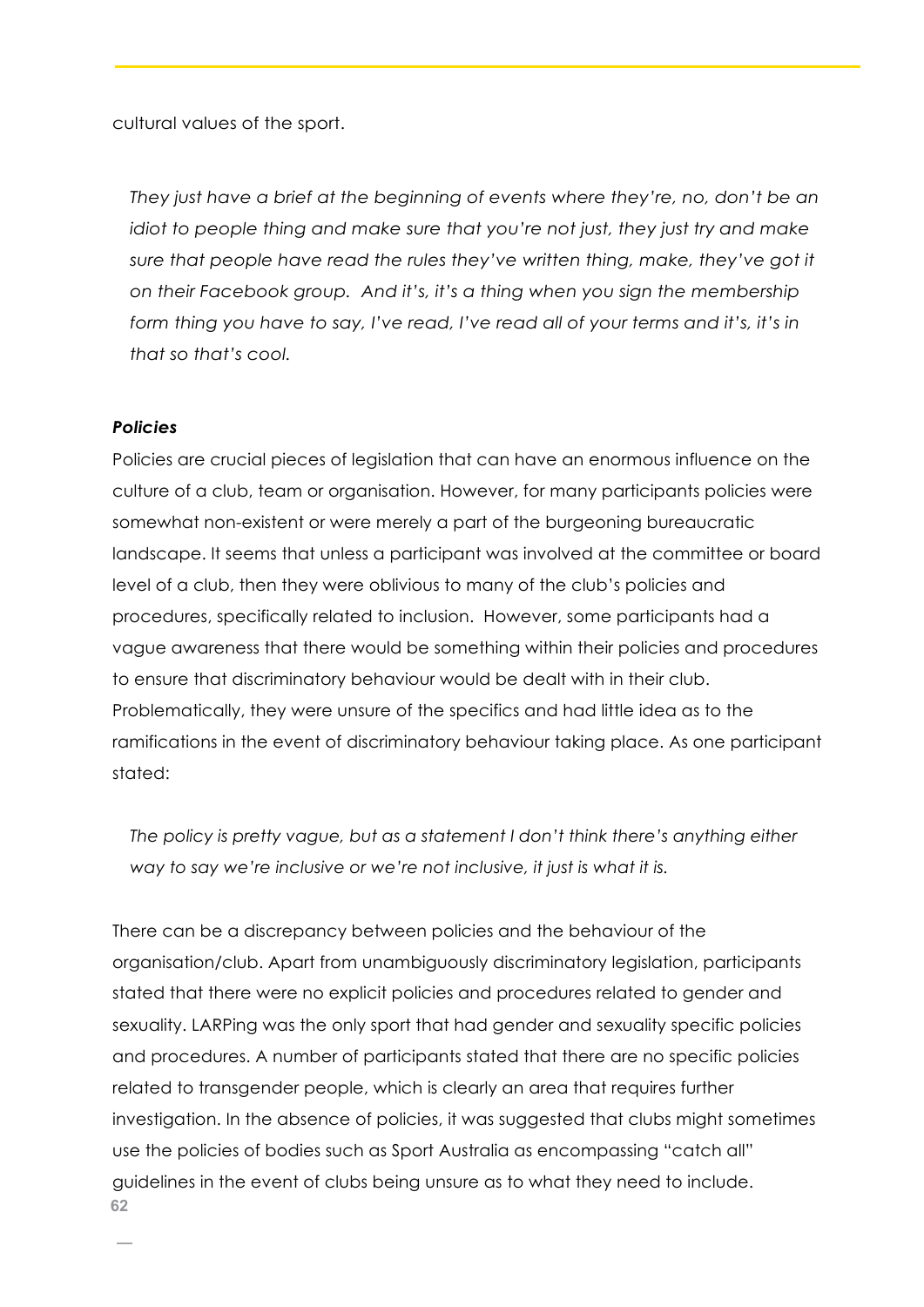Policies and procedures are integral to creating a club that is welcoming and inclusive. They can also be educative on sporting participants' requirements. Overarching policies and procedures are required in order to eliminate the potential for discrimination to occur as well as provide procedural recourse in the event that incident does arise. Many of the participants in this research claimed that, in an ideal world, all members would need to be aware of club policies and procedures. Any discriminatory behaviour, including the use of homophobic language should be sanctioned, with clear step-by-step processes, including those responsible for "ongoing follow up".

#### *Environment, resources and facilities*

A number of the participants identified the "environment" of the club as being important to the overall "feel" as to whether it was welcoming, inviting and inclusive. Environment can mean a variety of things to different people. It may include the physical, social or emotional space. Clearly a range of factors plays into the notion of environment. The creation of policies and procedures is one aspect of creating a positive social and emotional environment. However, the physical environment also needs to be taken into consideration. Some of the women mentioned the way in which the majority of sports are highly masculinised environments and seem to largely cater for males. Many examples were provided around masculinised spaces such as the weights rooms in gyms and fitness centres. This made a number of women, irrespective of sexuality, very uncomfortable. One woman stated she was "terrified" to enter the weights area of a gym for fear of the large muscular men "invading" the space.

Girls and women involved in this research identified that their needs including resources, training allocation, space and, at the elite level, pay disparity, are secondary to males. There were examples of male soccer coaches encroaching on females' soccer space at training thereby limiting the women to a smaller playing area. There were also claims of women having to use second hand equipment while males used the newly purchased items. Some participants stated that males simply had a greater a voice within sporting clubs, displaying a lack of respect for women in the club. This inequity does not inspire confidence in females participating in these sports. The comparison between resources to sports at a Government level was also provided, with claims that larger, more powerful, sports receive substantially more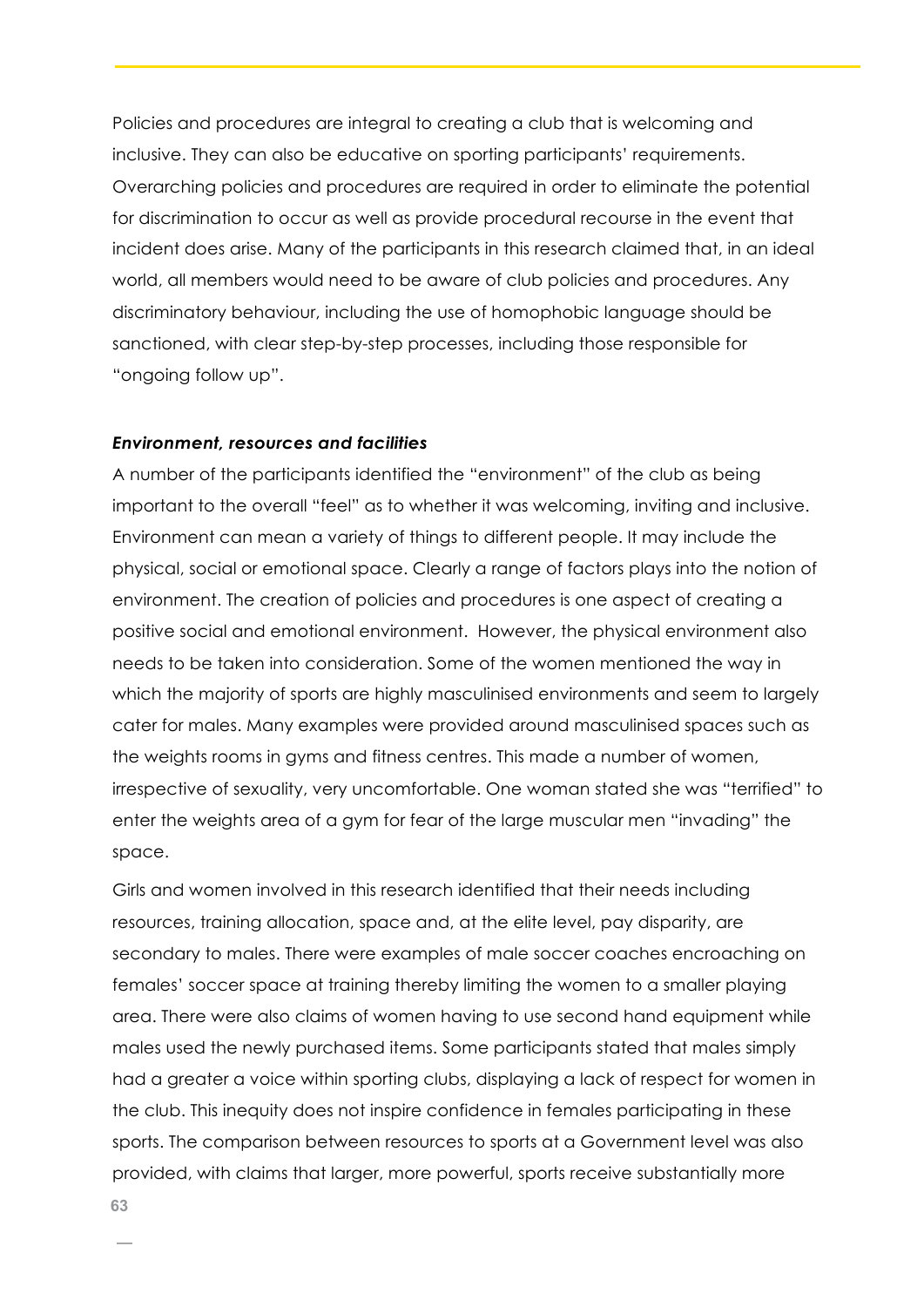resources than niche sports, making it challenging for increased participation and retention in these sports.

Resources are required for clubs, leaders, specifically coaches, parents and members which detail evidence-based acceptable and unacceptable behaviours, language and examples of the way in which inclusive clubs appear. Easily accessible instructions and guidelines would assist clubs, especially since coaches are generally under-resourced already. Importantly this is not only about women and the sporting environment in which they exist. Gay men involved in highly masculinised sports also struggle to come to terms with the traditional hegemonic masculine space created within these domains. While the statistics indicate there are no gay men involved in elite level football (all codes) in Australia there are likely to be gay men involved. Similarly, there are likely to be gay men involved in a variety of other traditional masculinised sports across all levels of sport in Australia. These environments make it incredibly difficult for men to divulge their sexuality to teammates for fear of reprisal and retribution. As a consequence of such retribution they may not feel like they want to play any longer. Therefore, in order to remain in the team is easier not to "come out" to teammates and simply play while masking one's sexuality.

### **Theme: Intrinsic inclusion**

One of the dominant themes to emerge was that of intrinsic inclusion within the sporting and club environment. Using the term "intrinsic inclusion" means that the majority of the LGBTIQ+ participants in this research wanted to play their sport and not be recognised as a LGBTIQ+ individual playing sport. They simply wanted to be another team member. The following quote form a participant is representative of the claim that has just been made and is representative of numerous comments made by participants:

*I guess, for me, because I was in the closet or kept it hidden for so long, for me it's, I guess I don't like to announce it and I don't like it in those sort of circles because I'm a really private person because of that, to me it's just, to me it's, to not talk about it and just, I don't know, accept people for who they are and not have to advertise it, not have to have, what would you call it, meetings or all these things about*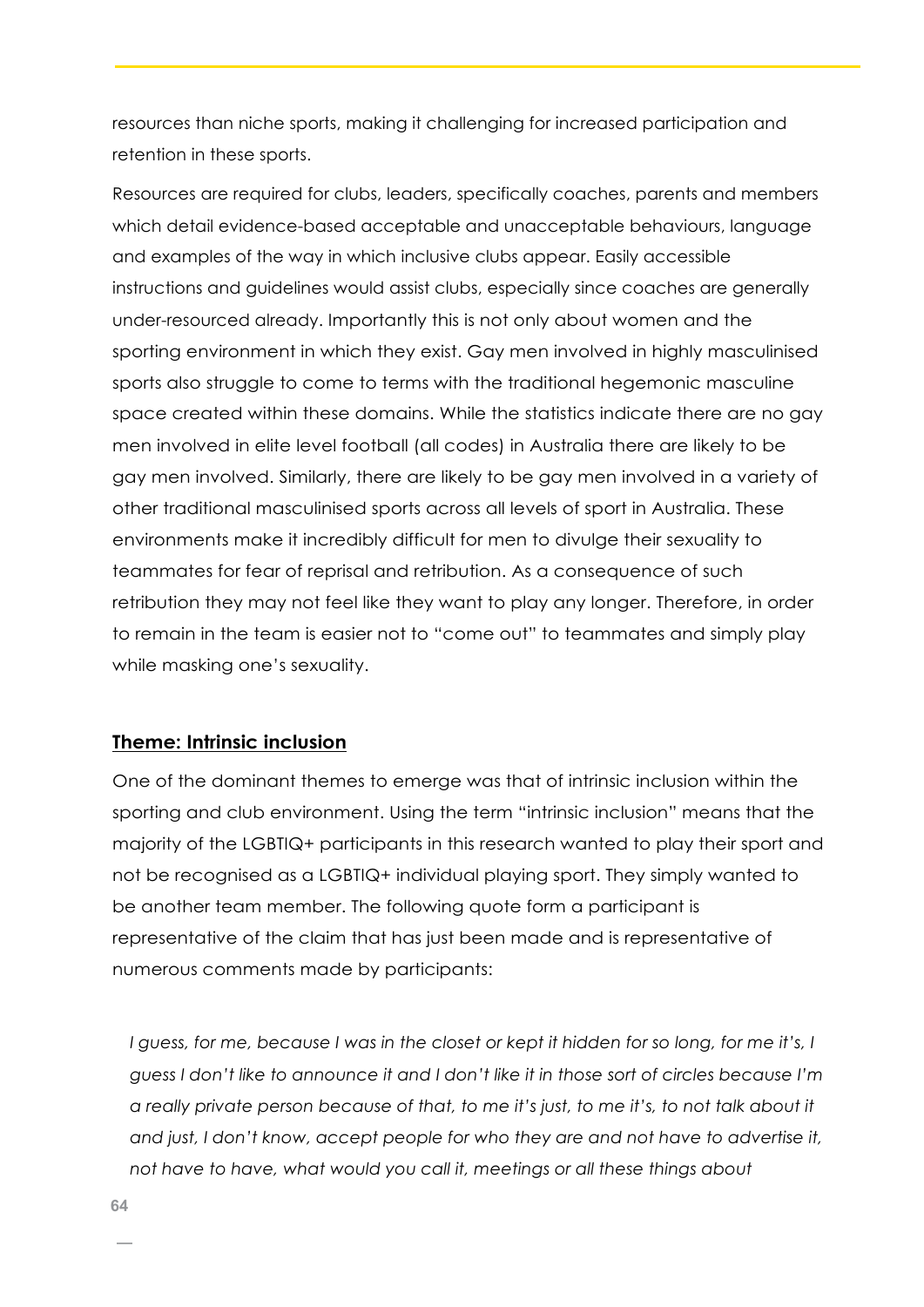*inclusion because then that's – that's what separates you, do you know what I mean? It's when you don't have to talk about it, but people just rock up to play.*

Similarly, another man stated:

*To me inclusion is we all just talk about each other and to each other and play the game and it really doesn't matter who you go home with at night, who you're living with or who you choose to love.*

It was identified that individual sports appear to be far more "safer" for younger athletes who identify as LGBTIQ+. For example, swimming was seen by many as a sport that was inclusive of genders, sexualities and disabilities. The sport has a long history of inclusive practice and has an enormous presence within Australia as a leading sport underpinned by a significant national organisation in Swimming Australia. It was claimed that, "swimming is more equal than lots of other sports. It's more female friendly as well". Participants also recognised individual athletes as having the opportunity to "mask" their sexuality in a far more controlled manner than in team sport environments. Further it was argued that team sports can often be quite "random" and those with louder voices and personalities can influence the overall environment irrespective of the policies and procedures that are put in place. However, where gay and lesbian women are concerned, there are certainly some sports, as identified earlier, that are more inclusive than others, such as soccer. The problem, however, is the public perception of such sports being emblematic of gay and lesbian women and therefore risk the potential of straight women gravitating away from the sport for of being label gay or lesbian.

Once again, irrespective of sexuality there are major hurdles for sport to develop inclusive practices and policies given the gender divide in which we exist. The historical, social and cultural barriers within sports mean that it will take time to create systemic change. This was noted by the participants within this research as one man claimed:

It's going to be a big task for inclusion, because you've got to get past the *gendered side of things, so boys play footy and girls play netball or girls play netball, not boys. So, yeah, it's going to be a long road.*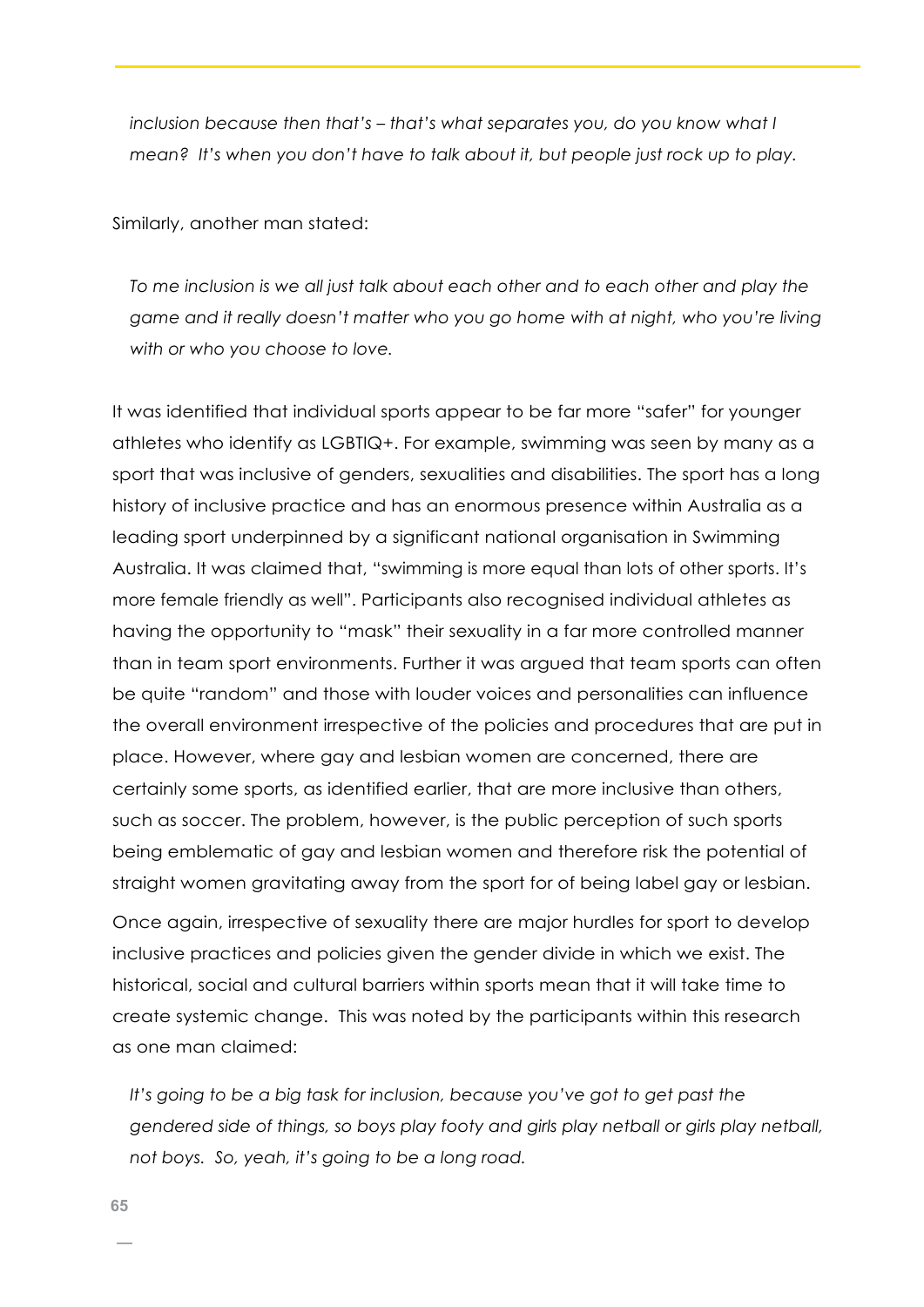# **Conclusion**

The issues surrounding inclusive practices among the LGBTIQ+ community and sport is incredibly convoluted, confusing, challenging and dynamic. These are a just a few terms that can be used to describe the environment in which the LGBTIQ+ community exist with regards to sport, and seemingly within many other areas of life. The qualitative and quantitative data within this research has highlighted a number of issues that confront the LGBTIQ+ community where sport is concerned.

## **Policy and Practice**

**66** As it has been identified throughout the data the paramount importance for policy and practice surrounding inclusivity where the engagement of the LGBTIQ+ community in sport is concerned. Both insiders (i.e. athletes, coaches board and committee members etc) and outsiders (observers) agree that this is crucial for change in this area. The problem is that clubs are struggling to create strategies with respect to the way in which they develop these policies and then implement the practices. Many of the clubs are essentially run by volunteers often with little or no formal education, knowledge and understanding around issues associated with inclusivity where gender and sexual diversity is concerned. It is not uncommon for clubs to be almost 100% reliant on volunteers to keep the club functioning. This includes coaching, committee membership, fund raising and transport to name few areas. These volunteers come from "all walks of life" and are more often than not related to one of the players whether those players are their son, daughter, partner, mother, father, brother or sister. These volunteers may not necessarily be academically educated or maintain a vast range of cultural understanding in relation to changing sociocultural ideologies where sexually and diversity is concerned. Some may be opposed to this ideology; others may be champions for the cause, while others simply may not care. However, this does not make them less valuable to the club, as most volunteers are doing what they perceive to be the best thing for the organisation. Clearly education is the key, which is "easier said than done". The need to develop education tools is incumbent upon the governing bodies for the clubs to implement in the best way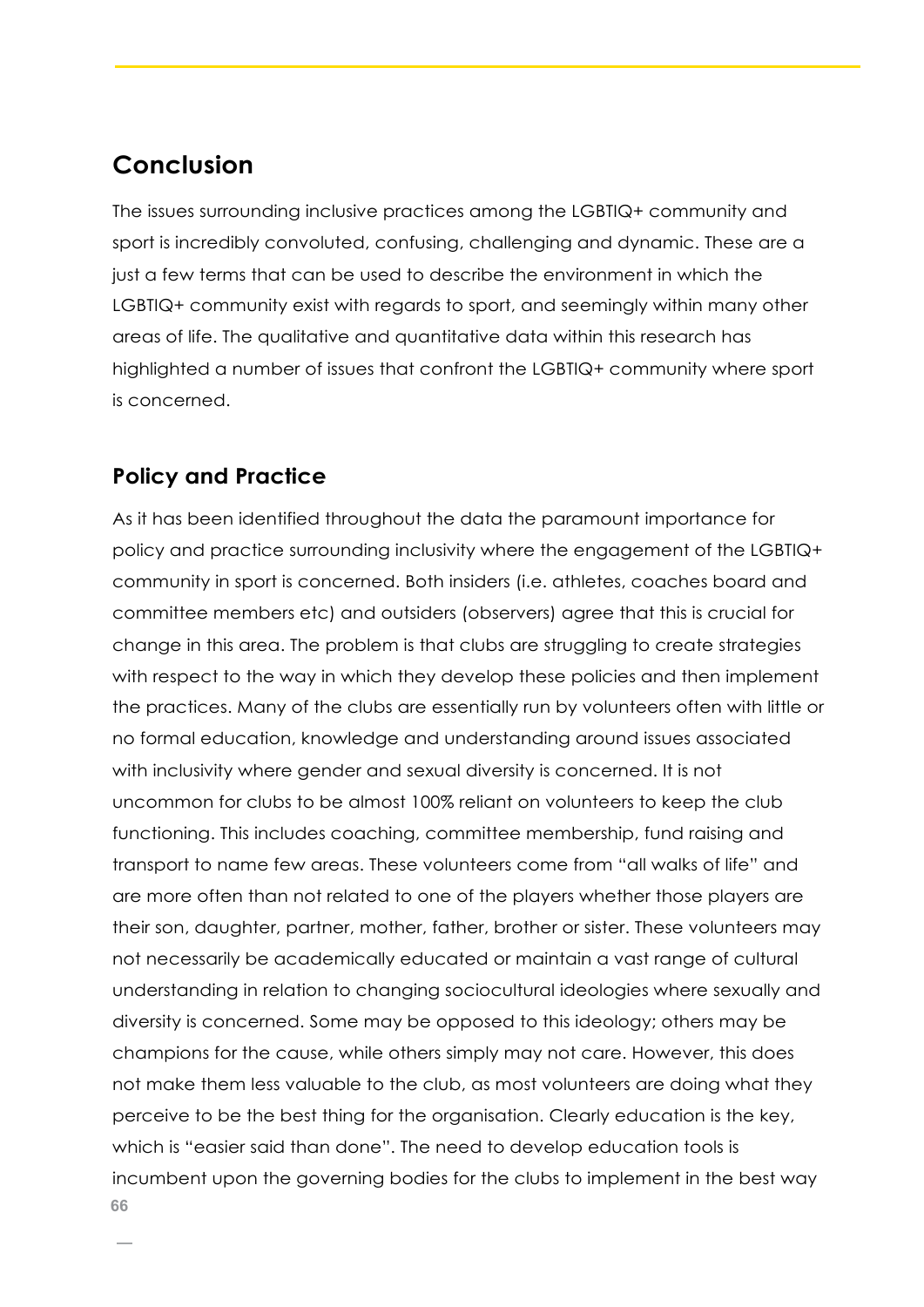they see fit. How this is done is a significant question that requires further consultation. Another significant question is *who pays for this education and when and how do the volunteers fit it in to their lives?*

One of the other issues that can impact the development and implementation of policy and practice is the competing agendas that exist within a club. For example, a primary aim of the coach is to win games. While creating a club culture that positively values sexual diversity and inclusivity could be regarded as being important, it is generally secondary to winning as success is often seen to create a good culture. Coaches often use the mantra of "success breeds success" and "success creates a happy environment". While this is certainly possible it is not necessarily the case with respect to developing a long-term culture underpinned by sound values, principles and practices.

A similar claim can be made about boards and committees where winning and success is concerned. While the club and coach at the "grassroots" level may be seeking change and attempting to develop long-term ideological change the board and committee may be seeking immediate success based on a number of competing agendas. For example, the board may be attempting to appease sponsors by attaining success. It is not uncommon for sponsors to place a win/loss ratio clause on sponsorship deals together with potential for sponsorship extensions based on this ratio. Ultimately, the actions placed on attempting to win are often financially driven. Therefore, while the club may espouse the virtues of being inclusive and identify the importance of developing policy and practice in the area, short-term winning and immediate success can take precedence at the expense of this development.

## **Targeted education and informational support**

As it has been identified throughout this report a key component to inclusive policy and practice within sporting clubs and organisations is education. Irrespective of the sport, the sexual or gender diversity, the locality, or the level at which the sport is played (i.e. elite vs. community) education across all domains is paramount. Education from the "top down" is regarded as arguably the most considered and resourceful approach given that the head of the club or organisation is providing an endorsement for education around these key issues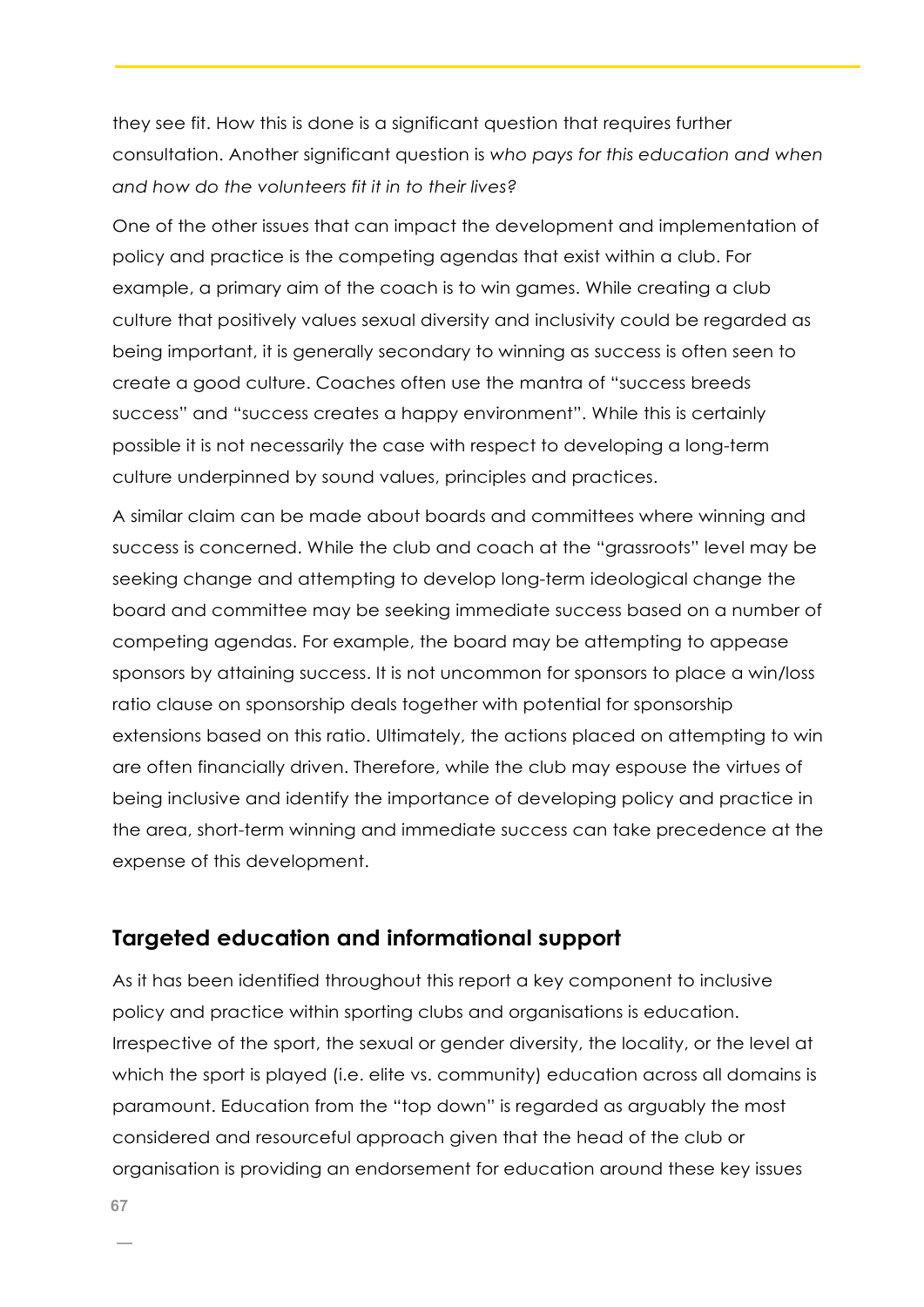to occur throughout the entire structure. Having a "champion of change" through education at the helm of the organisation means there is a greater chance of systemic cultural change.

The next level of change through education that is required must occur at the President / board / committee level. Endorsement and action through policy making is imperative at this level. It is where unity and solidarity are forged in order to provide a clear message with respect to what the club stands for. Once again, not all board and committee members may be well versed in matters pertaining to gender and sexual diversity and inclusivity within a sporting context. However, as a collective it will be incumbent upon this group to become educated in this area in order to create long-term change. This will need to be built into policy for future board and committee members as they change over time.

There are range of coaches that exist within sporting clubs and organisations. Some are full-time paid coaches of elite and pre-elite squads and teams. Others are part time coaches of emerging athletes while others are simply volunteers doing the best they can under the circumstances. Given that the coaches are at the "coal face" and in contact with the players and athletes the most they are likely to be the person responsible for delivering the inclusive message to players and being the "face" of the club to supporters and stakeholders, including the board and sponsors. Therefore, if inclusivity is to be adopted, maintained and perpetuated as part of a larger initiative, it is the coach that needs to be aware and selling the message to his or her athletes. Similar to committee members, some of the coaches that take on these roles have little or no education in the field of gender and sexual inclusivity. Therefore, it is up to the committee to provide the resources and support to enable education to occur.

**68** Finally, the supporters of the team play a significant role in the culture of the club. Having educated supporters around the issues associated with gender and sexual diversity not only make the environment of the team feel more inclusive, there is potential for their attitudes, language and behaviour to be a positive educative tool for opposition supporters as well. Supporter based education can really only emerge from the way in the coach; the team and the organisation present a constant and consistent message around inclusivity at the expense of everything else. Changing a culture of a club takes time and the supporters need to be aware of the path in which the club is heading.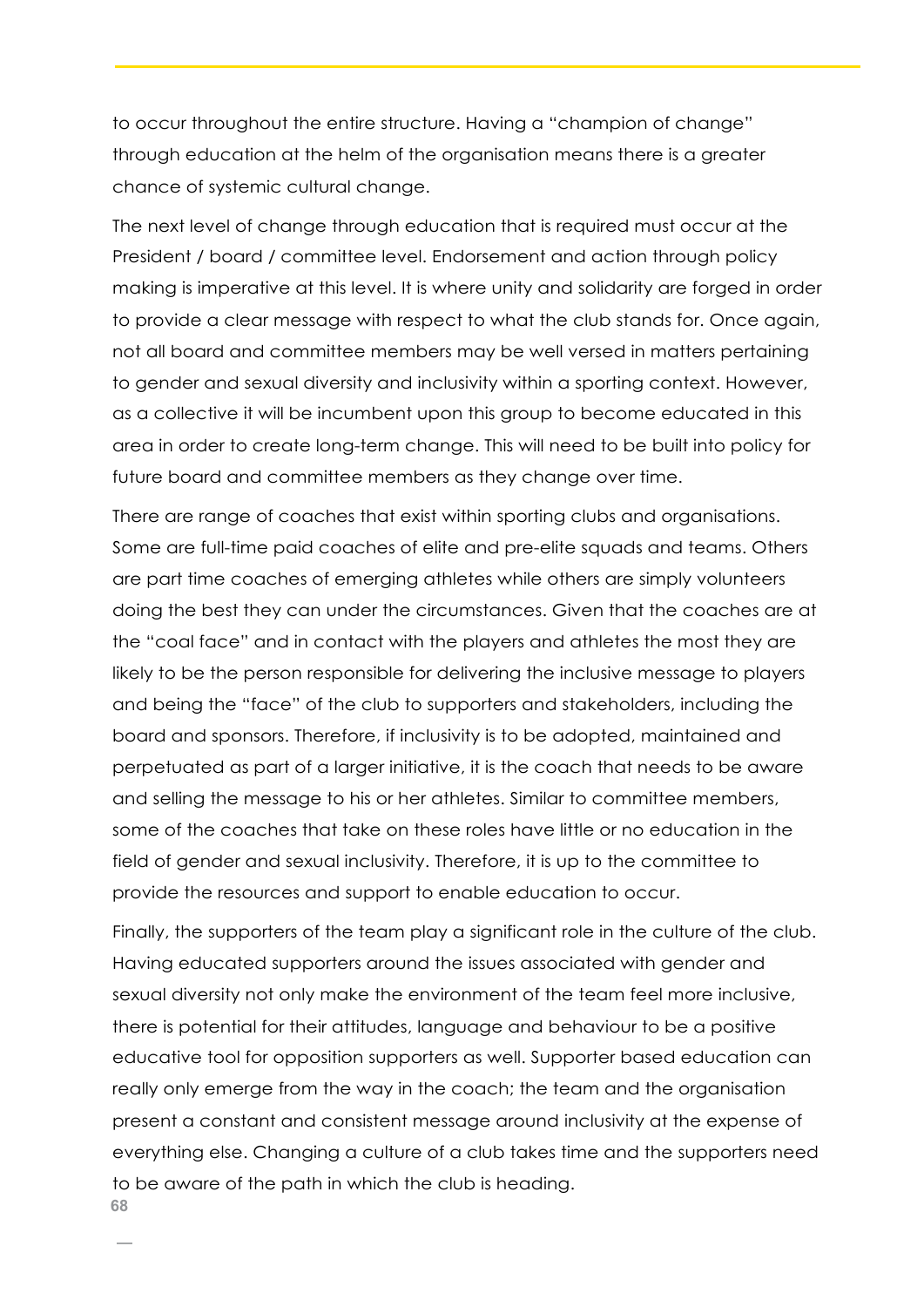## **Sexism, sexuality and gender discrimination**

Upon completion and analyses of all the surveys and interviews associated with this research project it is clear that there is a good deal of slippage with respect to the terms sexism, sexuality and gender discrimination. Indeed it can be argued that the terms are somewhat confused by the research participants irrespective of their own gender or sexual diversity. As a society we have come to use these terms interchangeably in order to assist our conversation at the time. One might argue that if confusion, and slippage of terminology, exists among participants who identify as a particular sexuality other than heterosexual, gay or lesbian, or identify as a gender other than male or female, it is clearly going to be problematic for individuals and groups who have little awareness of the LGBTIQ+ community.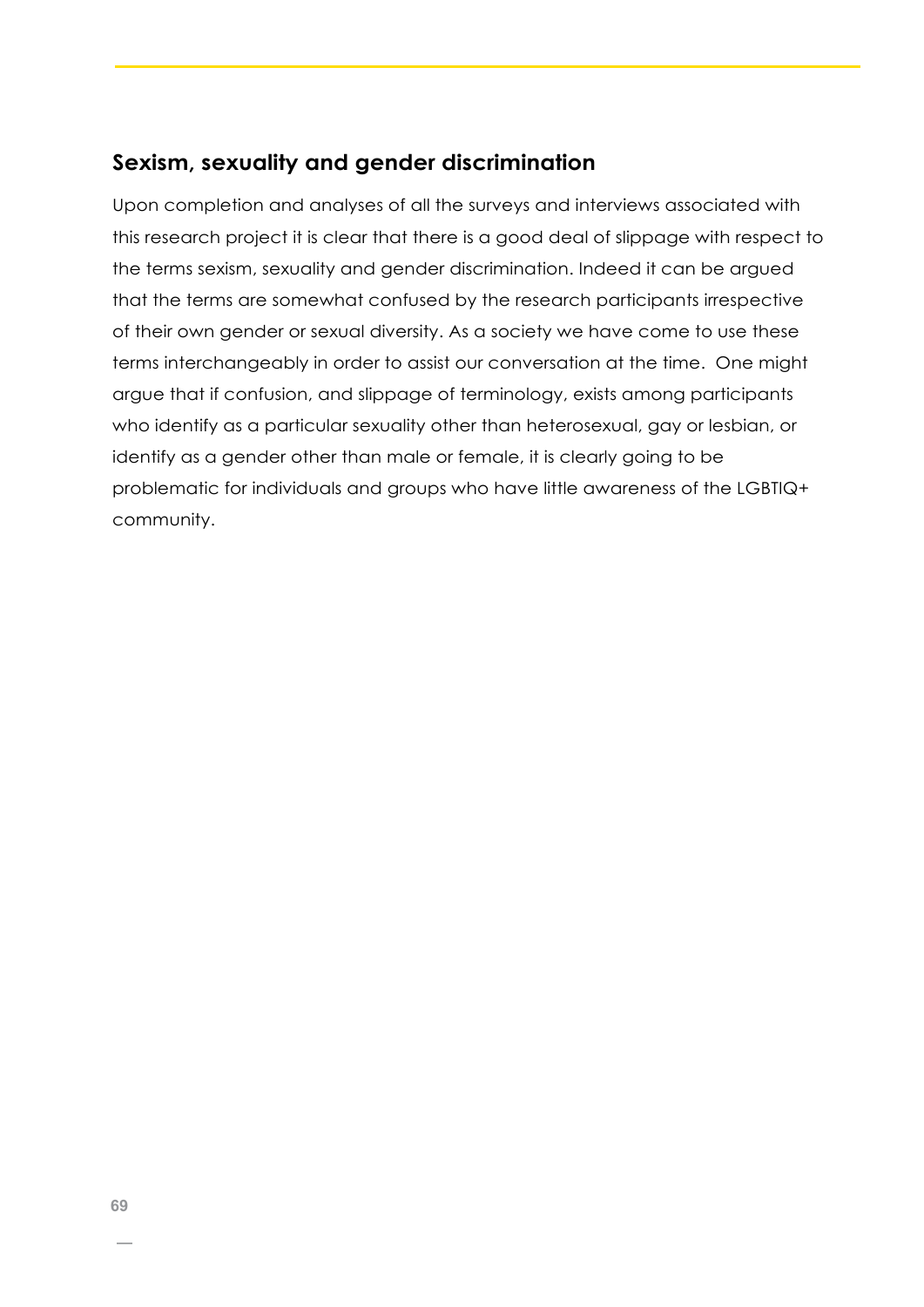#### **References**

- Anderson, E. (2015). Assessing the Sociology of Sport: On Changing Masculinities and Homophobia Studies. *International Review for the Sociology of Sport, 50(4-5),* 363-367.
- Anderson, E. (2014). 21st Century Jocks: Sporting Men and Contemporary Heterosexuality: Springer.
- Anderson, E. (2011). Updating the outcome: Gay athletes, straight teams and coming out at the end of the decade. *Gender & Society, 25(2),* 250 – 268. doi: 10.1177/0891243210396872
- Anderson, E. (2005). In the Game Gay Athletes and the Cult of Masculinity. Albany, NY.
- Anderson, E. (2002). Openly Gay Athletes: Contesting Hegemonic Masculinity in a Homophobic Environment. *Gender & Society, 16(6),* 860-877.
- Anderson, E, McCormack, M. & Ripley, M. (2016). Sixth Form Girls and Bisexual Burden. Journal of Gender Studies, 25(1), 24–34.
- Anderson, E. McCormack, M. & Lee, H. (2012). Male Team Sport Hazing Initiations in a Culture of Decreasing Homohysteria. *Journal of Adolescent Research, 27(4),* 427-448.
- Anderson, E. & Bullingham, R. (2015). Openly lesbian team sport athletes in an era of decreasing homohysteria. *International Review for the Sociology of Sport,* 5*0(6)*, 647 – 660. doi: 10.1177/1012690213490520
- Anderson, E, McCormack, M &Hoffmann, H. (2016). The Changing Dynamics of Bisexual Men's Lives: Social Research Perspectives. *Focus on Sexuality Research*. Cham: Springer International.
- Barber, H. & Krane, V. (2007). Creating a Positive Climate for Lesbian, Gay, Bisexual, and Transgender Youths. *Journal of Physical Education, Recreation & Dance, 78(7),* 6-52.
- Billings, A.C., Moscowitz, L.M., Rae, C., & Brown, N. (2015). The art of coming out: Traditional and social media frames surrounding the NBA's Jason Collins. *Journalism & Mass Communication Quarterly, 92(1),* 142-160.
- Cashmore, E. & Cleland, J (2012). Fans, Homophobia and Masculinities in Association Football: Evidence of a More Inclusive Environment. *British Journal of Sociology, 63(2),* 370-87.

Channon, A.& Matthews, C.R (2015). "It Is What It Is": Masculinity, Homosexuality,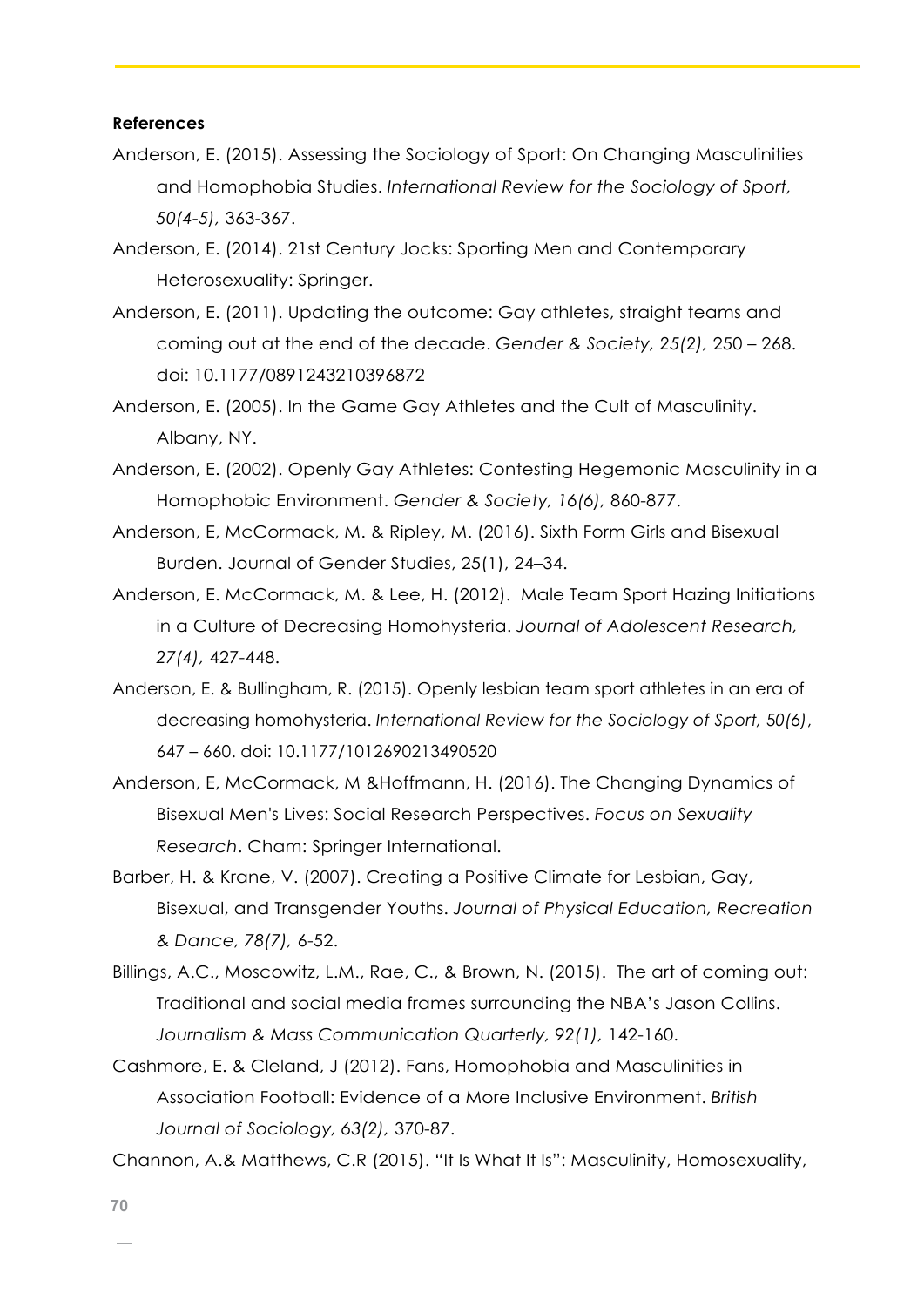and Inclusive Discourse in Mixed Martial Arts. *Journal of Homosexuality 62(7),* 1-21.

Cleland, J. (2014). Association football and the representation of homosexuality by the print media: A case study of Anton Hysén. *Journal of Homosexuality, 61(9)*, 1269–1287.

Connell, R.W. (1995). *Masculinities*. St. Leonards, New South Wales: Allen & Unwin.

- Denison, E. & Kitchen, A. (2015). Out on the Fields: The first international study on homophobia in sport. Nielsen, Bingham Cup Sydney 2014, Australian Sports Commission, Federation of Gay Games. Accessed: www.outonthefields.com
- Drummond, M.J.N. (1996). *The social construction of masculinity as it relates to sport: An investigation into the lives of elite level athletes competing in individually oriented masculinised sports.* Unpublished doctoral thesis, Edith Cowan University, Perth, Western Australia.

Eng, H. (2008). Doing Sexuality in Sport, *Journal of Homosexuality, 54(1-2)*, 103-123.

- Ensign, K.A. A., Yiamouyiannis, A.D., David, B. Ridpath, M. & White, K.M. (2011). Athletic Trainers' Attitudes toward Lesbian, Gay, and Bisexual National Collegiate Athletic Association Student-athletes. *Journal of Athletic Training, 46(1),* 69-75.
- Fink, J. (2008). Gender and Sex Diversity in Sport Organizations: Concluding Comments. *Sex Roles, 58(1)*, 146-47.
- Fink, J. S. (2016). Hiding in Plain Sight: The Embedded Nature of Sexism in Sport. *Journal Of Sport Management, 30(1),* 1-7.
- Fink, J. S. (2012). Homophobia and the marketing of female athletes and women's sport. In G. B. Cunningham (Ed.), Sexual orientation and gender identity in sport: Essays from activists, coaches, and scholars (pp. 49-60). College Station, TX: Center for Sport Management Research and Education.
- Kauer, K.J. & Krane, V. (2006). "Scary Dykes" and "Feminine Queens": Stereotypes and female collegiate athletes. *Women in Sport and Physical Activity Journal*, *15(1)*, 42–55. doi: 10.1123/wspaj.15.1.42
- Lee. W & Cunningham. G.B. (2016). Gender, Sexism, Sexual Prejudice, and Identification with U.S. Football and Men's figure skating. *Sex Roles, 74,* 464-471.

Lenskyj, H.J. (2003). *Out on the Field.* Toronto, ON, Canada: Women's Press.

Melton, N. E. & Cunningham, G.B (2012). It Gets Better: Benefits of Team Support for LGBT Athletes*. Research Quarterly For Exercise And Sport, 83,* A86.